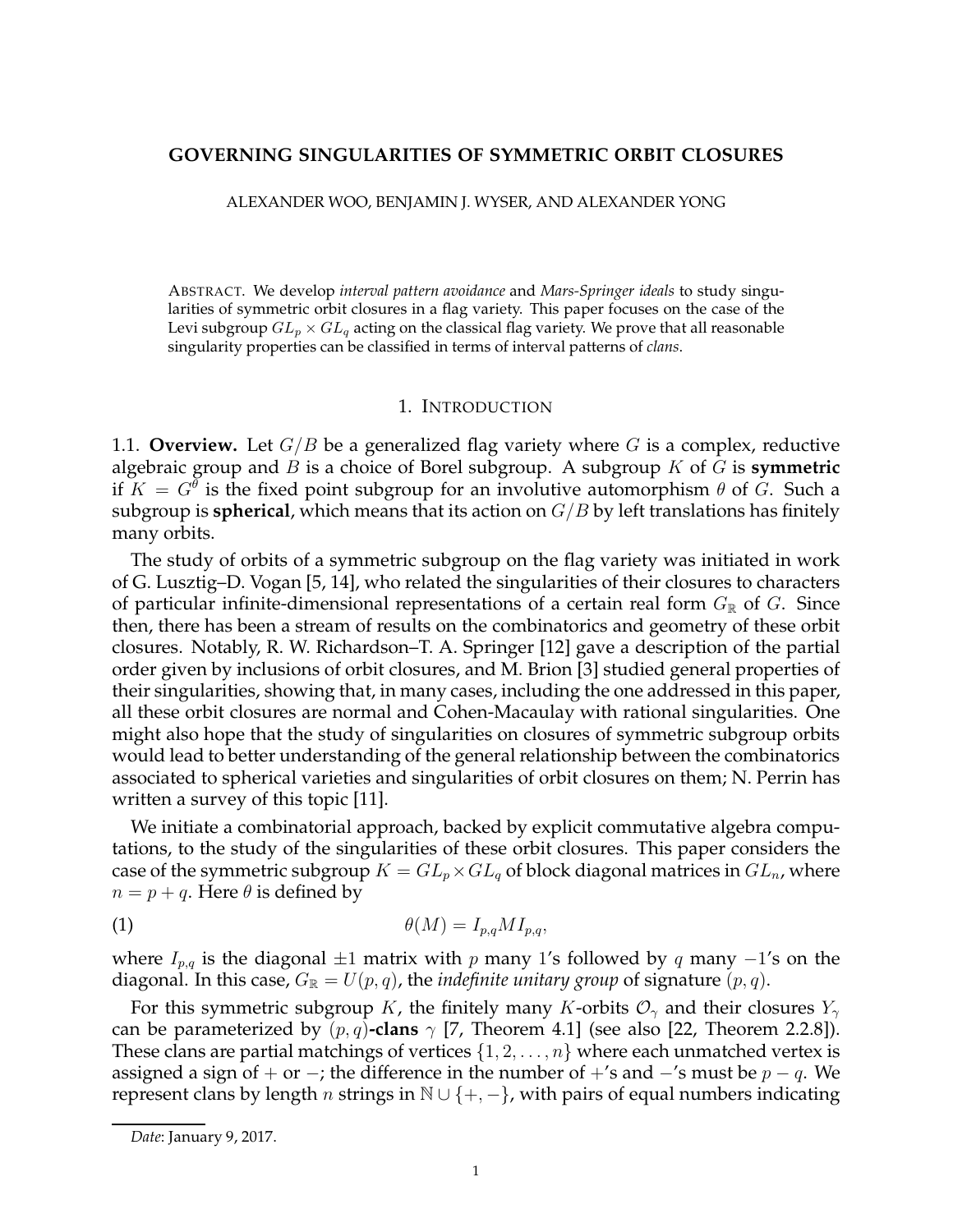a matching. Let Clans<sub>p,q</sub> denote the set of all such clans. For example, three clans from Clans $_{7,3}$  are represented by the strings:

 $1 + + + 2 + 1 - 2 +$ ,  $+1 - + + 1 + 2 + 2$ , and  $+ + - + + + - + + -$ .

Note that strings that differ by a permutation of the natural numbers, such as 1212 and 2121, represent the same clan.

One inspiration for this work is W. M. McGovern's characterization of singular  $K$ -orbit closures in terms of *pattern avoidance* of clans [9]. Suppose  $\gamma \in \text{Clans}_{p,q}$  and  $\theta \in \text{Clans}_{r,s}$ . Then  $\theta = \theta_1 \dots \theta_{r+s}$  is said to **(pattern) include**  $\gamma = \gamma_1 \dots \gamma_{p+q}$  if there are indices  $i_1 < i_2 < j_3$  $\cdots < i_{p+q}$  such that:

(1) if  $\gamma_j = \pm$  then  $\theta_{i_j} = \gamma_j$ ; and

(2) if  $\gamma_k = \gamma_\ell$  then  $\theta_{i_k} = \theta_{i_\ell}$ .

For example, the clan  $\gamma = 1 + + - -1$  contains the pattern  $\theta = 1 + + -1$ , taking  $(i_1, \ldots, i_5)$ to be either  $(1, 2, 3, 4, 6)$  or  $(1, 2, 3, 5, 6)$ .

Say that  $\theta$  **(pattern) avoids**  $\gamma$  if  $\theta$  does not include  $\gamma$ . The main theorem of [9] asserts that  $Y_{\gamma}$  is smooth if and only if  $\gamma$  avoids the patterns

$$
1 + -1
$$
,  $1 - +1$ , 1212,  $1 + 221$ ,  $1 - 221$ , 122 + 1, 122 - 1, 122331.

On the other hand, in [16, Section 3.3] it is noted that  $Y_{1++-1}$  is non-Gorenstein, while  $Y_{1++-1}$  is Gorenstein, even though  $1++-1$  pattern contains  $1++-1$ . Therefore, a more general notion will sometimes be required to characterize which  $K$ -orbits satisfy a particular singularity property.

Suppose that  $P$  is any **singularity mildness property**, by which we mean a local property of varieties that holds on open subsets and is stable under smooth morphisms. Many singularity properties, such as being Gorenstein, being a local complete intersection (lci), being factorial, having Cohen-Macaulay rank  $\leq k$ , or having Hilbert-Samuel multiplicity  $\leq k$ , satisfy these conditions. For such a  $P$ , consider two related problems:

- (I) Which K-orbit closures  $Y_\gamma$  are globally  $\mathcal{P}$ ?
- (II) What is the non- $P$ -locus of  $Y_{\gamma}$ ?

This paper gives a universal combinatorial language, **interval pattern avoidance** of clans, to answer these questions for any singularity mildness property, at the cost of potentially requiring an infinite number of patterns. This language is also useful for collecting and analyzing data and partial results. We present explicit equations for computing whether a property holds at a specific orbit  $\mathcal{O}_{\alpha}$  on an orbit closure  $Y_{\gamma}$ . Note that all points of  $\mathcal{O}_\alpha \subseteq Y_\gamma$  are locally isomorphic to one another, since the K-action can be used to move any point of  $\mathcal{O}_\alpha$  isomorphically to any other point. Since the non-P-locus is closed, it is a union of K-orbit closures. Consequently, for any given clan  $\gamma$ , (II) can be answered by finding a finite set of clans  $\{\alpha\}$ , namely those indexing the irreducible components of the non-P-locus. (I) asks if this set is nonempty.

This situation parallels that for Schubert varieties. In that setting, the first and third authors introduced interval pattern avoidance for permutations, showing that it provides a common perspective to study all reasonable singularity measures [17, 18, 15]. This paper gives the first analogue of those results for K-orbit closures.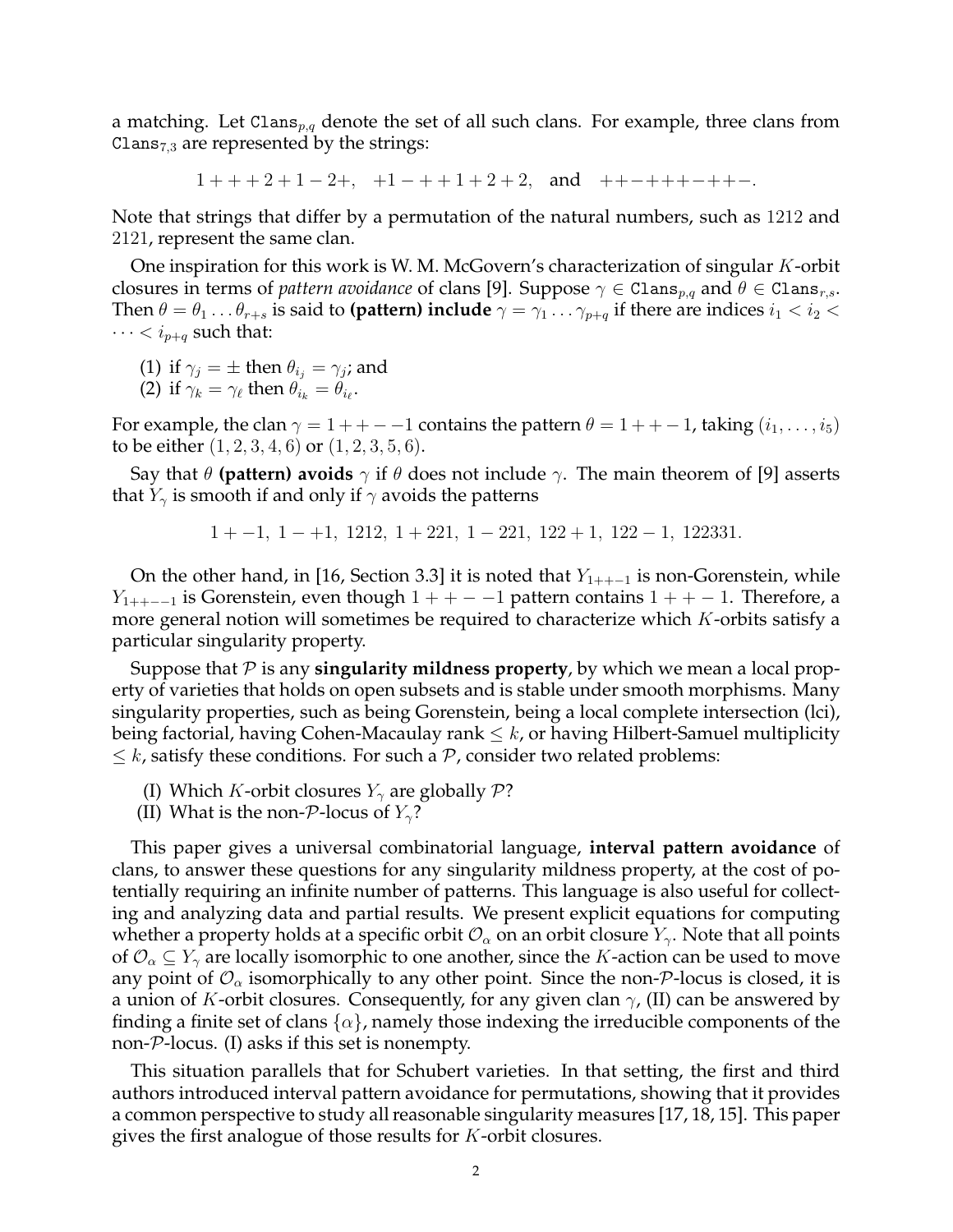Some properties P hold globally on every  $Y_{\gamma}$ . For those cases, the above questions are unnecessary. For example, this is true when  $P =$ "normal" and  $P =$ "Cohen-Macaulay" in the case  $(G, K) = (GL_n, GL_p \times GL_q)$  of this paper. (This is not the case for all symmetric pairs  $(G, K)$ .)

As is explained in [9], the above answer to (I) for  $P =$ "smooth" also is the answer for the property  $P =$ "rationally smooth". (Recall rational smoothness means that the local intersection cohomology of  $Y_\gamma$  (at a point of  $\mathcal{O}_\alpha$ ) is trivial.) However, the answer to question (II), which asks for a combinatorial description of the (rationally) singular locus, is unsolved except in some special cases [16]. Actually, it is unknown whether the singular locus and rationally singular locus coincide for all orbit closures (but see Conjecture 7.5).

For most finer singularity mildness properties, answers to both (I) and (II) are unknown. Perhaps the most famous such property comes from the *Kazhdan-Lusztig-Vogan* (KLV) polynomials  $P_{\gamma,\alpha}(q)$ . These polynomials are the link to representation theory that originally motivated the study of K-orbit closures. For  $(G, K) = (GL_n, GL_p \times GL_q)$ , the KLV polynomial  $P_{\gamma,\alpha}(q) \in \mathbb{Z}_{\geq 0}[q]$  is the Poincaré polynomial for the local intersection cohomology of  $Y_\gamma$  at any point of the orbit  $\mathcal{O}_\alpha$  [5]. Rational smoothness of  $Y_\gamma$  along  $\mathcal{O}_\alpha$  is hence equivalent to the equality  $P_{\gamma,\alpha}(q) = 1$ . More generally, for any fixed  $k > 1$ , the property  $P = P_{\gamma,\alpha}(1) \leq k''$  behaves as a singularity mildness property on K-orbit closures by recent work of W. M. McGovern [10], but his proof uses representation theory, and the algebraic geometry is not well-understood.

1.2. **Main ideas.** Each K-orbit closure  $Y_\gamma$  is a union of K-orbits  $\mathcal{O}_\alpha$ ; let  $\leq$  denote the **Bruhat (closure) order** on K-orbit closures on  $GL_n/B$ . (This means  $\alpha \leq \gamma$  if and only if  $Y_{\alpha} \subseteq Y_{\gamma}$ ). Also, let  $[\alpha, \gamma]$  and  $[\beta, \theta]$  be intervals in Bruhat order on Clans<sub>p,q</sub> and Clans<sub>r,s</sub>, respectively.

Define  $[\beta, \theta]$  to **interval pattern contain**  $[\alpha, \gamma]$ , and write  $[\alpha, \gamma] \hookrightarrow [\beta, \theta]$  if:

(a) there are indices

$$
I: i_1 < i_2 < \cdots < i_{p+q}
$$

which commonly witness the containment of  $\gamma$  into  $\theta$  and  $\alpha$  into  $\beta$ ,

(b)  $\theta$  and  $\beta$  agree outside of these indices; and

(c)  $\ell(\theta) - \ell(\beta) = \ell(\gamma) - \ell(\alpha)$ ,

where if  $\gamma = \gamma_1 \gamma_2 \dots \gamma_{p+q}$  then

$$
\ell(\gamma) := \sum_{\gamma_i = \gamma_j \in \mathbb{N}} j - i - \#\{\gamma_s = \gamma_t : s < i < t < j\}.
$$

Notice  $\beta$  is determined by  $\alpha, \gamma$ ,  $\theta$ , and the set of indices I. In particular,  $\beta$  is the unique clan  $\Phi(\alpha)$  that agrees with  $\alpha$  on I and agrees with  $\theta$  on  $\{1,\ldots,n\} \setminus I$ . Thus, we define a clan  $\theta$  to **interval pattern contain**  $[\alpha, \gamma]$  if  $[\alpha, \gamma]$  is contained in  $[\Phi(\alpha), \theta]$ . Similarly, we can speak of  $\theta$  avoiding a list of intervals.

*Example* 1.1. Let  $[\alpha, \gamma] = [+ - - +, 1212]$  and  $[\beta, \theta] = [1 + - - +1, 123231]$ . Then one can check  $[\beta, \theta]$  interval contains  $[\alpha, \gamma]$ , using the middle four positions.

*Example* 1.2. Let  $[\alpha, \gamma] = [+-, 11]$  and  $[\beta, \theta] = [++-, \frac{1}{2}+ \frac{1}{2}]$ . If  $[\beta, \theta]$  contains  $[\alpha, \gamma]$  it must be using the underlined positions. However,  $\ell(\gamma) - \ell(\alpha) = 1$  while  $\ell(\theta) - \ell(\beta) = 2$ . Thus  $[\beta, \theta]$  does not contain  $[\alpha, \gamma]$ .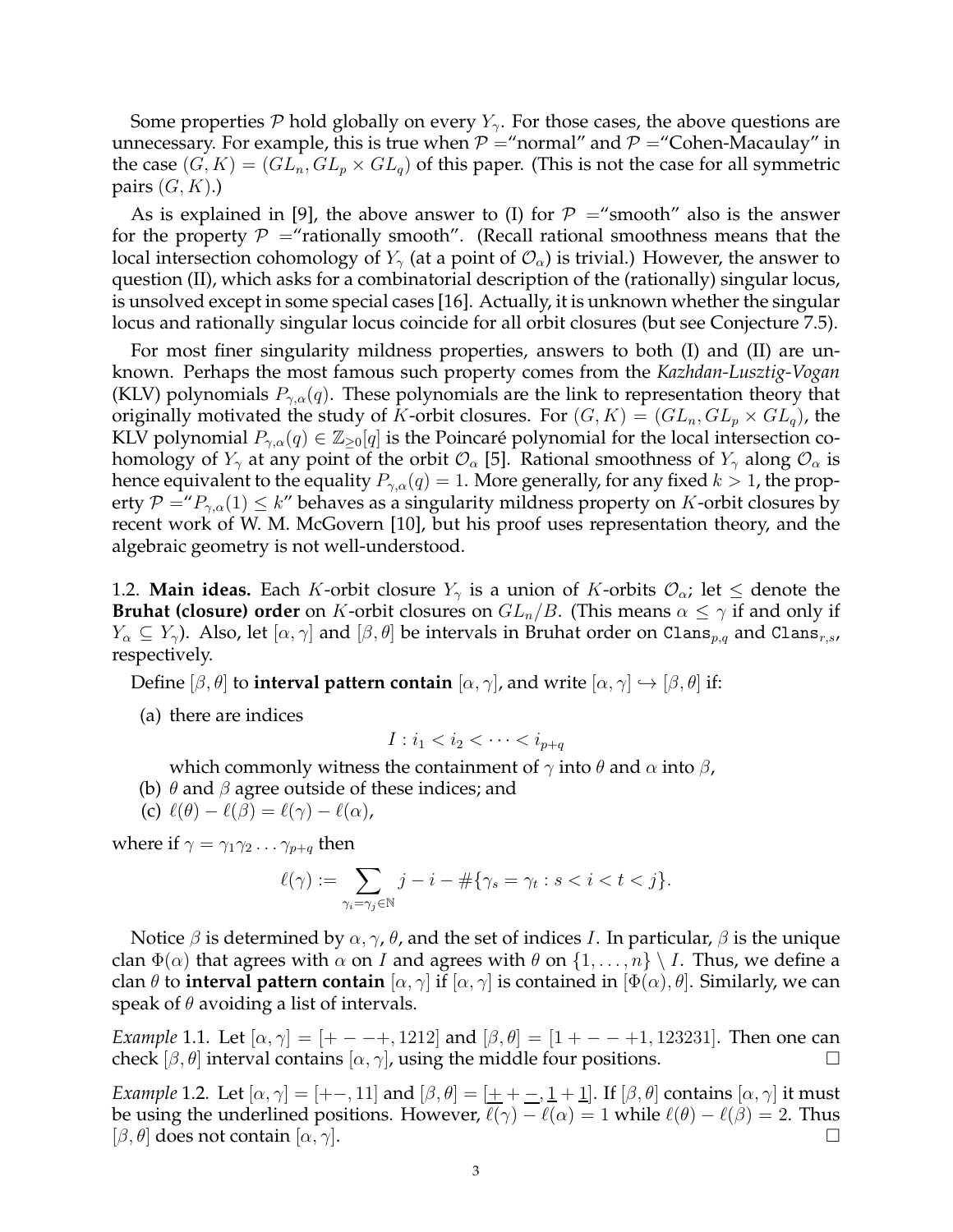Define

$$
\mathcal{C}:=\{[\alpha,\gamma]:\alpha\leq\gamma\text{ in some } \texttt{Clans}_{p,q}\}\subseteq\texttt{Clans}\times\texttt{Clans}
$$

where

$$
\mathtt{Clans} = \bigcup_{p,q} \mathtt{Clans}_{p,q}.
$$

Declare  $\preceq_{\mathcal{C}}$  to be the poset relation on  $\mathcal{C}$  generated by

- $[\alpha, \gamma] \preceq_c [\beta, \theta]$  if  $[\beta, \theta]$  interval pattern contains  $[\alpha, \gamma]$ , and
- $[\alpha, \gamma] \preceq_{\mathcal{C}} [\alpha', \gamma]$  if  $\alpha' \leq \alpha$ .

For any poset  $(S, \preceq)$ , an **upper order ideal** is a subset *I* of *S* having the property that whenever  $x \in \mathcal{I}$ , we also have  $y \in \mathcal{I}$  for all  $y \geq x$ . The following theorem provides a basic language to express answers to (I) and (II).

**Theorem 1.3.** *Let* P *be a singularity mildness property (see Definition 2.1).*

- (I) The set of intervals  $[\alpha, \gamma] \in C$  such that P fails on each point of  $\mathcal{O}_\alpha \subseteq Y_\gamma$  is an upper order *ideal in*  $(C, \preceq_{\mathcal{C}})$ *.*
- (II) *The set of clans*  $\gamma$  *such that* P *holds at all points of*  $Y_{\gamma}$  *are those that avoid all the intervals*  $[\alpha_i, \gamma_i]$  constituting some (possibly infinite) set  $\mathcal{A}_\mathcal{P} \subseteq \mathcal{C}.$

For simplicity, we work over  $\mathbb C$ , but our results are valid over any field of characteristic not 2, with the caveat that even for the same  $P$ , the set  $\mathcal{A}_P$  may be field dependent.

Although stated in combinatorial language, as we will see, Theorem 1.3 follows from a geometric result, Theorem 4.5, which establishes a local isomorphism between certain "slices" of the orbit closures. Rather than working directly with the  $K$ -orbit closures on  $G/B$ , it is easier to establish this isomorphism using particular slices of B-orbit closures on  $G/K$  given by J. G. M. Mars and T. A. Springer [6].

The space  $G/K=GL_n/(GL_p\times GL_q)$  is the configuration space of all splittings of  $\mathbb{C}^n$  as a direct sum  $V_1 \oplus V_2$  of subspaces, with  $\dim(V_1) = p$  and  $\dim(V_2) = q$ . Indeed,  $G = GL_n(\mathbb{C})$ acts transitively on the set of all such splittings, and  $K = GL_p \times GL_q$  is the stabilizer of the "standard" splitting of  $\mathbb{C}^n$  as  $\langle e_1, \ldots, e_p \rangle \oplus \langle e_{p+1}, \ldots, e_n \rangle$ , where  $e_1, \ldots, e_n$  is the standard basis of  $\mathbb{C}^n$ . A point  $gK/K \in G/K$ , with  $g \in GL_n(\mathbb{C})$  an invertible  $n \times n$  matrix, is identified with the splitting whose  $p$ -dimensional component is the span of the first  $p$ columns of g and whose q-dimensional component is the span of the last  $q$  columns of  $q$ .

B-orbits on  $G/K$  are in bijection with K-orbits on  $G/B$  (both orbit sets being in bijection with the  $B \times K$ -orbits on  $G$ ). In addition, this bijection preserves all mildness properties. This is because the orbit closures correspond via the two locally trivial fibrations  $G \rightarrow$  $G/K$  and  $G \to G/B$ , each of which has smooth fiber. The B-orbit on  $G/K$  corresponding to the clan  $\gamma$  will be denoted by  $Q_{\gamma}$ , and its closure will be denoted by  $W_{\gamma}$ . For any singularity mildness property  $P$ , this discussion implies the following:

**Observation 1.4.**  $Y_\gamma$  *is*  $\mathcal P$  *along*  $\mathcal O_\alpha$  *if and only if*  $W_\gamma$  *is*  $\mathcal P$  *along*  $Q_\alpha$ *.* 

In [21], the second and third authors considered certain open affine subsets of K-orbit closures on G/B which they called *patches*. That work also introduced *patch ideals* of equations which set-theoretically cut out the patches. Experimental computation using patch ideals led to several of the conjectures which appear in [21, 16].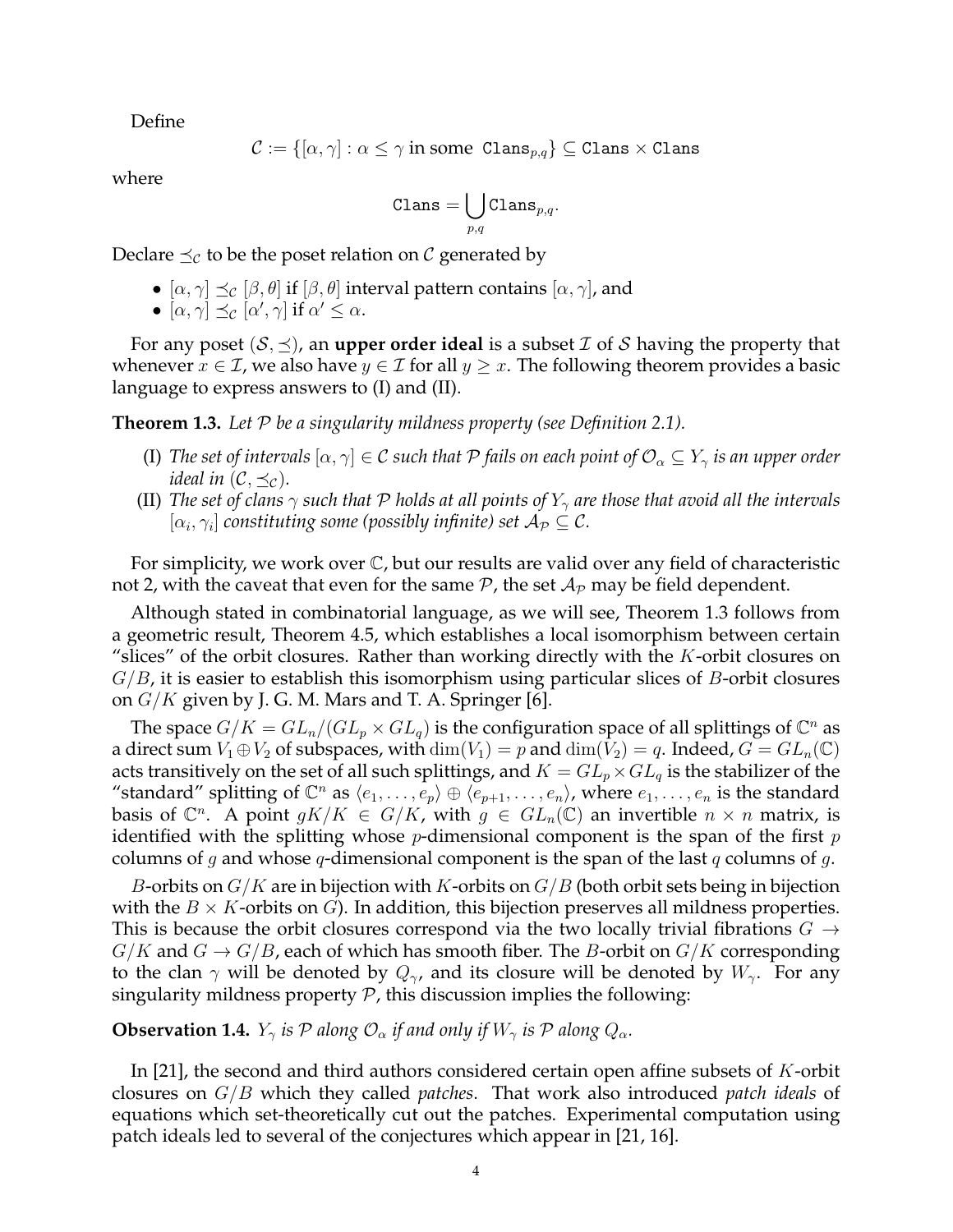In contrast, the Mars-Springer slices are not open affine pieces of the orbit closures. However, as we will see, they are essentially as good, in that they carry all of the local information that we are interested in. They are analogues of *Kazhdan-Lusztig varieties*, which play a similar role in the study of Schubert varieties.

In this paper we introduce *Mars-Springer ideals* (see Section 4) with explicit equations that set-theoretically cut out the Mars-Springer slices. These equations are conjectured to also be scheme-theoretically correct; see Conjecture 7.1. These are the  $K$ -orbit versions of *Kazhdan-Lusztig ideals*, which define the aforementioned Kazhdan-Lusztig varieties. The latter ideals have been of use in both computational and theoretical analysis of Schubert varieties (see, for example, [19, 13] and the references therein). In the same vein, we mention a practical advantage of the Mars-Springer ideal over the patch ideal. Gröbner basis calculations with the former are several times faster than those of the latter, as fewer variables are involved.

1.3. **Organization.** In Section 2, we present some preliminaries. In particular, we more precisely define "mildness properties," giving examples and establishing some basic facts that we will need. We next recall the attractive slices of Mars-Springer [6]. Finally, we describe the quasi-projective variety structure of  $G/K$  for the case  $(G, K) = (GL_n, GL_p \times$  $GL_q$ ) of this paper. In Section 3, we give explicit affine coordinates for the Mars-Springer slice (Theorem 4.3). Section 4 defines the *Mars-Springer variety* and its ideal. It culminates with Theorem 4.5, which asserts that certain Mars-Springer varieties are isomorphic to others. This theorem is the key to our proof of Theorem 1.3. In order to prove Theorem 4.5, we develop combinatorics of interval embeddings using earlier work of the second author [20] on the Bruhat order on clans; this is Section 5. We then give our proofs of Theorem 4.5 and Theorem 1.3 in Section 6. We conclude with problems and conjectures in Section 7.

### 2. PRELIMINARIES

2.1. **Singularity Mildness Properties.** We define the class of local properties that we are interested in, with specific examples.

**Definition 2.1.** *Suppose that* P *is a local property of algebraic varieties, meaning that* P *is verified at a point* w of an algebraic variety W based solely on the local ring  $\mathcal{O}_{W,w}$ . We say that P is a *singularity mildness property (or simply a mildness property) if* P *is*

- *(1) Open, meaning that the* P*-locus of any variety is open; and*
- *(2) Stable under smooth morphisms. Precisely, we mean that if* X *and* Y *are any varieties, and*  $f: X \to Y$  *is any smooth morphism between them, then for any*  $x \in X$ , X *is* P at x *if and only if*  $Y$  *is*  $\mathcal{P}$  *at*  $f(x)$ *.*

For any smooth variety S and for any variety X, the projection map  $S \times X \to X$  is a smooth morphism. Thus:

**Observation 2.2.** *If* P *is a mildness property,* S *is a smooth variety, and* X *is any variety, then for any*  $x \in X$  *and for any*  $s \in S$ , X *is* P *at*  $x$  *if and only if*  $S \times X$  *is* P *at*  $(s, x)$ *.* 

The next lemma gives a (non-exhaustive) list of examples of mildness properties  $P$ .

**Lemma 2.3.** *Examples of mildness properties* P *include:*

*(i) Reducedness;*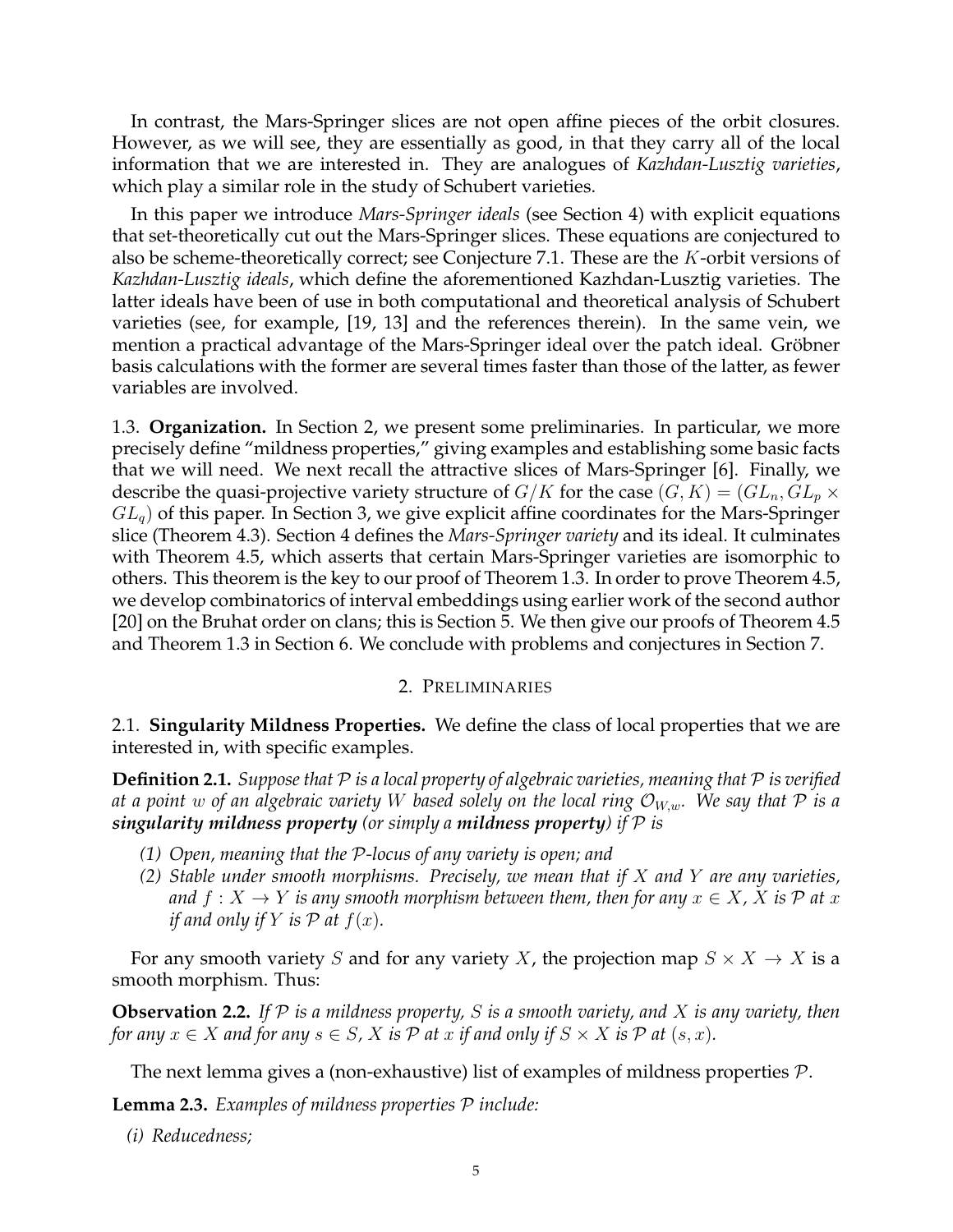- *(ii) Normality;*
- *(iii) Smoothness;*
- *(iv) lci-ness;*
- *(v) Gorensteinness.*

*Proof.* That these properties are open (on varieties) is well-known. That they are stable under smooth morphisms follows from results of [8,  $\S 23$ ]. Indeed, let X and Y be varieties, with  $f: X \to Y$  a smooth morphism between them. Let  $x \in X$  be given, and let  $y = f(x)$ . Now, f is flat, and also the fiber  $F_y$  over y is smooth over the residue field  $\kappa(y)$ , hence regular. Thus  $\mathcal{O}_{F_v,x}$  is regular, hence also lci and Gorenstein. Now (iii) and (v) follow from Theorems 23.7 and 23.4 [8, §23], respectively, while (iv) is mentioned in the remark following Theorem 23.6 of *loc. cit.*; as indicated there, further details can be found in [1].

For (i) and (ii), we appeal to [8, Corollary to Theorem 23.9]. Note that this result requires that the fiber ring corresponding to any prime ideal of  $\mathcal{O}_{Y,y}$  be reduced (resp. normal), rather than just the fiber ring of the maximal ideal. In our case, all such fiber rings are once again regular (hence both reduced and normal). Indeed, if  $p$  is any prime of  $\mathcal{O}_{Y,y}$ , then p corresponds to an irreducible closed subvariety Y' of Y. The inverse image scheme  $f^{-1}(Y')$  is smooth over  $Y'$ , and the fiber ring  $\mathcal{O}_{X,x} \otimes_{\mathcal{O}_{Y,y}} \kappa(p)$  is the generic fiber of  $f^{-1}(Y') \to Y'$ .

2.2. **Mars-Springer slices.** Let W be any irreducible variety with an action of a Borel group B, let  $w \in W$  be given, and let  $Q = B \cdot w$ . The following definition is from [6]:

**Definition 2.4.** *An attractive slice to* Q *at* w *in* W *is a locally closed subset* S *of* W *containing* w *such that:*

- *(1) The restriction of the action map*  $B \times S \rightarrow W$  *is a smooth morphism;*
- $(2)$  dim $(S)$  + dim $(Q)$  = dim $(W)$ *; and*
- *(3) There exists a map*  $\lambda : \mathbb{G}_m \to B$  *such that* 
	- *(a) S is stable under*  $Im(\lambda)$ *;*
	- *(b)* w is a fixed point of  $Im(\lambda)$ ; and
	- *(c)* The action map  $\mathbb{G}_m \times S \to S$  extends to a morphism  $\mathbb{A}^1 \times S \to S$  which sends  $\{0\} \times S$  *to w.*

The following result justifies our use of slices in studying singularities, since taking slices preserves the local properties that we are interested in.

**Lemma 2.5.** *Given notation as in Definition 2.4 and a mildness property* P*, the variety* W *is* P *at* w *if and only if* S *is* P *at* w*.*

*Proof.* Indeed, the action map  $B \times S \to W$  is smooth, so W is P at w if and only if  $B \times S$ is P at  $(1, w)$ , which is the case if and only if S is P at w, by Observation 2.2.

Let G be a complex algebraic group with an involutive automorphism  $\theta$ , with  $K = G^{\theta}$ the corresponding symmetric subgroup. Suppose that  $T \subseteq B$  are a  $\theta$ -stable maximal torus and Borel subgroup of G, respectively. Let N be the normalizer of T in G, and let  $W = N/T$  be the Weyl group.

Given a *B*-orbit Q on  $G/K$ , we now define the **Mars-Springer slice**  $S_{\overline{x}}$  to Q at a specially chosen point  $\overline{x} \in Q$ . Letting  $U^-$  be the unipotent radical of the Borel subgroup opposite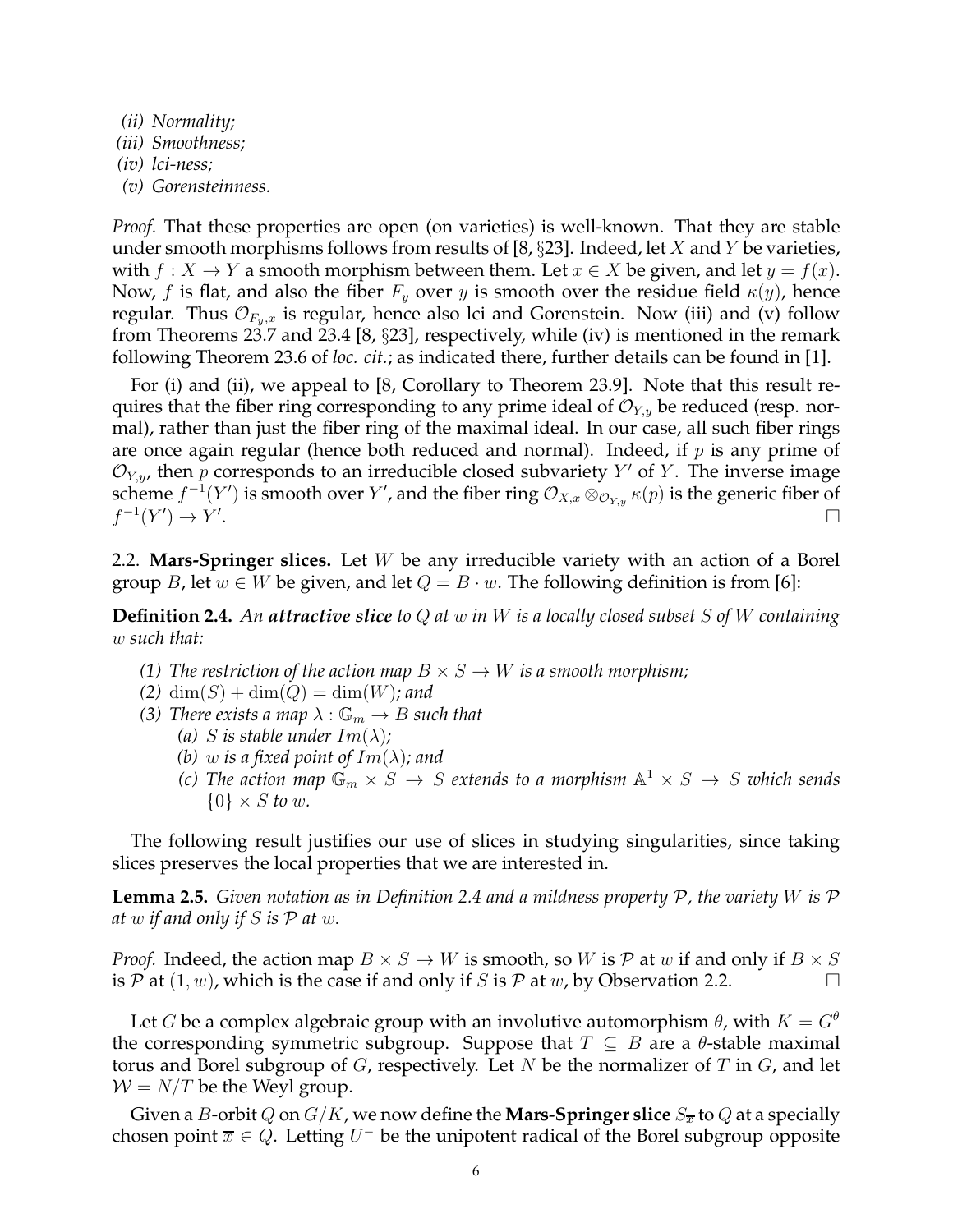to  $B$ , this slice is of the form

$$
(2) \tS_{\overline{x}} := (U^- \cap \psi(U^-)) \cdot \overline{x},
$$

where  $\psi$  is a certain involution on  $G$ .

To be precise, consider the set

$$
\mathcal{V} := \{ x \in G \mid x(\theta x)^{-1} \in N \}.
$$

In (2), we pick any

$$
\overline{x} := xK/K \in Q \text{ with } x \in \mathcal{V};
$$

such a choice exists by [12, Theorem 1.3]. Let  $\eta$  be the image in W of  $x\theta(x)^{-1} \in N$ . The element  $x\theta(x)^{-1} \in N$  may depend upon the choice of  $\overline{x}$ , but  $\eta$ , its class modulo T, does not. Then in (2) we take

$$
\psi := c_{\eta} \circ \theta,
$$

where  $c_{\eta}$  denotes conjugation by  $\eta$ . With these choices, it is shown in [6, Section 6.4] that  $S_{\overline{x}}$ , as defined in (2), is indeed an attractive slice to Q at  $\overline{x}$  in  $G/K$ , in the sense of Definition 2.4.

The following lemma is more or less formal; we include a proof for completeness:

**Lemma 2.6.** *With notation as above, if* W *is any* B*-orbit closure on* G/K *containing* Q*, then*

- *(i)* The scheme-theoretic intersection  $W \cap S_{\overline{x}}$  is reduced, and
- *(ii)*  $W \cap S_{\overline{x}}$  *is an attractive slice to Q at*  $\overline{x}$  *in* W.

*Proof.* It is easy to see that the diagram



is Cartesian. Therefore, since the action map along the bottom is smooth, the (restricted) action map along the top is also smooth, since smooth morphisms are stable under base extension. Since *W* is reduced and reducedness is a mildness property by Lemma 2.3,  $B \times (W \cap S_{\overline{x}})$  is reduced, and thus  $W \cap S_{\overline{x}}$  is reduced, by Observation 2.2. This proves (i).

For (ii), the preceding observation regarding the smoothness of the map along the top of the above diagram verifies Definition 2.4(1) for  $S = W \cap S_{\overline{x}}$ . This map furthermore has the same relative dimension as the one along the bottom, which implies that

$$
\dim(G/K) - \dim(W) = \dim(S_{\overline{x}}) - \dim(W \cap S_{\overline{x}}).
$$

Since  $S_{\overline{x}}$  is an attractive slice to Q in  $G/K$ , we know that

 $\dim(S_{\overline{x}}) + \dim(Q) = \dim(G/K),$ 

and combining these two equations gives

 $\dim(Q) + \dim(W \cap S_{\overline{x}}) = \dim(W),$ 

as required by Definition 2.4(2).

That  $W \cap S_{\overline{x}}$  satisfies Definition 2.4(3) is obvious: Let  $\lambda : \mathbb{G}_m \to B$  be a one-parameter subgroup having properties (a) and (b) relative to the slice  $S_{\overline{x}}$ . Then clearly  $W \cap S_{\overline{x}}$  is stable under  $Im(\lambda)$ ,  $\overline{x}$  is still a fixed point of  $Im(\lambda)$ , and the action map  $\mathbb{G}_m \times (W \cap S_{\overline{x}}) \to W \cap S_{\overline{x}}$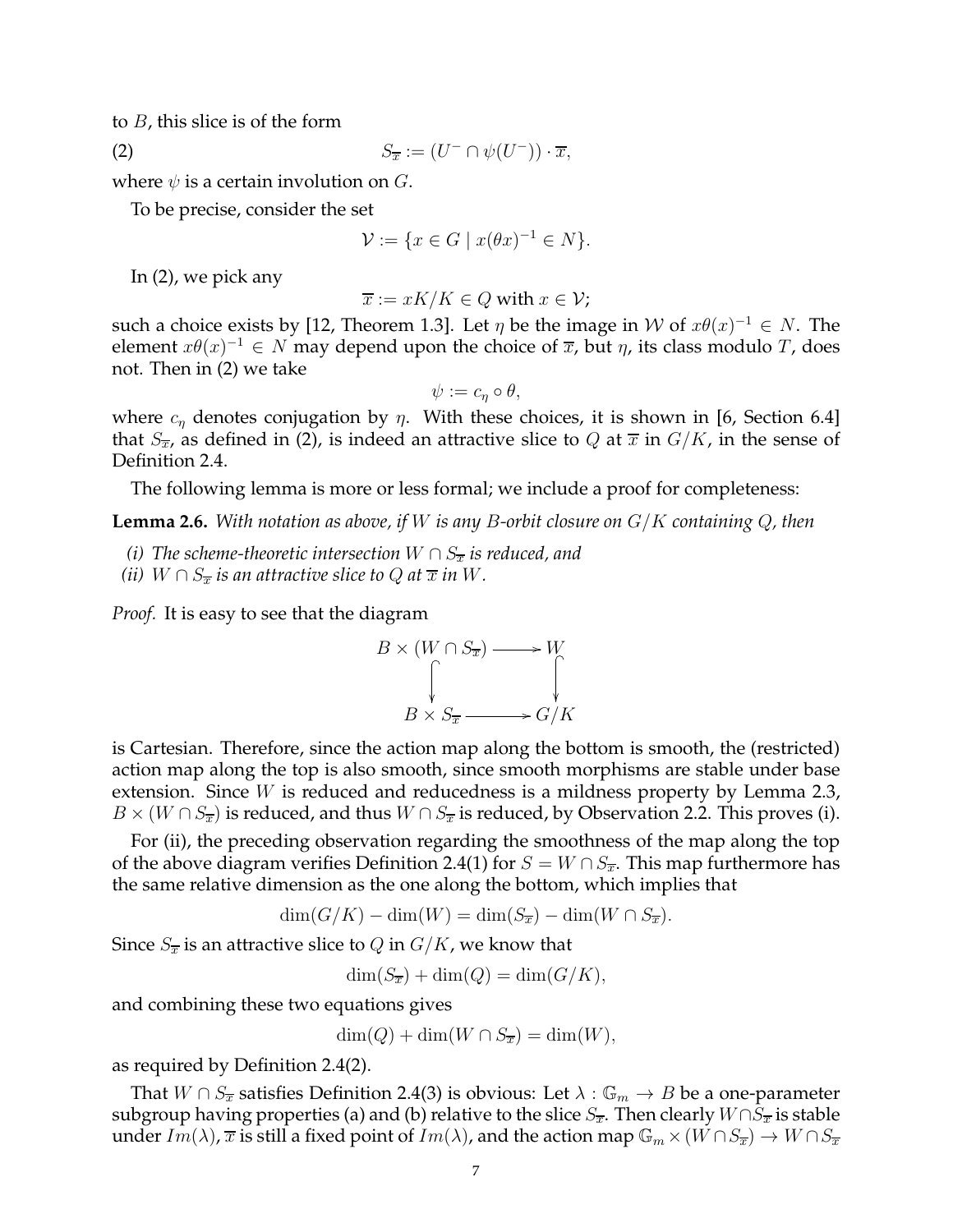still extends to a map  $\mathbb A^1\times (W\cap S_{\overline x})\to W\cap S_{\overline x}$  sending  $\{0\}\times (W\cap S_{\overline x})$  to  $\overline x$  (simply restrict the original extension to the smaller subset).

**Corollary 2.7.** *For*  $(G, K) = (GL_n, GL_p \times GL_q)$ , let clans  $\alpha$  and  $\gamma$  be given, with  $\alpha \leq \gamma$  in *Bruhat order. Let*  $X_\alpha$  *denote the Mars-Springer slice to*  $Q_\alpha$  *at a particular point*  $x_\alpha \in Q_\alpha$  *in*  $G/K$ *. Then the slice*  $W_{\gamma} \cap X_{\alpha}$  *is irreducible.* 

*Proof.* It is observed in [3] that all *B*-orbit closures on  $G/K$  for this particular case are "multiplicity-free", which implies by [3, Theorem 5] that  $W_{\gamma}$  has rational singularities. In particular, it is normal. Since normality is a mildness property by Lemma 2.3,  $W_{\gamma} \cap X_{\alpha}$ is also normal. Now, the "attractive" condition of slices (cf. part (3) of Definition 2.4) ensures that  $W_\gamma \cap X_\alpha$  is connected because  $x_\alpha$  must lie in every connected component of it. Being both normal and connected,  $W_\gamma \cap X_\alpha$  must be irreducible.

*Remark* 2.1. The result of Corollary 2.7 in fact holds for any symmetric pair  $(G, K)$  such that all of the *B*-orbit closures on  $G/K$  are multiplicity-free. Other such cases include  $(GL_{2n}, Sp_{2n})$  and  $(SO_{2n}, GL_n)$ , as noted in [3]. However, not all symmetric pairs  $(G, K)$ have this property. For those that do not, *B*-orbit closures on  $G/K$  can be non-normal, and the Mars-Springer slices can in fact be reducible. One example is  $(GL_n, O_n)$ .

2.3.  $GL_{p+q}/(GL_p \times GL_q)$  as a quasi-projective variety. We now discuss the structure of  $G/K = GL_{p+q}/(GL_p \times GL_q)$  as a quasi-projective variety and its affine patches. The statements of this section could be extracted from standard definitions and results, but to the best of our knowledge, this has never been made explicit in the literature, so we take the opportunity to do so here.

As stated in the Introduction,  $G/K$  is the configuration space whose points correspond to splittings of  $\mathbb{C}^n$  as a direct sum  $V_1 \oplus V_2$  of subspaces, with  $\dim(V_1) = p$  and  $\dim(V_2) =$ q. Hence it is natural to identify  $G/K$  with a subset of the product of Grasmmanians  ${\rm Gr}(p,\mathbb C^n)\times{\rm Gr}(q,\mathbb C^n).$  We can realize  ${\rm Gr}(p,\mathbb C^n)\times{\rm Gr}(q,\mathbb C^n)$  as a subvariety of  $\mathbb P^{n\choose p-1}\times \mathbb P^{n\choose q-1}$ using the Plücker embedding into each factor. The Segre embedding then realizes this product as a subvariety of  $\mathbb{P}^{\binom{n}{p}\binom{n}{q}-1}$ , so  $\mathrm{Gr}(p,\mathbb{C}^n)\times \mathrm{Gr}(q,\mathbb{C}^n)$  is a projective variety.

We let  $p_S$  and  $q_T$  denote the Plücker coordinates on  ${\rm Gr}(p, {\mathbb C}^n)$  and  ${\rm Gr}(q, {\mathbb C}^n)$  respectively, where S and T respectively range over all subsets of  $\{1,\ldots,n\}$  of size p (respectively q).

Not every pair  $V_1$  and  $V_2$  of subspaces of  $\mathbb{C}^n$  gives a splitting. In order for  $V_1$  and  $V_2$ to form a direct sum, a basis for  $V_1$  must be linearly independent of a basis of  $V_2$ . Let M be a matrix whose first p columns are a basis for  $V_1$  and whose last q columns are a basis for  $V_2$ . If we take the Laplace expansion of det M using the first p columns and identify determinants of submatrices with Plücker coordinates, then we get

(3) 
$$
\det M = \sum_{S \subset \{1, ..., n\}, \#S = p} (-1)^S p_S q_{\overline{S}},
$$

where  $\overline{S} := \{1,\ldots,n\} \setminus S$  and  $(-1)^S := (-1)^{(\sum_{s \in S} s) - \binom{p+1}{2}}$ . Hence we can identify  $G/K$ with the *open* subset of  $\mathrm{Gr}(p,\mathbb{C}^n)\times \mathrm{Gr}(q,\mathbb{C}^n)$  where (3) is nonzero. This gives  $G/K$  the structure of a quasi-projective variety.

The product  $\mathbb{P}^{n\choose p-1}\times \mathbb{P}^{n\choose q-1}$  of projective spaces has a covering by affine patches  $\{U_{S,T}:=$  $U_S \times U_T$ , where  $U_S$  is the patch where  $p_S$  is nonzero and  $U_T$  is the patch where  $q_T$  is nonzero. Thus  $\mathrm{Gr}(p,\mathbb{C}^n) \times \mathrm{Gr}(q,\mathbb{C}^n)$  is covered by these affine patches. As explained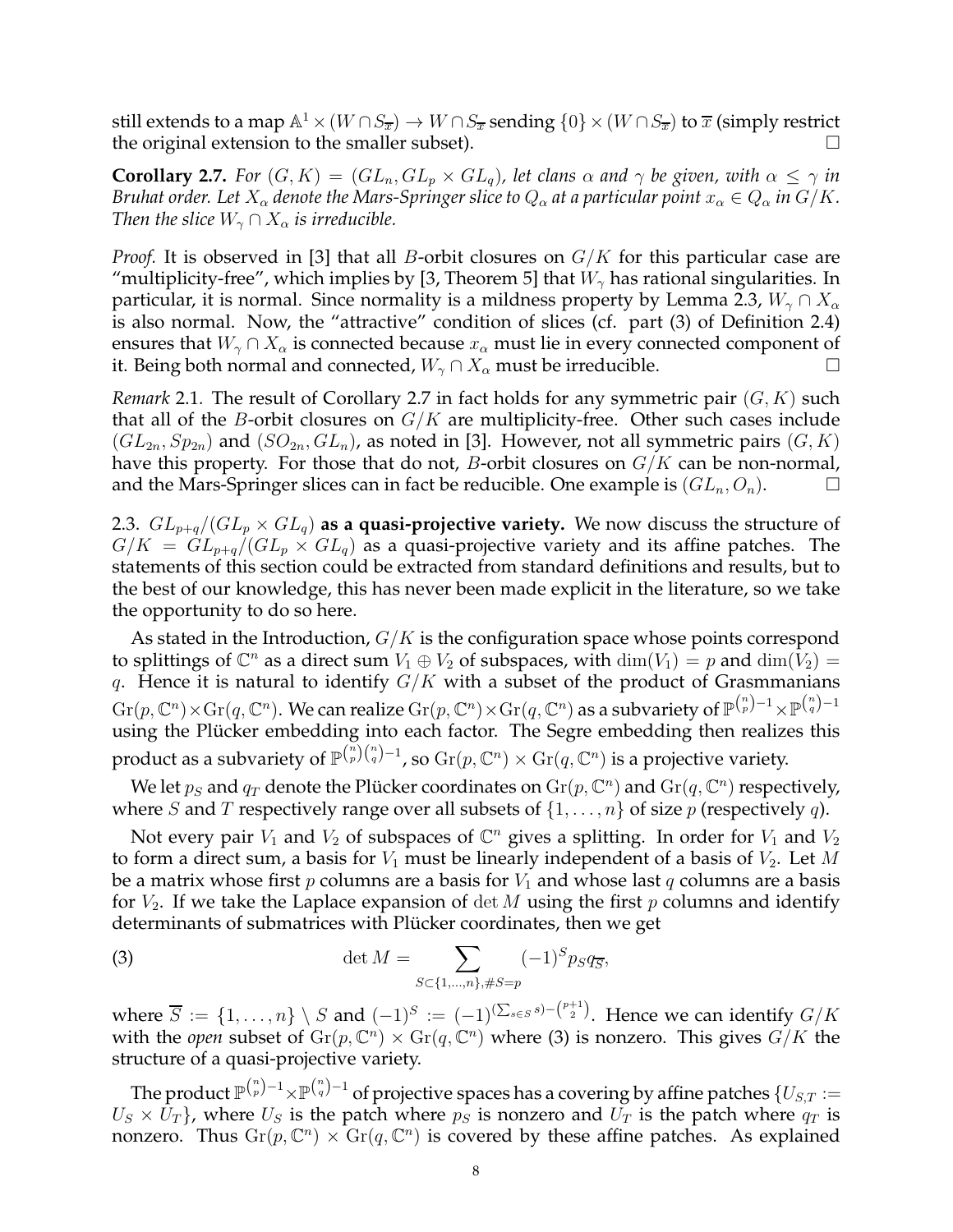in [4, Section 9.1], any subspace  $V_1 \in \mathrm{Gr}(p,\mathbb{C}^n)$  having Plücker coordinate  $p_S(V_1) \neq 0$  has a basis  $\{e_s+\sum_{r\not\in S}a_{s,r}(V_1)e_r\}_{s\in S}$  where  $e_i$  denotes the  $i$ -th standard basis vector, and the functions  $a_{s,r}$  are local coordinates on the patch  $U_S \cap \mathrm{Gr}(p,\mathbb{C}^n)$ . Over this patch, there is an algebraic section  $\phi_S$  of the projection map  $M^0_{n\times p}\to \mathrm{Gr}(p,{\mathbb C}^n)$ , where  $M^0_{n\times p}$  denotes the  $n \times p$  matrices of full rank p. The section  $\phi$  sends the subspace  $V_1$  to the matrix whose columns are precisely the aforementioned basis.

Likewise, any subspace  $V_2 \in \mathrm{Gr}(q, \mathbb{C}^n)$  having Plücker coordinate  $q_T(V_2) \neq 0$  has a basis  $\{e_t+\sum_{r\not\in T}b_{t,r}(V_2)e_r\}_{t\in T}$ , and the  $b_{t,r}$  are local coordinates on the patch  $U_T\cap\mathrm{Gr}(q,\mathbb C^n)$ . Over this patch, there is a similar section  $\phi_T$  which sends  $V_2$  to the full rank  $n \times q$  matrix whose columns are this basis.

Taking the products of the sections  $\phi_S$  and  $\phi_T$ , over  $U_{S,T} \cap (\text{Gr}(p,\mathbb{C}^n) \times \text{Gr}(q,\mathbb{C}^n))$  we have an algebraic map  $\phi_{S,T}$  from  $G/K$  into  $M^0_{n\times p}\times M^0_{n\times q}$ , which naturally embeds into  $M_{n\times n}$  by simple concatenation of matrices. Over  $G/K$ , this map takes values in  $G=GL_n$ and gives an algebraic section  $\phi_{S,T}$  of the projection map  $G \to G/K$ .

### 3. AFFINE COORDINATES FOR THE MARS-SPRINGER SLICE

We provide explicit coordinates for the Mars-Springer slice for the case that  $(G, K)$  =  $(GL_n,GL_p \times GL_q).$ 

3.1. **The affine space**  $S_\alpha$ . We define an affine space of matrices associated to each clan  $\alpha$ . First, let  $w_{\alpha} \in S_n$  (in one line notation) be defined as follows. From left to right, 1 through p are assigned to the  $+$ 's and left ends of matchings. Assign  $\{p+1,\ldots,n\}$  as we read the clan from left to right. When we encounter  $a -$ , we assign the smallest unused number, and when we encounter the *left* end of a matching, we immediately assign the smallest unused number from  $\{p+1,\ldots,n\}$  to the corresponding *right* end of the matching.

*Example* 3.1*.* If  $\alpha = 122133 \in \text{Clans}_{3,3}$  then  $w_{\alpha} = 125436$ .

$$
\qquad \qquad \Box
$$

We now construct, in stages, the generic matrix  $M_{\alpha}(\mathbf{z})$  of  $S_{\alpha}$ . First, for  $i = 1, \ldots, n$ :

- (O.1) If  $\alpha_i = \pm$ , then row *i* has a 1 in position  $w_\alpha(i)$ .
- (O.2) If  $(i < j)$  is a matching of  $\alpha$ , then row i has 1's in positions  $w_{\alpha}(i)$  and  $w_{\alpha}(j)$ .
- (O.3) If  $(j < i)$  is a matching of  $\alpha$ , then row i has a -1 in position  $w_{\alpha}(j)$  and a 1 in position  $w_\alpha(i)$ .

A **pivot** is the northmost 1 in each column. (Note that  $w_\alpha$  is chosen precisely so that the pivots in the first p columns, and in the last q columns, occur northwest to southeast.) In the first  $p$  columns only, set to 0 all entries

- (Z.1) in the same row as a pivot;
- (Z.2) above a pivot (and in that pivot's column);
- (Z.3) between the pivot 1 and the corresponding  $-1$  of a column (for all columns to which this applies); or
- (Z.4) right of a  $-1$ .

In the rightmost  $q$  columns, set to  $0$  all entries

- (Z.5) in the same row as a pivot;
- (Z.6) above a pivot (and in that pivot's column);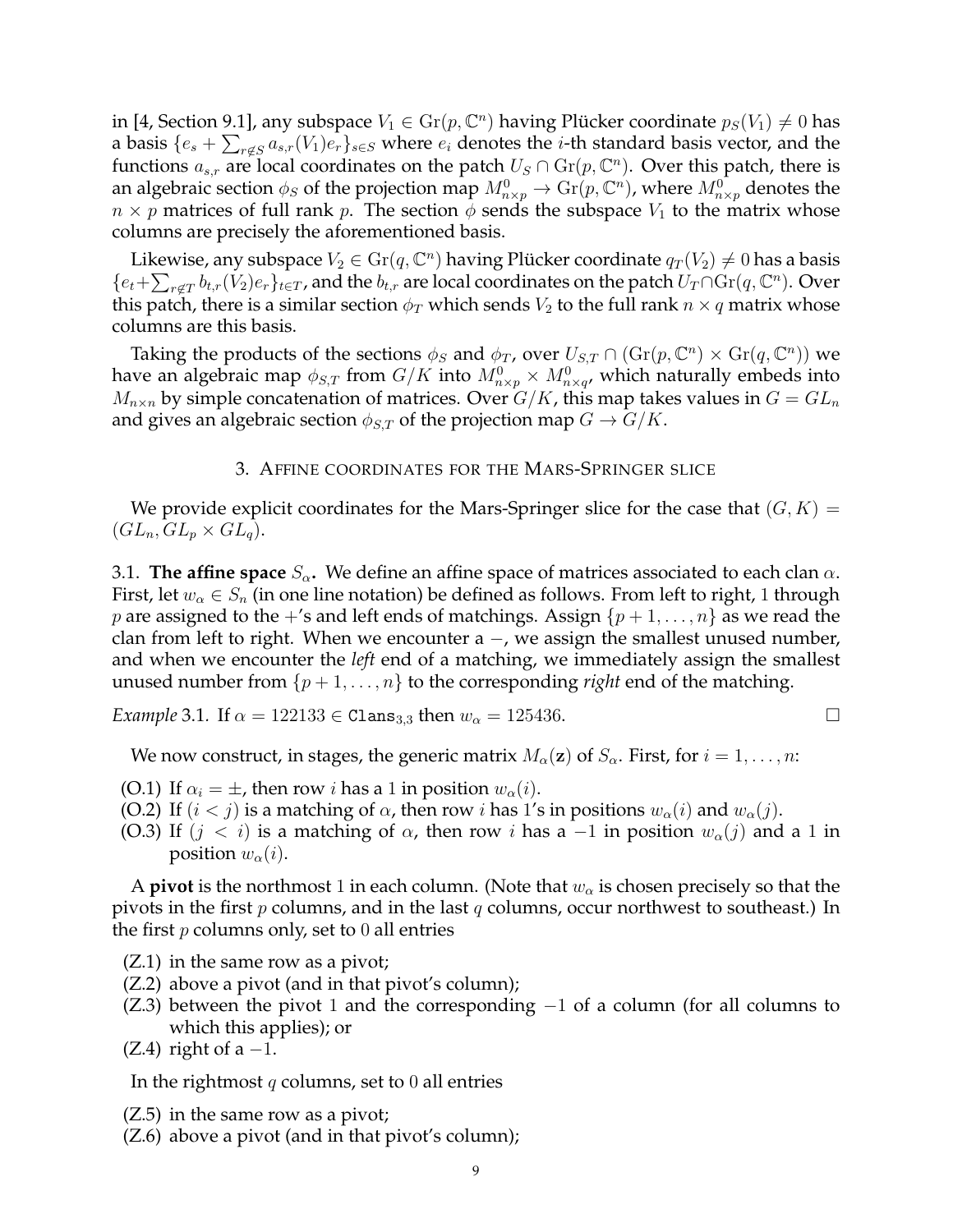- (Z.7) between the pivot 1 and the corresponding 1 below it in the same column (for all columns to which this applies); or
- (Z.8) right of a 1 which is the second 1 in its column.

The remaining entries  $z_{ij}$  of  $M_\alpha(z)$  are arbitrary, with an exception for each pair of matchings of  $\alpha$  which are "in the pattern 1212". For each such pair of matchings  $(i < k)$ ,  $(j < \ell)$  with  $i < j < k < \ell$ :

(Z.9) Position  $(\ell, w_\alpha(i))$  has entry  $z_{\ell, w_\alpha(i)}$  (as usual) whereas its "partner" position  $(\ell, w_\alpha(k))$ has entry  $-z_{\ell,w_\alpha(i)}.$ 

*Example* 3.2*.* Let  $\alpha = 1 + 12 - 2 \in \text{Clans}_{3,3}$ . Then  $w_{\alpha} = 124365$ . The 1's and  $-1$ 's are first placed into a  $6 \times 6$  matrix, followed by placement of 0's as follows:

|                  |                                   |  | $(1 \cdot 1 \cdot \cdot)$ $(1 \cdot 0 \cdot 1 \cdot 0)$                                                                                                                                               |                                                       |  |  |  |
|------------------|-----------------------------------|--|-------------------------------------------------------------------------------------------------------------------------------------------------------------------------------------------------------|-------------------------------------------------------|--|--|--|
| $\blacksquare$ . | $1 \cdot \cdot \cdot \cdot \cdot$ |  |                                                                                                                                                                                                       | $\begin{pmatrix} 0 & 1 & 0 & 0 & 0 & 0 \end{pmatrix}$ |  |  |  |
|                  |                                   |  | $-1$ $\cdots$ $1$ $\cdots$ $\cdots$                                                                                                                                                                   |                                                       |  |  |  |
|                  |                                   |  | $\begin{bmatrix} -1 & \cdot & \cdot & 1 & \cdot & \cdot \\ \cdot & \cdot & 1 & \cdot & 1 & \cdot \end{bmatrix} \mapsto \begin{bmatrix} -1 & 0 & 0 & 1 & 0 & 0 \\ 0 & 0 & 1 & 0 & 1 & 0 \end{bmatrix}$ |                                                       |  |  |  |
|                  |                                   |  | $\cdot$ $\cdot$ $\cdot$ $\cdot$ $\cdot$ $\cdot$ 1 $\cdot$ $\cdot$ $\cdot$ 0 0 0 1                                                                                                                     |                                                       |  |  |  |
|                  |                                   |  | $\backslash \cdot \cdot -1 \cdot 1 \cdot / \backslash \cdot \cdot -1 \cdot 1 \cdot 0/$                                                                                                                |                                                       |  |  |  |

Since  $\alpha$  has no 1212-patterns, the remaining unspecialized entries of the matrix are arbitrary. Thus  $S_{1+12-2}$  is an affine space of dimension 5 (the codimension of  $Q_{1+12-2}$  in  $GL_6/K$ ), with its generic entry being the matrix

$$
M_{1+12-2}(\mathbf{z}) = \begin{pmatrix} 1 & 0 & 0 & 1 & 0 & 0 \\ 0 & 1 & 0 & 0 & 0 & 0 \\ -1 & 0 & 0 & 1 & 0 & 0 \\ 0 & 0 & 1 & 0 & 1 & 0 \\ z_{5,1} & z_{5,2} & 0 & 0 & 0 & 1 \\ z_{6,1} & z_{6,2} & -1 & z_{6,4} & 1 & 0 \end{pmatrix}.
$$

 $\Box$ 

*Example* 3.3. Now, consider  $\alpha = 1 + 21 - 2$ . Here  $w_{\alpha} = 123465$ . The placement of 1's and  $-1$ 's, and then 0's, is achieved by:

| $\begin{pmatrix} 1 & \cdot & \cdot & 1 & \cdot & \cdot \\ 1 & \cdot & \cdot & \cdot & \cdot \end{pmatrix}$ $\begin{pmatrix} 1 & 0 & 0 & 1 & 0 & 0 \\ 1 & 0 & 0 & 1 & 0 & 0 \\ 0 & 0 & 0 & 0 & 0 & 0 \\ 0 & 0 & 0 & 0 & 0 & 0 \\ 0 & 0 & 0 & 0 & 0 & 0 \\ 0 & 0 & 0 & 0 & 0 & 0 \\ 0 & 0 & 0 & 0 & 0 & 0 \\ 0 & 0 & 0 & 0 & 0 & 0 \\ 0 & 0 & 0 & 0 & 0 & 0 \\ 0 & 0$ |  |  |  |                                                                                                                                                                                         |                                             |  |  |  |  |
|---------------------------------------------------------------------------------------------------------------------------------------------------------------------------------------------------------------------------------------------------------------------------------------------------------------------------------------------------------------------|--|--|--|-----------------------------------------------------------------------------------------------------------------------------------------------------------------------------------------|---------------------------------------------|--|--|--|--|
| $\begin{bmatrix} 1 & 1 & 1 & 1 & 1 & 1 \\ 1 & 1 & 1 & 1 & 1 & 1 \\ 1 & 1 & 1 & 1 & 1 & 1 \\ 1 & 1 & 1 & 1 & 1 & 1 \\ 1 & 1 & 1 & 1 & 1 & 1 \\ 1 & 1 & 1 & 1 & 1 & 1 \\ 1 & 1 & 1 & 1 & 1 & 1 \\ 1 & 1 & 1 & 1 & 1 & 1 \\ 1 & 1 & 1 & 1 & 1 & 1 \\ 1 & 1 & 1 & 1 & 1 & 1 \\ 1 & 1 & 1 & 1 & 1 & 1 \\ 1 & 1 & 1 & 1 & 1 & $                                           |  |  |  | $\begin{vmatrix} \cdot & \cdot & 1 & \cdot & 1 \\ -1 & \cdot & \cdot & 1 & \cdot \end{vmatrix} \mapsto \begin{vmatrix} 0 & 0 & 1 & 0 & 1 & 0 \\ -1 & 0 & 0 & 1 & 0 & 0 \end{vmatrix}$ . |                                             |  |  |  |  |
|                                                                                                                                                                                                                                                                                                                                                                     |  |  |  |                                                                                                                                                                                         |                                             |  |  |  |  |
|                                                                                                                                                                                                                                                                                                                                                                     |  |  |  |                                                                                                                                                                                         |                                             |  |  |  |  |
| $\begin{bmatrix} \cdot & \cdot & \cdot & \cdot & \cdot & 1 \end{bmatrix}$ $\begin{bmatrix} \cdot & \cdot & 0 & 0 & 0 & 1 \end{bmatrix}$                                                                                                                                                                                                                             |  |  |  |                                                                                                                                                                                         |                                             |  |  |  |  |
| $\backslash \cdot \cdot -1 \cdot 1 \cdot \mathcal{N}$                                                                                                                                                                                                                                                                                                               |  |  |  |                                                                                                                                                                                         | $\backslash \cdot \cdot -1 \cdot 1 \cdot 0$ |  |  |  |  |

The 1212-pattern in positions  $1 < 3 < 4 < 6$  dictates that the unspecialized positions  $(6, w<sub>\alpha</sub>(1)) = (6, 1)$  and  $(6, w<sub>\alpha</sub>(4)) = (6, 4)$  are negatives of one another. Thus  $S<sub>1+21-2</sub>$  is an affine space of dimension 4 (the codimension of  $Q_{1+21-2}$  in  $GL_6/K$ ), and

$$
M_{1+21-2}(\mathbf{z}) = \begin{pmatrix} 1 & 0 & 0 & 1 & 0 & 0 \\ 0 & 1 & 0 & 0 & 0 & 0 \\ 0 & 0 & 1 & 0 & 1 & 0 \\ -1 & 0 & 0 & 1 & 0 & 0 \\ z_{5,1} & z_{5,2} & 0 & 0 & 0 & 1 \\ z_{6,1} & z_{6,2} & -1 & -z_{6,1} & 1 & 0 \end{pmatrix}
$$

.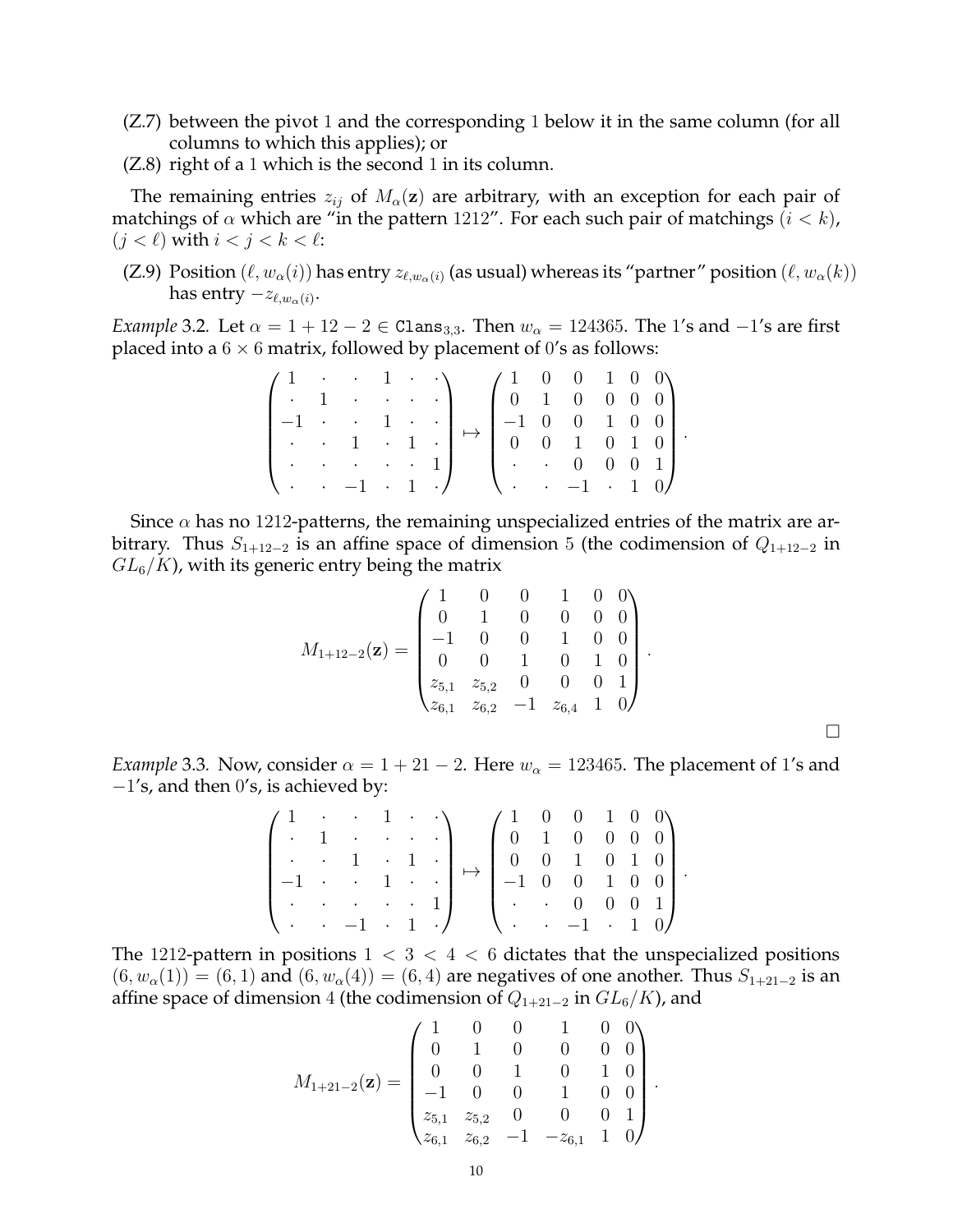$\Box$ 

*Example* 3.4*.* Each 1212-pattern gives rise to a separate identification of coordinates. For instance, when  $\alpha = 123123$ , the reader can verify that

$$
M_{123123}(\mathbf{z}) = \begin{pmatrix} 1 & 0 & 0 & 1 & 0 & 0 \\ 0 & 1 & 0 & 0 & 1 & 0 \\ 0 & 0 & 1 & 0 & 0 & 1 \\ -1 & 0 & 0 & 1 & 0 & 0 \\ z_{5,1} & -1 & 0 & -z_{5,1} & 1 & 0 \\ z_{6,1} & z_{6,2} & -1 & -z_{6,1} & -z_{6,2} & 1 \end{pmatrix}.
$$

The following result will be used in Section 4.

**Lemma 3.5.**  $M_{\alpha}(\mathbf{z})$  *invertible over*  $\mathbb{Q}[\mathbf{z}]$ *.* 

*Proof.* By construction, the matrix is invertible over the field of rational functions  $\mathbb{Q}(z)$ . The lemma would follow if we could prove that the determinant is a constant (which will be necessarily nonzero). We argue by induction on  $n = p' + q'$  that  $\det M_{\alpha'}(\mathbf{z}) \in \mathbb{Q}$  for  $\alpha' \in \texttt{Clans}_{p',q'}$ . The base case  $n = 1, 2$  is easy to check.

Suppose  $\gamma \in \text{Clans}_{p,q}$  where  $n = p + q > 2$ . If  $\gamma_1 = +$  consider the submatrix of  $M_\alpha(\mathbf{z})$ obtained by striking the first row and column. One checks that this submatrix  $M'$  is equal to  $M_{\alpha'}(z)$ , where  $\alpha'$  is  $\alpha$  with the first + removed. By induction,  $\det M' \in \mathbb{Q}$ . Then by cofactor expansion along the first row, since the unique nonzero entry is a 1 in position  $(1, 1)$ , we have that det  $M = \det M' \in \mathbb{Q}$ , as desired.

A similar argument may be used if  $\alpha_1 = -$ .

Finally, suppose  $\alpha_1$  is the left end of a matching. Let  $\alpha_r$  be the right end of said matching. Observe that the submatrix  $M'$  obtained by deleting the first row and first column of  $M = M_\alpha$  is the matrix  $M_{\alpha'}$  where  $\alpha'$  is obtained by deleting  $\alpha_1$  and replacing  $\alpha_r$  by  $-$ . Thus by induction det  $M' \in \mathbb{Q}$ .

Similarly, consider the submatrix  $M''$  obtained by deleting the first row and  $w(r)$ -th column. We observe that by

- cyclically reordering rows  $1, 2, \ldots, w(r) 1$  of  $M''$ ; and then
- multiplying the first row by  $-1$ ,

we obtain the matrix  $M_{\alpha''}$  where  $\alpha''$  is obtained from  $\alpha$  by deleting  $\alpha_r$  and replacing  $\alpha_1$ by  $+$ . Hence, by cofactor expansion along the first row of M, we obtain that  $\det M =$  $\det M' \pm \det M'' \in \mathbb{Q}$ , as desired.

3.2. **Identification of**  $S_\alpha$  with the Mars-Springer slice. Let B be the Borel subgroup of upper triangular matrices in  $GL_n$ , and let T be the maximal torus of diagonal matrices of  $GL_n$ . Recall from Section 2 that in order to define the slice, we must choose a point  $x_\alpha=xK/K\in Q_\alpha$  such that  $x\theta(x)^{-1}\in N$ , where  $N$  is the normalizer of  $T$ , and where  $\theta$  is the involution (1). Here, we choose x to be the the origin of  $S_{\alpha}$ , meaning the matrix where all z-variables are set to 0. The fact that  $x_{\alpha} = xK/K$  is actually a point of  $Q_{\alpha}$  follows from [22, Section 2.2-2], while the fact that  $x\theta(x)^{-1} \in N$  is easy to check. Denote by  $X_\alpha$  the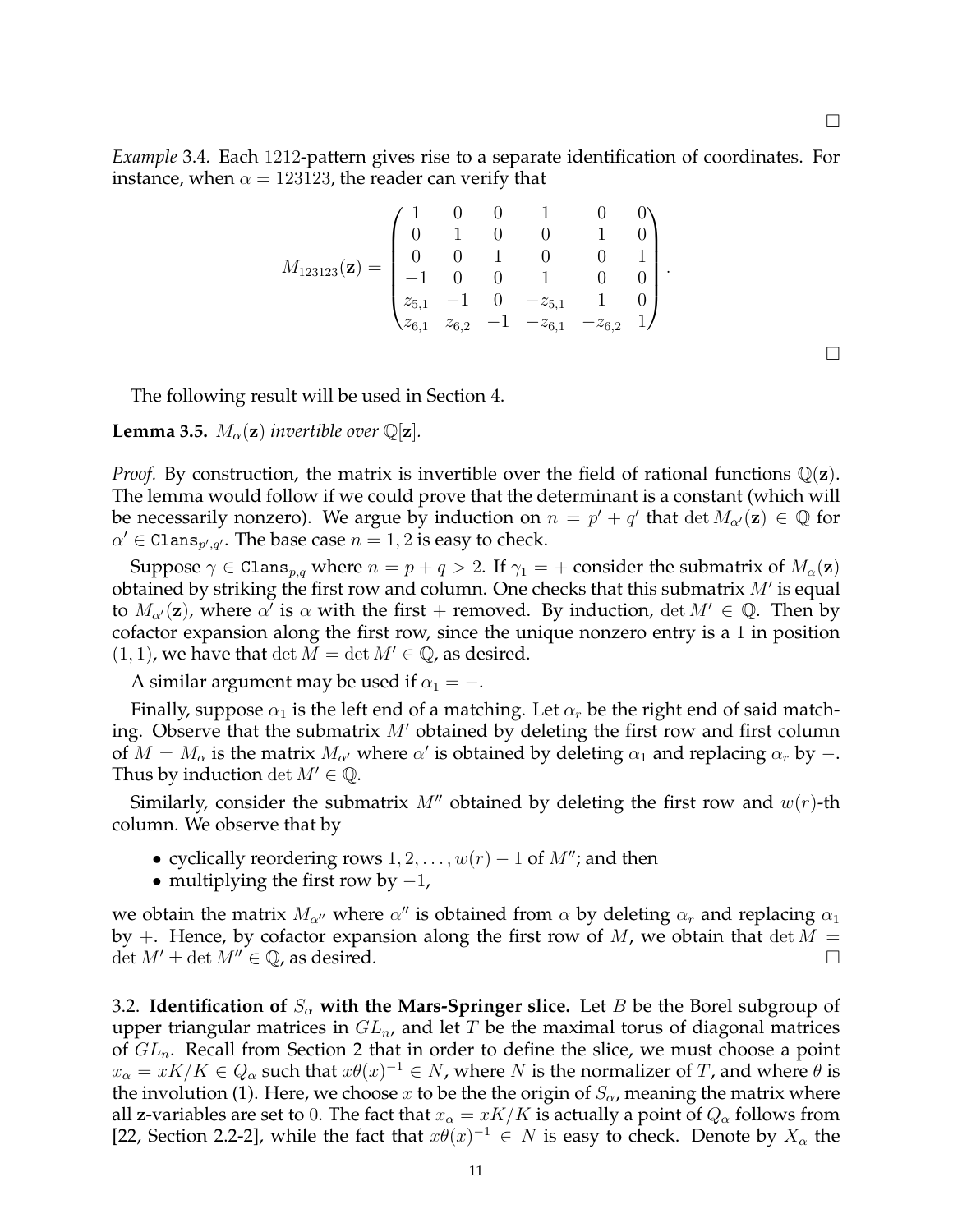Mars-Springer slice to  $Q_{\alpha}$  at  $x_{\alpha}$  in  $G/K$ , so

$$
X_{\alpha} := (U^{-} \cap \psi(U^{-})) \cdot x_{\alpha} = ((U^{-} \cap \psi(U^{-}))x)/K.
$$

**Theorem 3.6.** We have an isomorphism  $X_\alpha \cong S_\alpha$ .

*Proof.* Recall from Section 2.2 that the map  $\psi : G \to G$  is defined by  $c_n \circ \theta$ , where  $\eta =$  $x\theta(x)^{-1}$  (mod T).

Given a clan  $\gamma$ , let  $\mathcal{I}(\alpha)$  denote the **underlying involution** for  $\alpha$ ; this is the permutation in  $S_n$  such that  $\mathcal{I}(\alpha)(j) = j$  if  $\alpha_j = \pm$ , while, if  $(i < j)$  is a matching of  $\alpha$ ,  $\mathcal{I}(\alpha)(i) = j$ and  $\mathcal{I}(\alpha)(j) = i$ . The map  $\mathcal I$  is the concrete realization for  $(G, K) = (GL_n, GL_p \times GL_q)$  of the map defined by R. W. Richardson–T. A. Springer [12] associating a twisted involution (which is an involution in this case) to every orbit.

**Claim 3.7.** As an element of  $W = S_n$ , we have  $\eta = \mathcal{I}(\alpha)$ .

*Proof.* The matrix computation  $x\theta(x)^{-1} = xI_{p,q}x^{-1}I_{p,q}$  is straightforward, and results in a monomial matrix representing the involution described above.

**Claim 3.8.** *The group*  $U^- \cap \psi(U^-)$  consists of the unipotent matrices having 1's on the diagonal, 0's above the diagonal, 0's below the diagonal in all positions  $(i, j)$  with  $i > j$  such that  $\eta(i) < \eta(j)$ , *and arbitrary entries in all other positions below the diagonal.*

*Proof.*  $U^-$  is the set of of lower triangular unipotent  $n \times n$  matrices.  $U^-$  is  $\theta$ -stable, so  $\theta$ maps it isomorphically to itself, meaning that  $\psi(U^-) = c_{\eta}(U^-)$ . By Claim 3.7,  $\eta = \eta^{-1}$ . Thus conjugation by  $\eta$  sends the affine coordinate at position  $(i, j)$   $(i > j)$  to position  $(\eta(i), \eta(j))$ . The claim follows.

Denote by  $S'_\alpha$  the set of  $n \times n$  matrices that satisfy (O.1), (O.2), (O.3), (Z.2), (Z.4), (Z.6), (Z.8), (Z.9), and the following condition:

(Z.10) If  $(i < j)$  is any matching of  $\alpha$ , and  $i < k < j$ , then

- If k is the left end of a matching  $(k < \ell)$  with  $j < \ell$ , then the entries at positions  $(k, w_{\alpha}(i))$  and  $(k, w_{\alpha}(j))$  are arbitrary, but equal.
- Otherwise, the entries at positions  $(k, w_\alpha(i))$  and  $(k, w_\alpha(j))$  are both zero.

**Claim 3.9.**  $S'_{\alpha} = (U^{-} \cap \psi(U^{-}))x$ .

*Proof.* By a direct but tedious matrix computation using Claim 3.8, one checks that  $(U^- \cap$  $\psi(U^-))x\subseteq S_\alpha'.$  The space  $(U^-\cap \psi(U^-))x$  is evidently an affine space of dimension  $\binom{n}{2}$  $\binom{n}{2}$  –  $\ell(\eta)$ , where  $\ell(\cdot)$  denotes Coxeter length. The space  $S_\alpha'$  is also visibly an affine space, and a straightforward combinatorial argument shows that its dimension is also  $\binom{n}{2}$  $\binom{n}{2} - \ell(\eta)$ . Thus the aforementioned containment is in fact an equality.

# **Claim 3.10.**  $S_{\alpha} \subseteq S_{\alpha}'$ .

*Proof.* This follows from the fact that  $(Z.3)$  and  $(Z.7)$  together imply  $(Z.10)$ .

The right action of  $K$  on  $G$  is by column operations which separately act on the first p columns and the last q columns of any matrix in G. Given a matrix  $M' \in S'_{\alpha}$ , we now describe an algorithm for column reducing  $M'$  via this K-action to another matrix M of a particular form.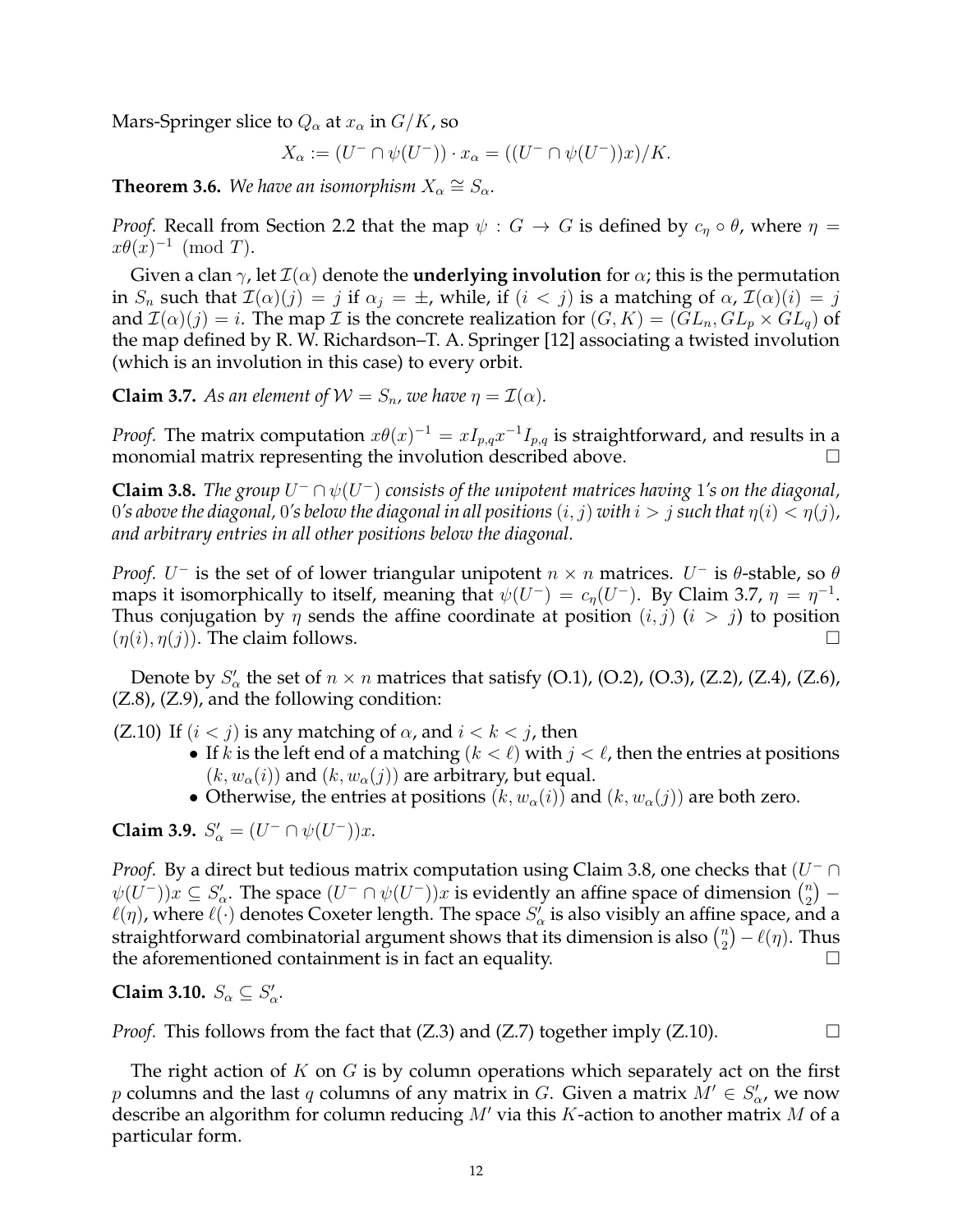**Algorithm 3.11.** *Begin with the first p columns of M'. For each row*  $i = 1, 2, \ldots, n$ , *determine whether there is a pivot in row i. If not, move to the next row. If so, then this pivot is at*  $(i, w_\alpha(i))$ *. Now start with column*  $j = 1$ , and move right toward column  $j = w_\alpha(i) - 1$ . For each such j, if *entry*  $(i, j)$  *is zero, move to the next column. Otherwise, entry*  $(i, j)$  *is*  $\lambda_{i,j} \neq 0$ *. Replace column*  $C_j$  with  $C_j - \lambda_{i,j} \cdot C_i$ . Repeat the same procedure using the last q columns.

Let  $M$  be the output of Algorithm 3.11.

**Claim 3.12.** *The first* p *columns and the last* q *columns of* M *are in reduced column echelon form, meaning that all entries in the same row as a pivot (except for the pivot) are zero.* M *is the unique matrix in the* K*-orbit of* M′ *with this property.*

*Proof.* Consider first the leftmost p columns. Algorithm 3.11 brings to zero any entry in the same row as a pivot at  $(i, w_{\alpha}(i))$  and to the left of  $(i, w_{\alpha}(i))$ . Since M' satisfies (Z.2), any entry to the right of a pivot is already zero: there is a pivot in every column, and by our choice of  $w_{\alpha}$ , any pivot right of column  $w_{\alpha}(i)$  occurs in a row  $j > i$ .

For the rightmost  $q$  columns, one argues identically, using the fact that  $M'$  satisfies (Z.6).

Uniqueness of M follows from the uniqueness of reduced column echelon form (for each of the two submatrices of  $M$ ).

**Claim 3.13.** *The matrix M is an element of*  $S_\alpha$ *.* 

*Proof.* By Claim 3.12, M satisfies (Z.1) and (Z.5). We show that each step performed by Algorithm 3.11 preserves properties  $(O.1)$ ,  $(O.2)$ ,  $(O.3)$ ,  $(Z.2)$ ,  $(Z.4)$ ,  $(Z.6)$ , and  $(Z.8)$ , all of which are satisfied by  $M'$ . Hence  $M$  also possesses these properties. We also show that once Algorithm 3.11 is complete, the resulting matrix also satisfies (Z.3), (Z.7), and (Z.9). This will show that M possesses all the properties  $(O.1)-(O.3)$  and  $(Z.1)-(Z.9)$ .

(O.1): Suppose that  $c_i = +$ . There is a pivot 1 at  $(i, w_\alpha(i))$ . Any step of Algorithm 3.11 affecting column  $C_{w_\alpha(i)}$  is performed to make zero an entry  $\lambda \neq 0$  at  $(j, w_\alpha(i))$  for  $j > i$ (using the pivot in row *j*). Such a step replaces column  $C_{w_\alpha(i)}$  by  $C_{w_\alpha(i)} - \lambda \cdot C_{w_\alpha(j)}$ . Since  $j > i$ , by (Z.2), the entry at  $(i, w_{\alpha}(j))$  is zero, so the 1 at  $(i, w_{\alpha}(i))$  remains a 1 after this column operation.

When  $c_i = -$ , one argues identically using the last q columns and (Z.6). Thus (O.1) is preserved by all steps of our algorithm, as desired.

(O.2): The argument is identical to that for (O.1).

(O.3): Suppose  $(i < j)$  is a matching. First consider the  $-1$  at  $(j, w_\alpha(i))$ . Since entries to the right of this  $-1$  are zero by (Z.4), the  $-1$  is clearly unchanged by steps of the algorithm. Similarly, the 1 at  $(j, w_\alpha(j))$  is unchanged, by (Z.8).

 $(Z.2)$ : Given a zero entry above a pivot 1, any entry to its right is also zero by  $(Z.2)$  since such an entry is above a different pivot 1. Thus any step of the algorithm leaves the first of these two zero entries unchanged, as needed.

(Z.3): Suppose  $(i < j)$  is a matching. There are a 1 and a  $-1$  in positions  $(i, w_{\alpha}(i))$  and  $(j, w_\alpha(i))$ , respectively. Let  $i < k < j$ . We must check that M is zero at  $(k, w_\alpha(i))$ . There are two cases based on (Z.10):

Case 1: (The  $(k, w_{\alpha}(i))$  entry of M' is arbitrary.) This case occurs if and only if  $\alpha_k$  is the left end of a matching  $(k < \ell)$  such that  $i < k < j < \ell$ . Thus there is a pivot 1 in row k at position  $(k, w_\alpha(k))$ . Since M satisfies (Z.1), entry  $(k, w_\alpha(i))$  of M must be zero.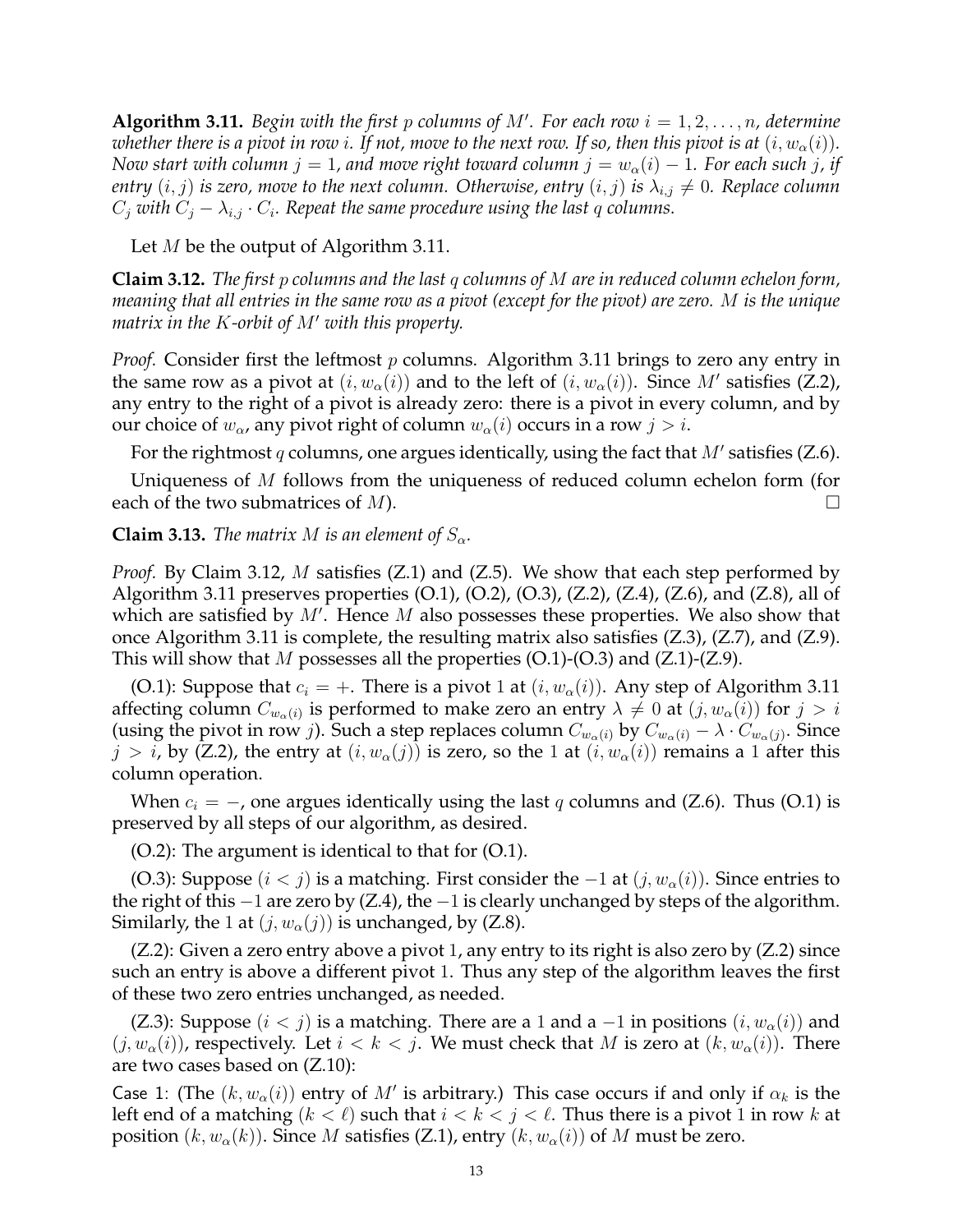Case 2: (The  $(k, w_{\alpha}(i))$  entry of M' is required to be zero.) Consider a step of Algorithm 3.11 altering column  $C_{w_\alpha(i)}.$  It does so by replacing  $C_{w_\alpha(i)}$  with  $C_{w_\alpha(i)}-\lambda\cdot C_{w_\alpha(\ell)}$ for  $\ell$  such that  $\ell > i$  and  $w_\alpha(\ell) > w_\alpha(i)$ . This step is done if and only if there is a pivot 1 at  $(\ell, w_{\alpha}(\ell))$  and a nonzero entry  $\lambda$  in position  $(\ell, w_{\alpha}(i))$ . We examine the effect of this step on entry  $(k, w_\alpha(i))$ .

If  $\ell > k$ , then entry  $(k, w_{\alpha}(\ell))$  is zero by (Z.2), so entry  $(k, w_{\alpha}(i))$  remains zero after the step in question. So suppose that  $i < \ell < k$ . If entry  $(\ell, w_{\alpha}(i))$  is  $\lambda \neq 0$ , then by (Z.10) this must be because  $\alpha_{\ell}$  is the left end of a matching  $(\ell < r)$  such that  $i < \ell < j < r$ . If the entry at  $(k, w_{\alpha}(\ell))$  is zero, then the entry at  $(k, w_{\alpha}(i))$  remains zero after our step, and we are done. So suppose it is not. Then by (Z.10) again,  $\alpha_k$  is the left end of a matching  $(k < s)$  with  $\ell < k < r < s$ . But then  $i < k < j < s$ , contradicting our assumption that (Z.10) required entry  $(k, w_{\alpha}(i))$  of  $M'$  to be zero. Thus this situation cannot occur.

(Z.4): Suppose that M' has a  $-1$  at position  $(i, j)$  with  $1 \le j \le p$ . Since M' satisfies (Z.4), any entry in a position  $(i, k)$  with  $j < k \leq p$  is zero at the outset. Moreover, again by (Z.4), any entry in a position  $(i, \ell)$  with  $k < \ell \leq p$  is also zero at the outset. Thus all steps of Algorithm 3.11 leave the 0 in position  $(i, k)$  unchanged.

(Z.6): We argue as with (Z.2) above, but using the rightmost q columns.

 $(Z.7)$ : We argue as with  $(Z.3)$ .

 $(Z.8)$ : We argue as with  $(Z.4)$ .

(Z.9): Suppose  $\alpha$  has a 1212 pattern consisting of matchings  $(i < j)$  and  $(k < \ell)$  with  $i < k < j < \ell$ . Then by (Z.10), in positions  $(k, w_{\alpha}(i))$  and  $(k, w_{\alpha}(j))$  of M', we have arbitrary but equal entries; assume that both entries are equal to  $\lambda_1$ . Moreover, by (Z.9), in positions  $(\ell, w_{\alpha}(i))$  and  $(\ell, w_{\alpha}(j))$ , we have arbitrary entries that are negatives of one another. Suppose that the entry at  $(\ell, w_\alpha(i))$  is  $\lambda_2$ , and that the entry at  $(\ell, w_\alpha(j))$  is  $-\lambda_2$ . Consider two steps performed by Algorithm 3.11:

- (i) Replace column  $C_{w_\alpha(i)}$  by  $C_{w_\alpha(i)} \lambda_1 \cdot C_{w_\alpha(k)}$  to make zero the entry at  $(k, w_\alpha(i))$ .
- (ii) Replace column  $C_{w_\alpha(j)}$  by  $C_{w_\alpha(j)} \lambda_1 \cdot C_{w_\alpha(\ell)}$  to make zero the entry at  $(k, w_\alpha(j))$ .

Step (i) replaces the  $\lambda_2$  at  $(\ell, w_\alpha(i))$  by  $\lambda_2 + \lambda_1$  (since there is a -1 in position  $(\ell, w_\alpha(k))$ ). Meanwhile, step (ii) replaces the  $-\lambda_2$  at  $(\ell, w_\alpha(j))$  by  $-\lambda_2 - \lambda_1$  (since there is a 1 in position  $(\ell, w_{\alpha}(\ell))$ ). Thus after (i) and (ii), (Z.9) holds for the 1212 pattern  $i < k < j < \ell$ .

To conclude (Z.9) holds, it remains to show:

**Subclaim 3.14.** *Steps (i) and (ii) are the only steps of Algorithm 3.11 that can change either of the entries*  $(\ell, w_\alpha(i))$  *or*  $(\ell, w_\alpha(j))$ *.* 

*Proof.* Suppose there is a pivot 1 (among the first p columns) at  $(r, w_\alpha(r))$ , and suppose that there is a nonzero entry at  $(r, w_{\alpha}(i))$ . There are two possibilities. First, suppose  $w_{\alpha}(r)$  >  $w_{\alpha}(k)$ . In this case,  $(\ell, w_{\alpha}(r))$  must be zero by (Z.4). Thus a column operation involving columns  $w_\alpha(i)$  and  $w_\alpha(r)$  leaves  $(\ell, w_\alpha(i))$  unchanged, as desired. Otherwise,  $w_\alpha(i)$  <  $w_\alpha(r) < w_\alpha(k)$ . Then  $i < r < j$ , so by (Z.10) the entry at  $(r, w_\alpha(i))$  can be nonzero only if there is a 1212 pattern formed by matchings  $(i < j)$  and  $(r < s)$  with  $i < r < j < s$ . However, this situation is covered by the argument preceding this subclaim. A similar analysis of the last  $q$  columns (using either (Z.8) or (Z.10)) shows that there are no steps of our algorithm that alter position  $(\ell, w_\alpha(j))$ .

This completes the proof of Claim 3.13.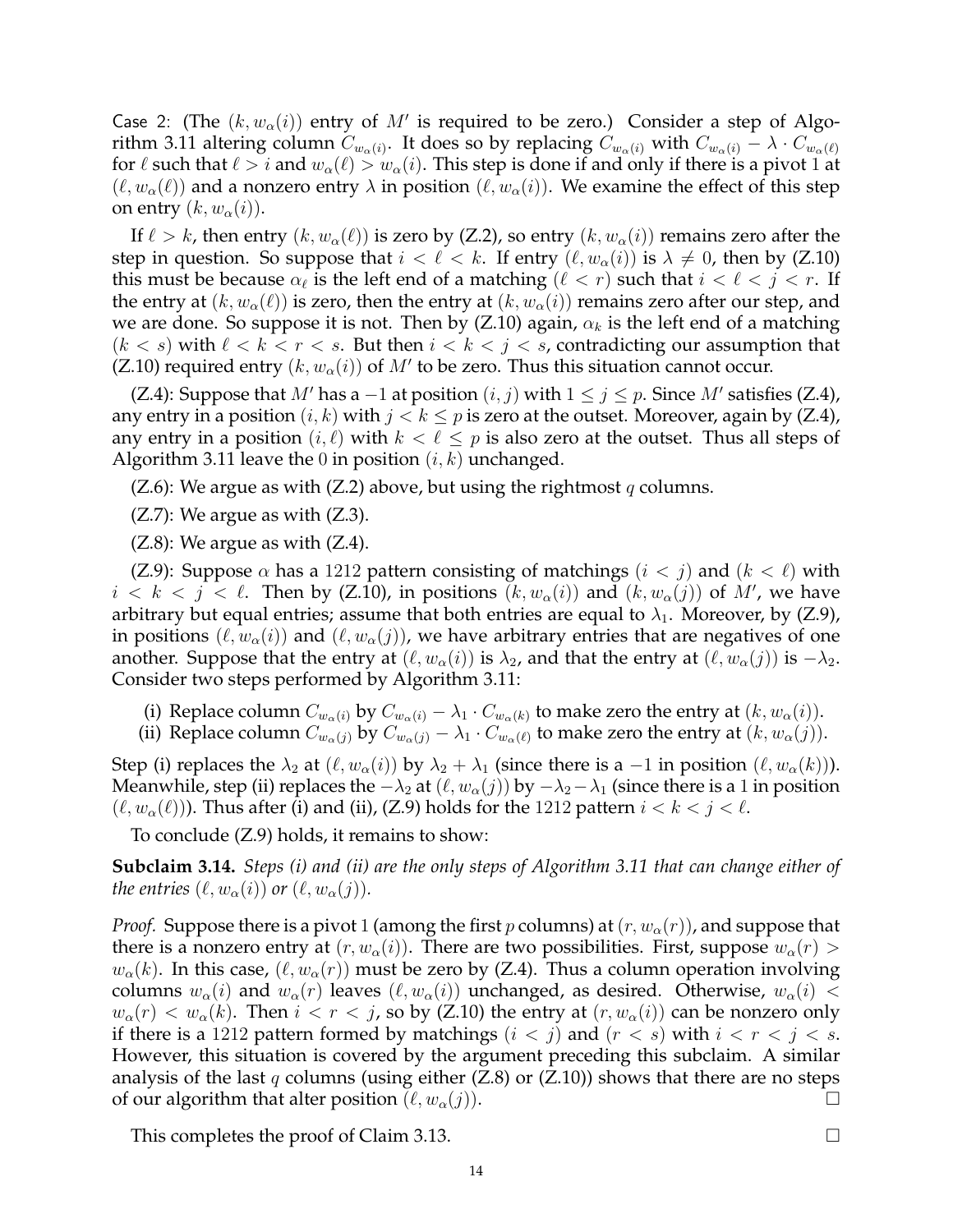By Claim 3.13, we can now define a map

$$
\phi: X_{\alpha} \to S_{\alpha}
$$

which sends the point  $M' \cdot K$  of  $X_\alpha$  to the matrix  $M$ , retaining the notation above. Its inverse, as a set map, is the restriction of the natural projection  $\pi: G \to G/K$  to  $S_{\alpha}$ . (Note that this restriction does take values in  $X_{\alpha} = S'_{\alpha}/K$  by Claim 3.10.) Abusing notation, we denote this restriction simply by  $\pi$ . Then letting M' and M be as above, it is indeed clear that

$$
\pi(\phi(M' \cdot K)) = \pi(\phi(M \cdot K)) = \pi(M) = M \cdot K = M' \cdot K
$$

and that

$$
\phi(\pi(M)) = \phi(M \cdot K) = M,
$$

so that  $\pi$  and  $\phi$  are inverse as set maps.

It remains to check that  $\phi$  and  $\pi$  are actually morphisms of algebraic varieties. Clearly  $\pi$  is a morphism, since it is a restriction of the natural map  $G \to G/K$ . The map  $\phi$ , on the other hand, is the restriction of an algebraic section of  $\pi$  to  $X_{\alpha}$ . Indeed, it takes a splitting  $V_1 \oplus V_2$  and produces a matrix M whose first p columns are a basis for  $V_1$  and whose last q columns are a basis for  $V_2$ . These two bases are of the form described in Subsection 2.3 when we take S to be the positions of the  $+$ 's and left endpoints of  $\alpha$  and T to be the position of the −'s and left endpoints of  $\alpha$ . Thus  $X_{\alpha} \subseteq (U_S \times U_T) \cap G/K$ , and indeed the map  $\phi$  is the restriction to  $X_\alpha$  of the section  $\phi_{S,T} : (U_S \times U_T) \cap G/K \to G$  described in Subsection 2.3. This completes the proof.

#### 4. THE MARS-SPRINGER VARIETY AND IDEAL

For  $\gamma \in \text{Clans}_{p,q}$ , define the following collections of nonnegative integers [20]:

- (1)  $\gamma(i;+)$  := number of matchings and + signs among the first *i* positions of  $\gamma$  (for  $i = 1, \ldots, n);$
- (2)  $\gamma(i; -) :=$  number of matchings and signs among the first i positions of  $\gamma$  (for  $i = 1, \ldots, n$ ; and
- (3)  $\gamma(i; j) :=$  number of matchings whose left endpoint is weakly left of i and whose right endpoint is strictly right of j (for  $1 \le i < j \le n$ ).

Given any invertible  $n \times n$  matrix M and any pair of indices  $i < j$ , we define an auxiliary  $n \times (i + j)$  matrix  $M^{[i;j]}$  as follows. The first i columns of  $M^{[i;j]}$  are formed by taking the first  $i$  columns of  $M^{-1}$  and zeroing out all entries in the last q rows. The last j columns of  $M^{[i;j]}$  are the first j columns of  $M^{-1}$ , unaltered.

*Example* 4.1*.* Consider  $\alpha = 1 + - - +1 \in \text{Clans}_{3,3}$ . Then:

$$
M_{1+---+1}(\mathbf{z}) = \begin{pmatrix} 1 & 0 & 0 & 1 & 0 & 0 \\ 0 & 1 & 0 & 0 & 0 & 0 \\ 0 & z_{3,2} & 0 & 0 & 1 & 0 \\ 0 & z_{4,2} & 0 & 0 & 0 & 1 \\ 0 & 0 & 1 & 0 & z_{5,5} & z_{5,6} \\ -1 & 0 & 0 & 1 & 0 & 0 \end{pmatrix},
$$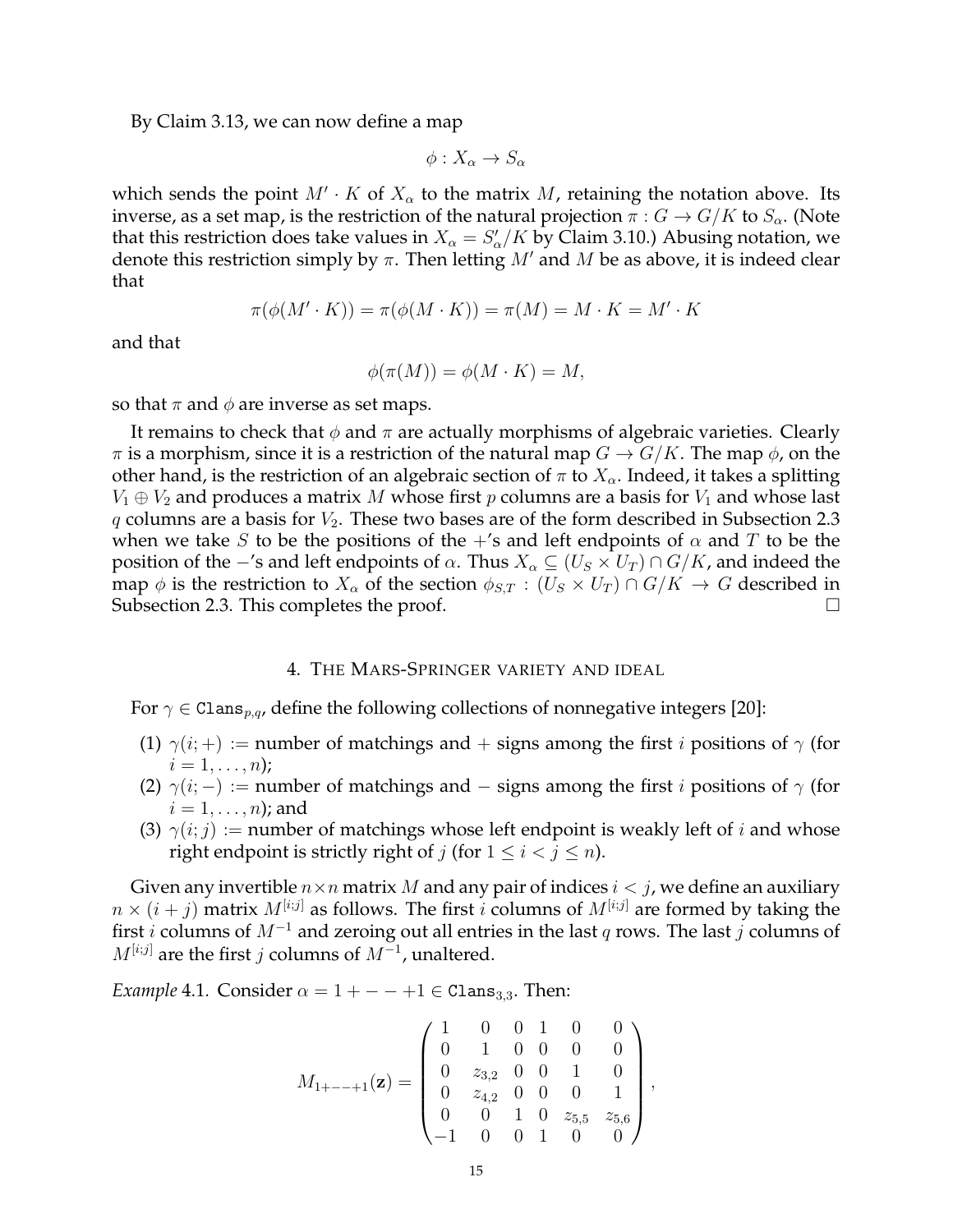as the reader can verify. The inverse of this matrix is

$$
M_{1+---+1}(\mathbf{z})^{-1} = \begin{pmatrix} \frac{1}{2} & 0 & 0 & 0 & 0 & -\frac{1}{2} \\ 0 & 1 & 0 & 0 & 0 & 0 \\ 0 & z_{3,2}z_{5,5} + z_{4,2}z_{5,6} & -z_{5,5} & -z_{5,6} & \frac{1}{2} & 0 \\ \frac{1}{2} & 0 & 0 & 0 & 0 & \frac{1}{2} \\ 0 & -z_{3,2} & 1 & 0 & 0 & 0 \\ 0 & -z_{4,2} & 0 & 1 & 0 & 0 \end{pmatrix}.
$$

To obtain the auxiliary matrix  $M_{1+---+1}({\bf z})^{[2;4]}$ , one takes the first 2 columns of  $M_{1+---+1}({\bf z})^{-1}$ , zeroes out their last  $q = 3$  rows, and then concatenates to this the first 4 columns of  $M_{1+---+1}(\mathbf{z})^{-1}$ , unaltered. The result is

$$
M_{1+---+1}(\mathbf{z})^{[2;4]} = \begin{pmatrix} \frac{1}{2} & 0 & \frac{1}{2} & 0 & 0 & 0 \\ 0 & 1 & 0 & 1 & 0 & 0 \\ 0 & z_{3,2}z_{5,5} + z_{4,2}z_{5,6} & 0 & z_{3,2}z_{5,5} + z_{4,2}z_{5,6} & -z_{5,5} & -z_{5,6} \\ 0 & 0 & \frac{1}{2} & 0 & 0 & 0 \\ 0 & 0 & 0 & -z_{3,2} & 1 & 0 \\ 0 & 0 & 0 & -z_{4,2} & 0 & 1 \end{pmatrix}.
$$

Now define the **Mars-Springer variety**  $\mathcal{N}_{\gamma,\alpha}$  to be the reduced subscheme of  $S_\alpha$  whose points are the matrices M satisfying all of the following rank conditions:

- (R.1) The rank of the southwest  $(n i) \times p$  submatrix of M is at most  $p \gamma(i; +)$  (for  $i = 1, \ldots, n);$
- (R.2) The rank of the southeast  $(n i) \times q$  submatrix of M is at most  $q \gamma(i; -)$  (for  $i = 1, \ldots, n$ ; and
- (R.3) The rank of  $M^{[i;j]}$  is at most  $j + \gamma(i;j)$  (for all  $1 \leq i < j \leq n$ ).

Note that  $\mathcal{N}_{\gamma,\alpha}$  is clearly defined *set-theoretically* by a certain collection of determinants. Indeed, define the **Mars-Springer ideal**  $\mathcal{I}_{\gamma,\alpha}$  to be the ideal of  $\mathbb{C}[z]$  generated by:

- (1) All minors of the southwest  $(n i) \times p$  submatrix of  $M_\alpha(z)$  of size  $p \gamma(i; +) + 1$ (for  $i = 1, ..., n$ );
- (2) All minors of the southeast  $(n i) \times q$  submatrix of  $M_{\alpha}(z)$  of size  $q \gamma(i; -) + 1$ (for  $i = 1, \ldots, n$ ); and
- (3) All minors of  $M_{\alpha}(\mathbf{z})^{[i;j]}$  of size  $j + \gamma(i;j) + 1$  (for all  $1 \le i < j \le n$ ).

(By Lemma 3.5, the minors of (3) above are in fact polynomials.)

*Example* 4.2. Consider the ideal  $\mathcal{I}_{123231,1+-+1}$ . One can check that the conditions defining  $\mathcal{N}_{123231,1+−+1}$  are all actually non-conditions with the exception of the condition that the rank of  $M^{[2;4]}$  be at most 5. Thus the ideal  $\mathcal{I}_{123231,1+--+1}$  is generated by the determinant of the 6 × 6 matrix  $M_{1+$ --+1(z)<sup>[2;4]</sup> computed above. One checks that this determinant equals (up to a scalar multiple)  $z_{3,2}z_{5,5} + z_{4,2}z_{5,6}$ . Thus

$$
\mathcal{I}_{123231,1+---+1} = \langle z_{3,2} z_{5,5} + z_{4,2} z_{5,6} \rangle,
$$

which defines a singular quadric hypersurface.  $\Box$ 

**Theorem 4.3.**  $\mathcal{N}_{\gamma,\alpha} \cong W_\gamma \cap X_\alpha$ , the Mars-Springer slice to  $Q_\alpha$  at  $x_\alpha$  in  $W_\gamma$ .

 $\Box$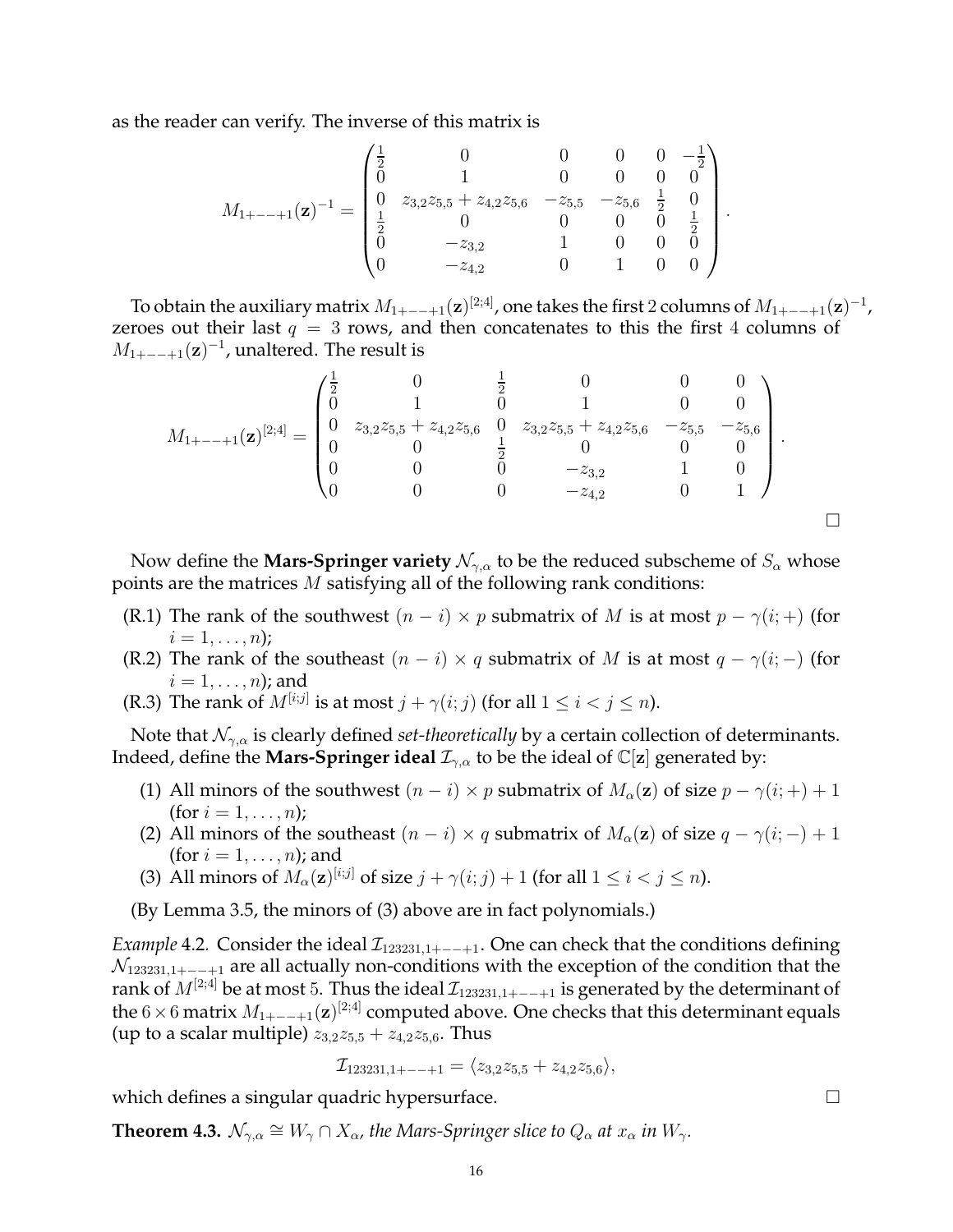*Proof.* Recall that points of  $G/K$  are splittings  $S = V_1 \oplus V_2$  of  $\mathbb{C}^{p+q}$  where  $\dim(V_1) = p$  and  $\dim(V_2) = q$ . The *B*-orbit closure  $W_\gamma \subseteq G/K$  has a description due to the second author, which we now state. Define  $\pi_{\mathcal{S}} : \mathbb{C}^n \to V_1$  to be the projection onto the first summand of S with kernel  $V_2$ , the second summand of S.

**Theorem** ([20]). Let  $E_{\bullet}$  be the standard coordinate flag on  $\mathbb{C}^n$ , with  $E_i$  the span of the first i *standard basis vectors. Then*  $W_\gamma \subseteq G/K$  *is precisely the set of splittings*  $S = V_1 \oplus V_2$  *satisfying all of the following incidence conditions with* E•*:*

*(C.1)* dim $(V_1 \cap E_i) \geq \gamma(i; +)$  *for*  $i = 1, ..., n$ *; (C.2)* dim $(V_2 \cap E_i) \geq \gamma(i; -)$  *for*  $i = 1, ..., n$ *; (C.3)* dim $(\pi_{\mathcal{S}}(E_i) + E_j) \leq j + \gamma(i; j)$  for  $1 \leq i < j \leq n$ .

Let  $\phi: X_{\alpha} \to S_{\alpha}$  be the isomorphism from Theorem 3.6. It suffices to show that the image of

$$
\phi|_{W_{\gamma}\cap X_{\alpha}} : (W_{\gamma} \cap X_{\alpha}) \to S_{\alpha}
$$

is precisely  $\mathcal{N}_{\gamma,\alpha}$ .

The map  $\phi$  bijects a splitting  $S = V_1 \oplus V_2 \in X_\alpha$  to a matrix  $M \in S_\alpha$ , the span of whose first p columns is  $V_1$ , and the span of whose last q columns is  $V_2$ . Therefore it suffices to show that under this bijection, S satisfies (C.1)-(C.3) if and only if  $M = \phi(\mathcal{S})$  satisfies  $(R.1)-(R.3)$ .

The equivalence of  $(R.1)$  to  $(C.1)$  and of  $(R.2)$  to  $(C.2)$  is immediate.

To see the equivalence of (C.3) to (R.3) we argue as follows. (C.3) states that

$$
\dim(\pi_{\mathcal{S}}(E_i) + E_j) \leq j + \gamma(i; j).
$$

If  $M\in S_\alpha$  represents a splitting  $\mathcal S$ , then the matrix for  $\pi_{\mathcal S}$  can be written as  $MPM^{-1}$ , where P is the diagonal matrix with p-many 1's on the diagonal followed by  $q$ -many 0's. Hence  $\pi_{\mathcal{S}}(E_i) + E_j$  is the span of the first i columns of  $MPM^{-1}$  and the first j columns of the identity matrix I. Therefore,

(4) 
$$
\mathcal{S} \text{ satisfies (C.3)} \iff \text{rank}(M^{\overline{[i;j]}}) \leq j + \gamma(i;j),
$$

where  $M^{[i;j]}$  is the  $n\!\times\!(i\!+\!j)$  matrix whose first  $i$  columns are the first  $i$  columns of  $MPM^{-1}$ and whose last  $j$  columns are the first  $j$  columns of  $I$ .

Since  $M^{-1}$  is invertible,

(5) 
$$
rank(M^{[i;j]}) = rank(M^{-1}M^{\overline{[i;j]}}) = rank(M^{\overline{[i;j]}}).
$$

Combining (4) and (5) we conclude

*S* satisfies (C.3) 
$$
\iff
$$
 rank( $M^{[i;j]}\rangle \leq j + \gamma(i;j)$  for all  $i, j$  with  $1 \leq i < j \leq n$   
 $\iff$  *M* satisfies (R.3),

as desired.  $\Box$ 

**Corollary 4.4.** *For any clans*  $\alpha \leq \gamma$ *, the Mars-Springer variety*  $\mathcal{N}_{\gamma,\alpha}$  *is irreducible.* 

*Proof.* This is immediate by Theorem 4.3 combined with Corollary 2.7.

The key to our proof of Theorem 1.3 is: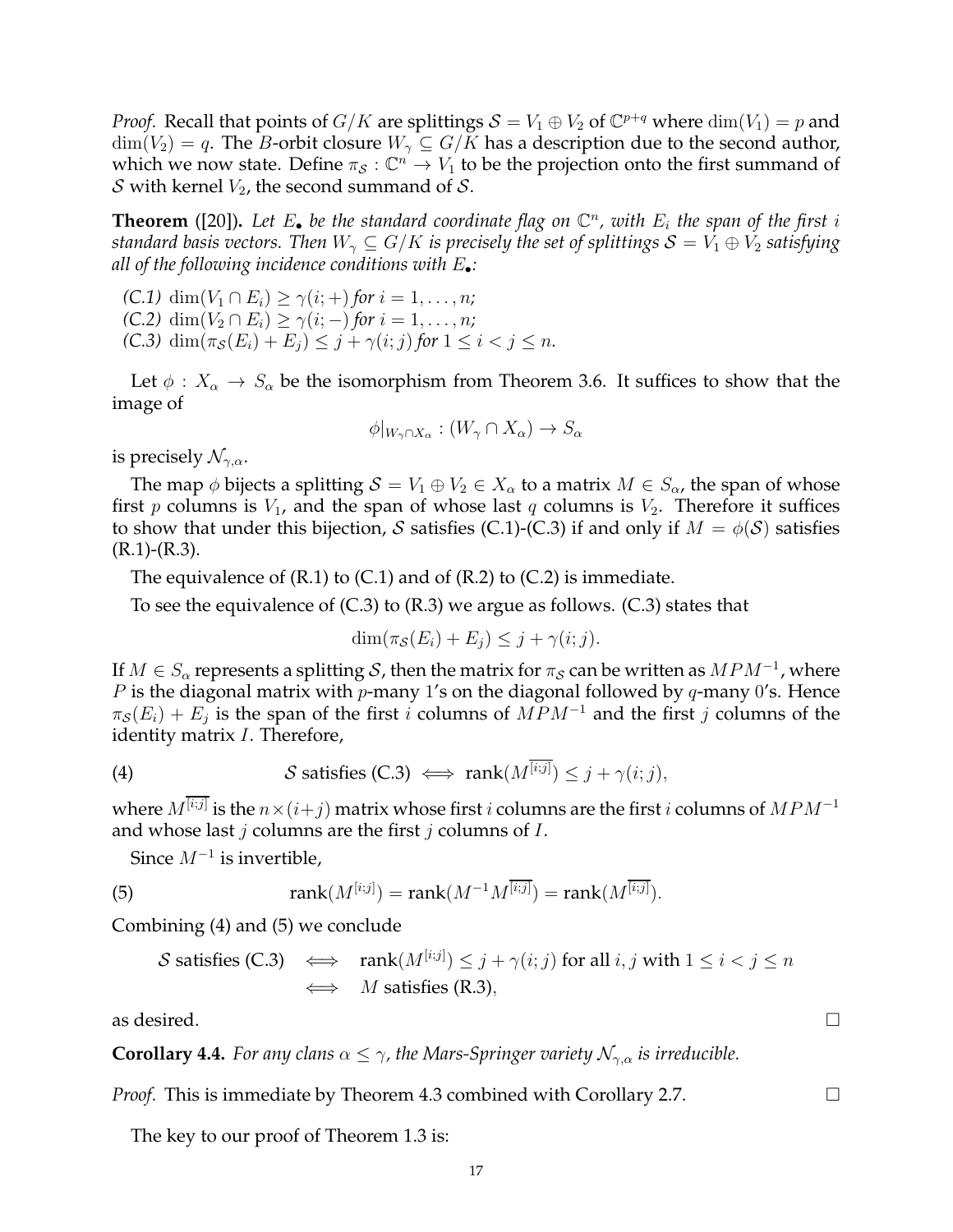**Theorem 4.5** (Isomorphism Theorem). *If*  $[\beta, \theta]$  *interval pattern contains*  $[\alpha, \gamma]$ *, then*  $\mathcal{N}_{\theta,\beta} \cong \mathcal{N}_{\gamma,\alpha}$ .

This will be proved in Section 6.

# 5. COMBINATORICS OF INTERVAL EMBEDDINGS

Denote Bruhat order on clans by  $\lt$ . Let  $\gamma \lt \tau$  denote a covering relation, so  $\gamma \lt \tau$  if  $\gamma \lt \tau$ and there is no clan  $\beta$  such that  $\gamma < \beta < \tau$ . Equivalently,  $\gamma \leq \tau$  if  $\gamma < \tau$  and  $\ell(\tau) - \ell(\gamma) = 1$ .

We need the following result of the second author describing the covering relations  $\ll$ :

**Theorem 5.1** ([20]). Let  $\gamma, \tau \in \texttt{Clans}_{p,q}$  such that  $\gamma < \tau$ . Then there exists  $\gamma' \in \texttt{Clans}_{p,q}$  such that  $\gamma < \gamma' \leq \tau$  *, where*  $\gamma'$  *is obtained from*  $\gamma$  *by one of the following operations on patterns in*  $\gamma$ *:* 

 $(T.1)$  +−  $\mapsto$  11  $(T.2)$   $-+$   $\mapsto$  11  $(T.3)$  11+  $\mapsto$  1 + 1  $(T.4)$  11−  $\mapsto$  1 − 1  $(T.5) +11 \mapsto 1 + 1$  $(T.6)$   $-11 \mapsto 1 - 1$  $(T.7)$  1122  $\mapsto$  1212  $(T.8)$  1122  $\mapsto$  1 + -1  $(T.9)$  1122  $\mapsto$  1 - +1  $(T.10)$  1212  $\mapsto$  1221

Call any ordered pair  $\gamma \mapsto \gamma'$  of clans obtained by one of the operations (T.1)–(T.10) a **transposition**. Thus

**Corollary 5.2** ([20]).  $\gamma \ll \gamma'$  if and only if  $\gamma \mapsto \gamma'$  is a transposition such that  $\ell(\gamma') = \ell(\gamma) + 1$ .

For any clan  $\gamma$ , denote by  $M_{\gamma}$  the set of matchings of  $\gamma$ . Call a matching  $(a < b) \in M_{\gamma}$ with  $a < i < b < j$  incoming to  $(i < j) \in M_{\gamma}$ . For  $(i < j) \in M_{\gamma}$ , let

$$
I(i, j, \gamma) := #\{(a < b) \in M_\gamma \mid (a < b) \text{ is incoming to } (i < j)\},
$$

and let

$$
C(i, j, \gamma) := j - i - I(i, j, \gamma).
$$

Then [22]

$$
\ell(\gamma) := \sum_{(a
$$

We will need the following combinatorial fact:

**Proposition 5.3.** *Suppose*  $\gamma \mapsto \gamma'$  *is a transposition. Then*  $\ell(\gamma) < \ell(\gamma')$ *.* 

*Proof.* For brevity, we prove the hardest case (T.7). Arguments for the remaining cases of  $(T.1)$ – $(T.10)$  are similar in nature.

Suppose  $\gamma \mapsto \gamma'$  via (T.7). Say the 1122 pattern occurs at positions  $i < j < k < \ell$ . In order to compare  $\ell(\gamma)$  to  $\ell(\gamma')$ , we consider other matchings  $(a < b)$  and compare  $I(a, b, \gamma')$ with  $I(a, b, \gamma)$ ,  $I(i, k, \gamma')$  with  $I(i, j, \gamma)$ , and  $I(j, \ell, \gamma')$  with  $I(k, \ell, \gamma)$ .

There are 15 different possible orientations of a matching  $(a < b)$  relative to  $(i < j)$  and  $(k < \ell)$  to consider.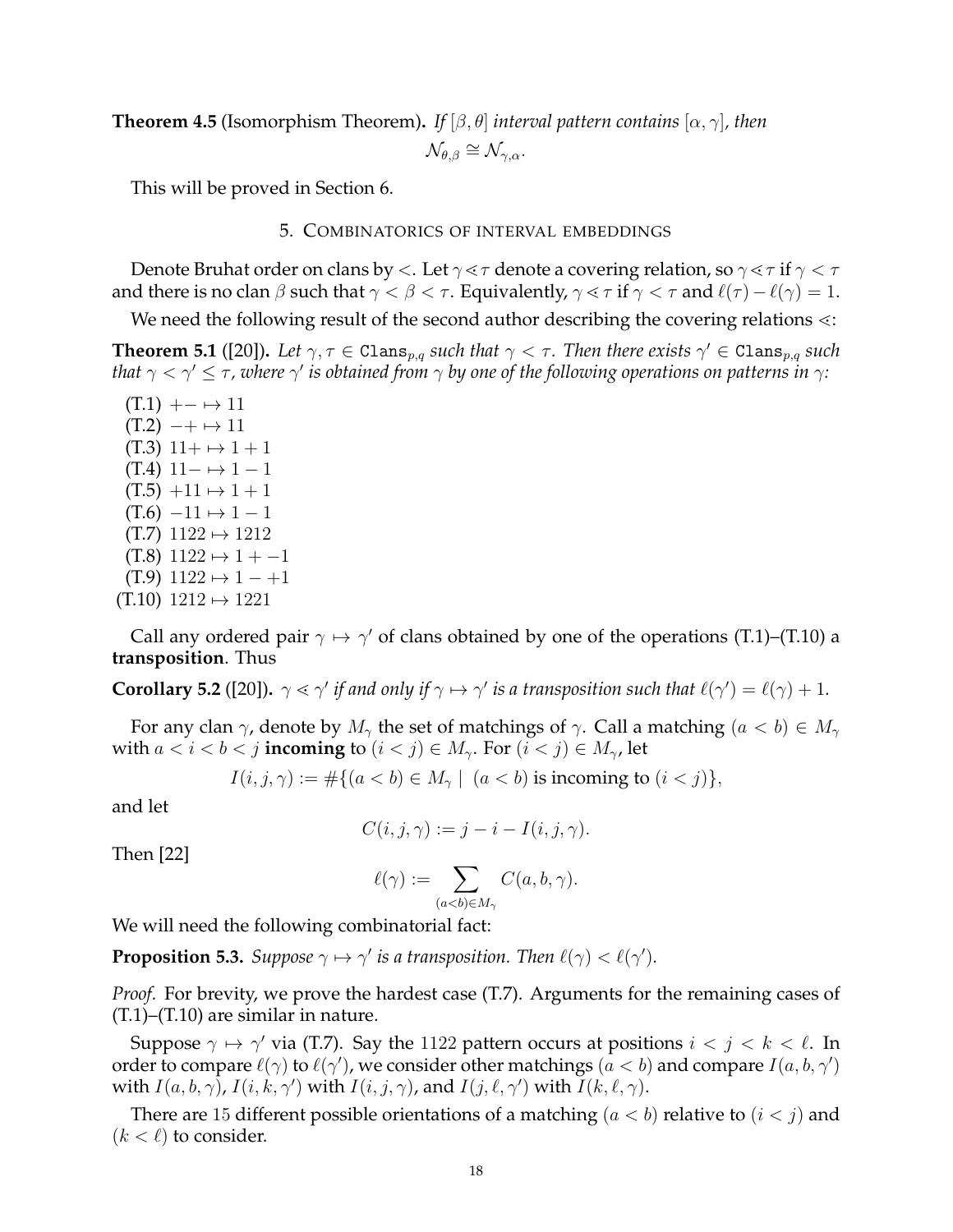Case 1 (the configuration  $a < i < j < b < k < \ell$ ): Here

$$
I(a, b, \gamma') = I(a, b, \gamma),
$$

$$
I(j, \ell, \gamma') = I(k, \ell, \gamma) + 1,
$$

and

$$
I(i, k, \gamma') = I(i, j, \gamma) + 1.
$$

Indeed,  $(a < b)$  was incoming to neither  $(i < j)$  nor  $(k < \ell)$  in  $\gamma$ , but it is incoming to both  $(i < k)$  and  $(j < \ell)$  in  $\gamma'$ . So each such matching  $(a < b)$  accounts for a decrease in length of 2 as we transpose from  $\gamma$  to  $\gamma'$ .

Case 2 (the configuration  $i < j < a < k < \ell < b$ ): Now,

$$
I(a, b, \gamma') = I(a, b, \gamma) + 2.
$$

Indeed, in  $\gamma$  neither  $(i < j)$  nor  $(k < \ell)$  are incoming to  $(a < b)$ , but in  $\gamma'$  both  $(i < k)$ and  $(j < \ell)$  are incoming to it. On the other hand, the move in this configuration does not introduce any new incoming matchings to  $(i < k)$  or  $(j < \ell)$ . So each matching  $(a < b)$  in this configuration also accounts for a decrease in length of 2 as we transpose from  $\gamma$  to  $\gamma'.$ 

Case 3 (the configuration  $i < a < j < b < k < \ell$ ): When we transpose from  $\gamma$  to  $\gamma'$ ,  $(a < b)$ loses an incoming matching:  $(i < j)$  is incoming to  $(a < b)$  in  $\gamma$ , but  $(i < k)$  is not incoming to  $(a < b)$  in  $\gamma'$ . However,  $(j < \ell)$  gains an incoming matching compared to  $(k < \ell)$ , as  $(a < b)$  is not incoming to  $(k < \ell)$  in  $\gamma$ , but it is incoming to  $(j < \ell)$  in  $\gamma'$ . Thus while the transposition causes a change in the number of matchings incoming to  $(a < b)$  and in the number of matchings to which  $(a < b)$  is incoming, the net effect is zero.

By similarly arguing as in Case 3 for the remaining 12 configurations, one sees that Case 1 and Case 2 are the only two which result in a net change in length coming from changes in the number of incoming matchings.

The only change in the number of incoming matchings which we have not accounted for is that after the move,  $(j < \ell)$  has also added the incoming matching  $(i < k)$  in  $\gamma'$ , whereas  $(k < \ell)$  did not have the incoming matching  $(i < j)$  in  $\gamma$ . This causes an additional decrease by 1 in length as we perform this transposition.

Finally, we must account for the change in total lengths of matchings caused by the transposition. This is  $(k - i) + (\ell - j) - ((j - i) + (\ell - k)) = 2(k - j)$ .

Putting this all together, we conclude that

(6) 
$$
\ell(\gamma') - \ell(\gamma) = 2(k - j) - 1 - 2(\#\{(a < b) \in M_{\gamma} \mid a < i < j < b < k < \ell\}) + \#\{(a < b) \in M_{\gamma} \mid i < j < a < k < \ell < b\}).
$$

Now, the sum in parentheses is clearly at most  $k - j - 1$ , which implies that the righthand side is at least 1. Thus  $\ell(\gamma') > \ell(\gamma)$ , as desired.

Say  $[\alpha, \gamma]$  **merely embeds** into  $[\beta, \theta]$  if the pair of intervals satisfies the definition of an interval pattern embedding, *except* possibly for the length requirement  $\ell(\gamma) - \ell(\alpha) =$  $\ell(\theta) - \ell(\beta)$ . Given any  $\alpha$ , we define  $\Phi(\alpha)$  to be the unique clan such that  $[\alpha, \gamma]$  merely embeds in  $[\Phi(\alpha), \theta]$ , so  $\Phi(\alpha)$  agrees with  $\alpha$  on the set of embedding indices I and agrees with  $\theta$  on  $\{1, \ldots, n\} \setminus I$ .

**Theorem 5.4.** *Assume*  $[\alpha, \gamma]$  *merely embeds into*  $[\Phi(\alpha), \theta]$ *.* 

(I)  $\ell(\gamma) - \ell(\alpha) \leq \ell(\theta) - \ell(\Phi(\alpha)).$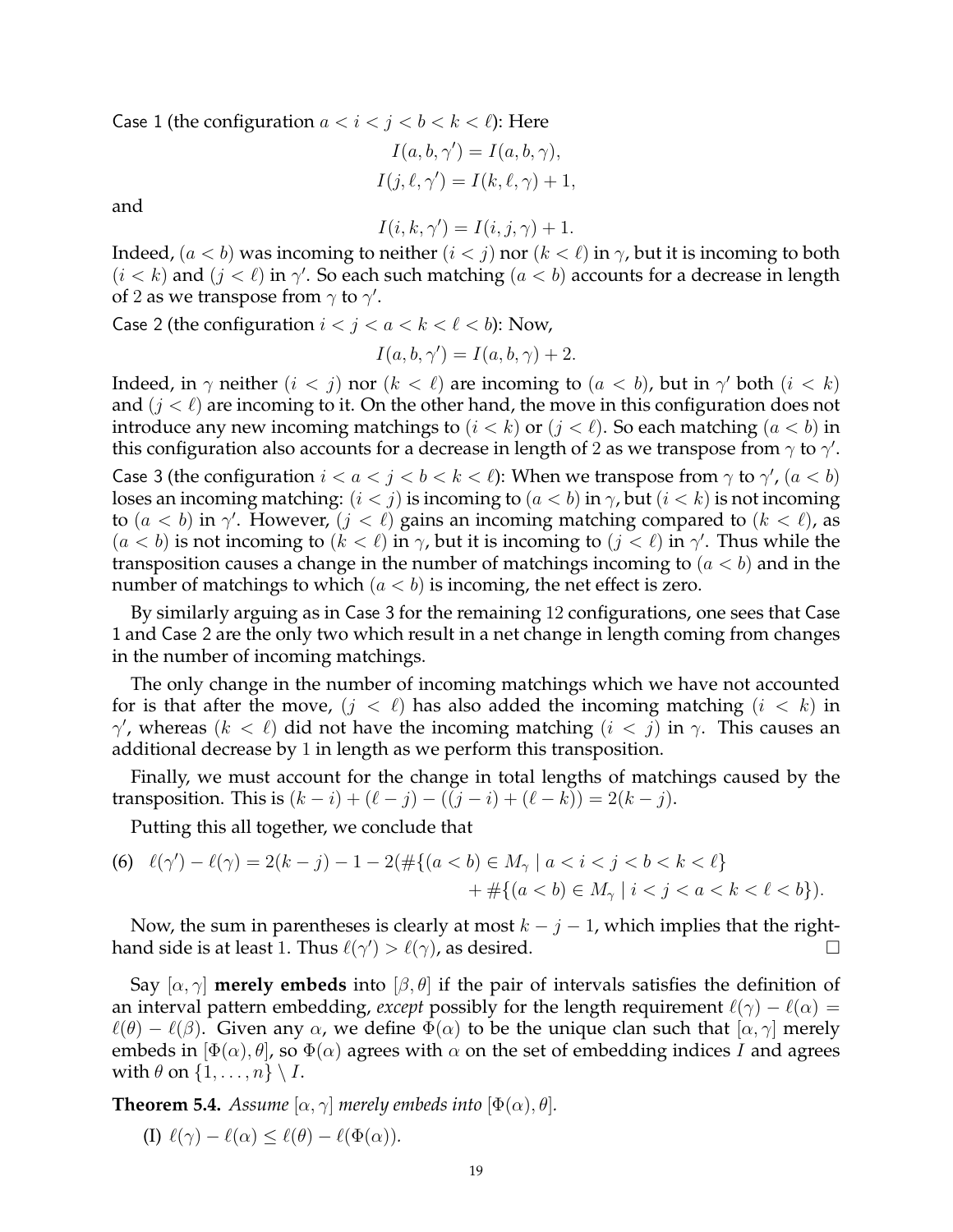(II) *Further suppose*  $[\alpha, \gamma]$  *interval embeds into*  $[\Phi(\alpha), \theta]$ *. If*  $\alpha \leq \alpha' \leq \gamma$  *then* 

$$
\Phi(\alpha) \lessdot \Phi(\alpha') \leq \theta.
$$

*Proof.* (I): Pick a chain of covering transpositions

$$
\alpha = \alpha^{(0)} \mapsto \alpha^{(1)} \mapsto \cdots \mapsto \alpha^{(m)} = \gamma.
$$

This induces a chain from  $\Phi(\alpha)$  to  $\theta$  by using the same transpositions (relative to the embedding). By Proposition 5.3, each transposition in the latter chain increases the length by at least one, from which the statement follows.

(II): There exists a covering transposition from  $\alpha$  to  $\alpha'$ , followed by a chain of covering transpositions from  $\alpha'$  to  $\gamma$ . Thus  $\Phi(\alpha)$  is at least related to  $\Phi(\alpha')$  by the same transposition (relative to the embedding), and the chain from  $\alpha'$  to  $\gamma$  induces a chain  $\Phi(\alpha') \to \cdots \to \theta$ . Hence we have

$$
\Phi(\alpha) < \Phi(\alpha') \le \theta.
$$

It remains to show

$$
\Phi(\alpha') \lessdot \Phi(\alpha).
$$

By Proposition 5.3, we have

$$
\ell(\Phi(\alpha')) - \ell(\Phi(\alpha)) \ge 1.
$$

We are done unless

$$
\ell(\Phi(\alpha')) - \ell(\Phi(\alpha)) \ge 2,
$$

so assume this. Let

$$
k := \ell(\gamma) - \ell(\alpha) = \ell(\theta) - \ell(\Phi(\alpha)).
$$

Since  $[\alpha',\gamma]$  merely embeds into  $[\Phi(\alpha'),\theta]$ , we obtain a contradiction:

$$
k - 1 = \ell(\gamma) - \ell(\alpha') \le \ell(\theta) - \ell(\Phi(\alpha'))
$$
  
=  $\ell(\theta) - \ell(\Phi(\alpha)) - (\ell(\Phi(\alpha')) - \ell(\Phi(\alpha)))$   
 $\le k - 2$ ,

where for the first inequality we have used (I).  $\Box$ 

**Corollary 5.5.** *If*  $[\alpha, \gamma] \hookrightarrow [\Phi(\alpha), \theta]$  *and*  $\alpha \lessdot \alpha' \leq \gamma$ , *then*  $[\alpha', \gamma] \hookrightarrow [\Phi(\alpha'), \theta]$ *.* 

*Proof.* By Theorem 5.4(II),

$$
\Phi(\alpha) \lessdot \Phi(\alpha') \leq \theta.
$$

Hence  $[\alpha', \gamma]$  and  $[\Phi(\alpha'), \theta]$  have the same length difference, as desired.  $\hfill \Box$ 

**Corollary 5.6.** *If*  $\theta$  *avoids*  $[\alpha', \gamma]$  *then*  $\theta$  *avoids*  $[\alpha, \gamma]$  *for all*  $\alpha \leq \alpha'$ *.* 

*Proof.* This is the contrapositive of Corollary 5.5, combined with induction on  $\ell(\alpha')$  –  $\ell(\alpha)$ .

For the next lemma, assume that  $[\alpha, \gamma]$  interval embeds into  $[\beta, \theta]$ , let I be the set of indices for the embedding, and let  $J = \{1, \ldots, n\} \setminus I$  be the set of indices not involved in the embedding.

**Lemma 5.7.** (I) *If*  $\beta_i$  *(and hence*  $\theta_i$ *) is a sign for some*  $j \in J$ *, then*  $\beta(i;+) = \theta(i;+)$  and  $\beta(i;-) = \theta(i;-)$ .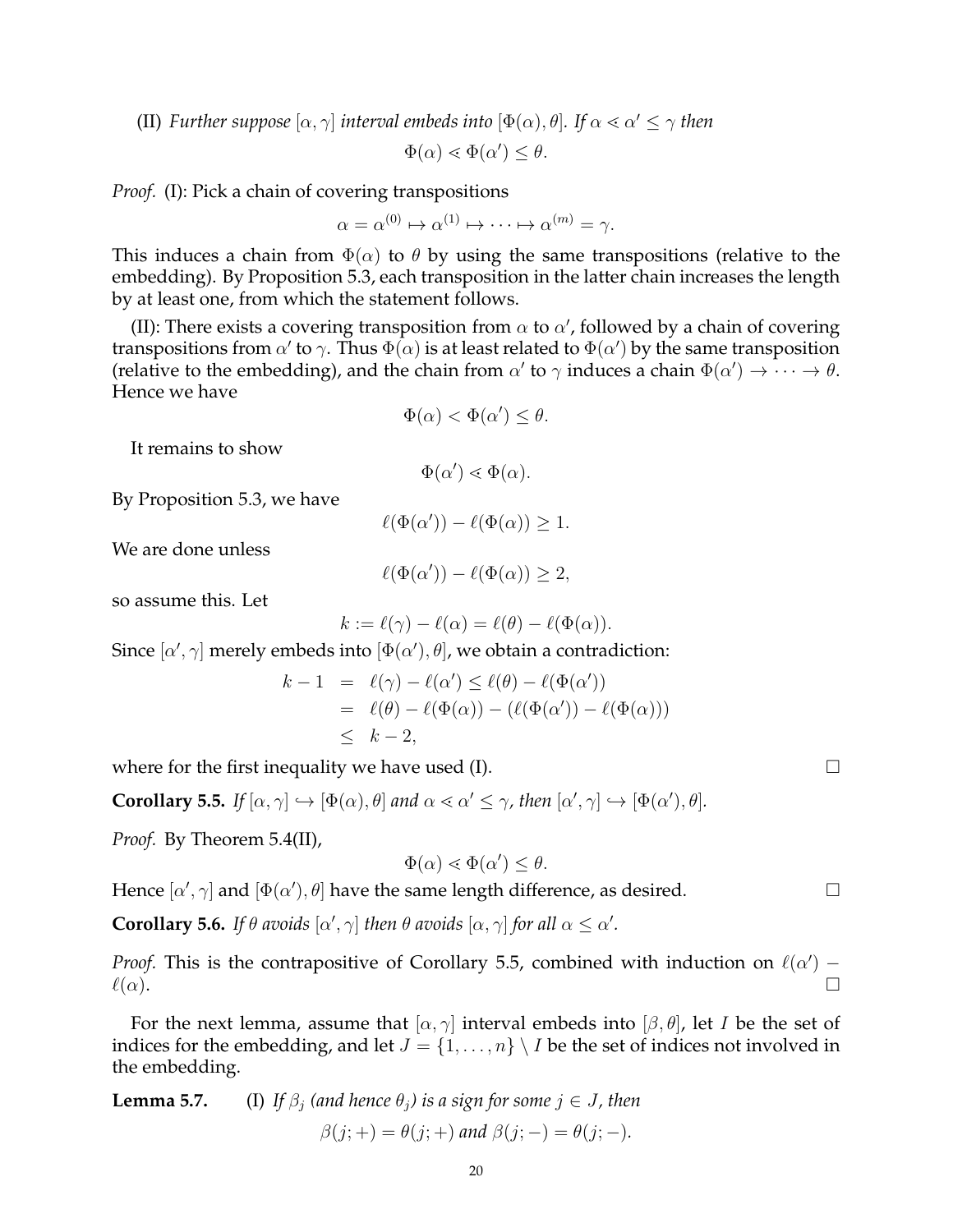(II) *If*  $\beta_a$  *and*  $\beta_b$  *are a matched pair for some*  $a, b \in J$ , *then* 

$$
\beta(a;b) = \theta(a;b).
$$

*Example* 5.8*.* Let

$$
[\alpha, \gamma] = [1212, 1221] \subseteq \text{Clans}_{2,2} \text{ and } [\beta, \theta] = [1 + 212, 1 + 221] \subseteq \text{Clans}_{3,2}.
$$

Both are intervals of length 1, and hence  $[\alpha, \gamma] \hookrightarrow [\beta, \theta]$ . Here

$$
n = 5, I = \{1, 3, 4, 5\}
$$
 and  $J = \{2\}.$ 

This is an instance of Lemma 5.7(I) since  $\beta_2 = \theta_2 = +$ ,  $\beta(2; +) = \theta(2; +) = 1$ , and  $\beta(2; -) = \theta(2; -) = 0.$ 

*Example* 5.9*.* Recall Example 1.1, where

$$
[\alpha,\gamma]=[+ - - +, 1212] \text{ and } [\beta,\theta]=[1+ - - +1, 123231].
$$

Here

$$
n = 6
$$
,  $I = \{2, 3, 4, 5\}$ , and  $J = \{1, 6\}$ .

This is an instance of Lemma 5.7(II) since  $a = 1$  and  $b = 6$  are matched and  $\beta(1,6) =$  $\theta(1;6) = 0.$ 

*Proof of Lemma 5.7.* The proof is by induction on

$$
k = \ell(\gamma) - \ell(\alpha) = \ell(\theta) - \ell(\beta).
$$

The base case,  $k = 0$ , when  $\theta = \beta$ , is trivial, so we may assume  $k \ge 1$ . Suppose that

$$
\alpha \lessdot \alpha' \leq \gamma.
$$

By Corollary 5.5,

$$
[\alpha', \gamma] \hookrightarrow [\beta', \theta], \text{ where } \beta' = \Phi(\alpha').
$$

For the statement (I), by induction,

$$
\beta'(j; \pm) = \theta(j; \pm).
$$

Next, clearly

$$
[\alpha, \alpha'] \hookrightarrow [\beta, \beta'].
$$

If we know that

$$
\beta(j; \pm) = \beta'(j; \pm),
$$

then we are done. Hence we are reduced to the case  $k = 1$ . The statement (II) similarly reduces to this situation.

Therefore we prove both claims when  $k = 1$ . To do this, one must analyze each possible covering transposition  $\beta \leq \beta'$ . As with the proof of Proposition 5.3, for brevity we give the details only for the hardest case (T.7). The other cases are similar.

Suppose the 1122 pattern of  $\beta$  occurs at

$$
i < j < k < \ell.
$$

From the proof of Proposition 5.3, we recall from (6) that  $\ell(\beta') - \ell(\beta) = 1$  if and only if each position between j and k is either the right endpoint of a matching  $(a < b)$  with

$$
a
$$

or the left endpoint of a matching  $(a < b)$  with

$$
i < j < a < k < \ell < b.
$$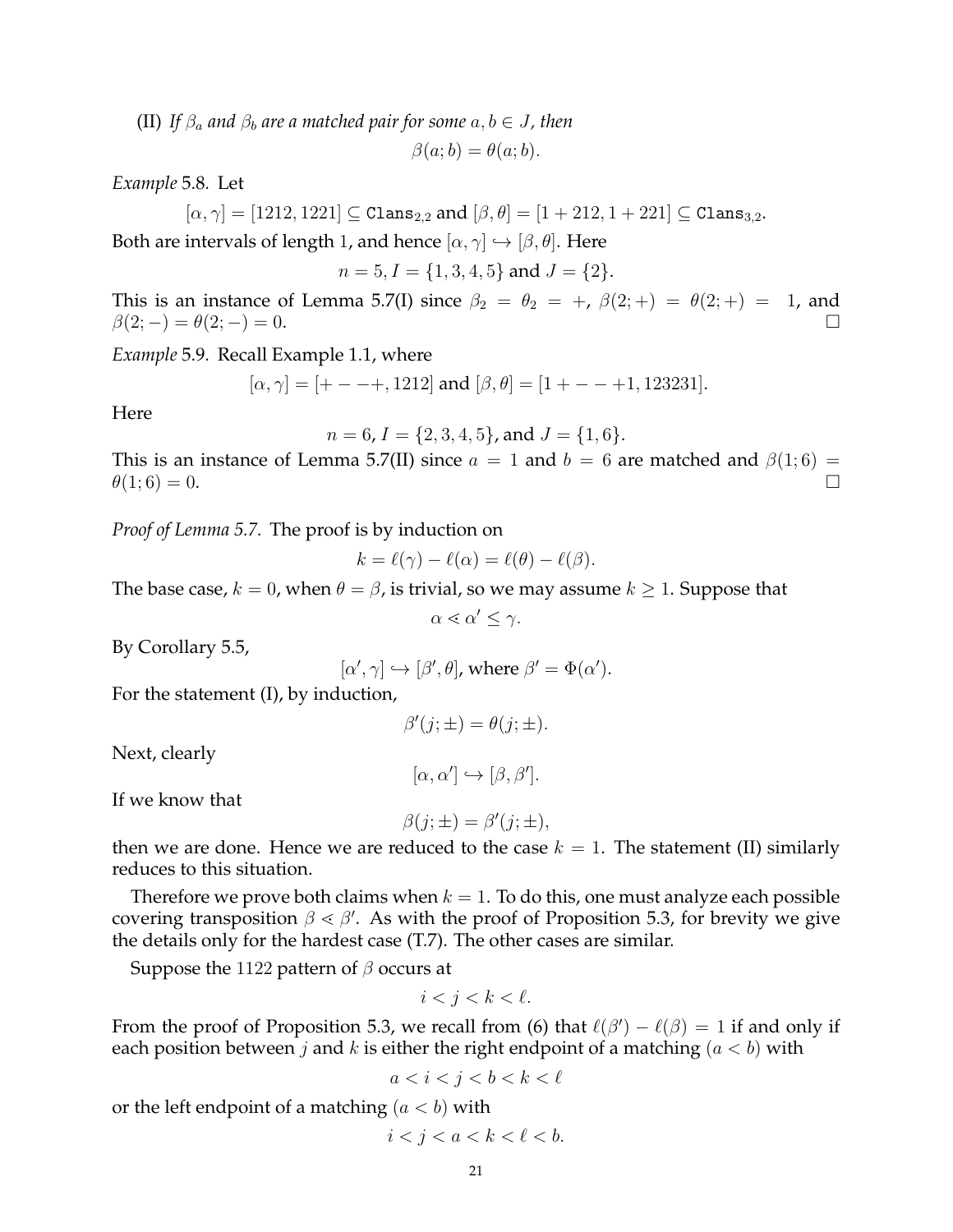For (I), let  $m \in J$  be such that  $\beta_m = \beta'_m$  are the same sign. If  $m < j$  or  $m > k$ , then

$$
\beta(m; \pm) = \beta'(m; \pm).
$$

Since  $\beta \leq \beta'$ , by the observation of the previous paragraph, we cannot have  $j < m < k$ .

For (II), for  $(a < b) \in M_\beta$ , one checks that  $\beta(a;b) = \beta'(a;b)$  unless  $(a < b)$  is in one of the three configurations

 $i < a < j < b < k < \ell$ ,  $i < j < a < b < k < \ell$ , or  $i < j < a < k < b < \ell$ .

Since  $\beta \lessdot \beta'$ , none of these configurations are possible, again by the above observation.  $\Box$ 

# 6. PROOF OF THEOREMS 4.5 AND 1.3

Assume that  $[\alpha, \gamma]$  interval embeds into  $[\beta, \theta]$  and that *J* is the set of indices *not* involved in this embedding. Let  $w := w_\beta$  be the permutation associated to the clan  $\beta$  as described in Section 3.1.

**Proposition 6.1.** *For any point*  $M \in \mathcal{N}_{\theta,\beta}$  *and*  $j \in J$ *, all the entries in the j-th row and the* w(j)*-th column of* M *are* 0 *except for the required* ±1 *specified by (O.1), (O.2) or (O.3).*

We delay the proof of Proposition 6.1 until Section 6.3. Assuming it, we are ready to prove Theorems 4.5 and 1.3 in the following two subsections.

### 6.1. **Proof of Theorem 4.5:** Define a map

$$
\Psi: \mathcal{N}_{\theta, \beta} \to S_{\alpha}
$$

by deleting the rows j and columns  $w(j)$  for  $j \in J$ . Proposition 6.1 says that  $\Psi$  is injective as a map of sets. Hence it is injective as a map of varieties, since it is the restriction of a linear map.

If we can show that

$$
(7) \tIm(\Psi) \subseteq \mathcal{N}_{\gamma,\alpha},
$$

we are done. Indeed, this containment is then an equality since  $\mathcal{N}_{\gamma,\alpha}$  is irreducible (cf. Corollary 4.4) and since

$$
\dim(\mathcal{N}_{\theta,\beta}) = \ell(\theta) - \ell(\beta) = \ell(\gamma) - \ell(\alpha) = \dim(\mathcal{N}_{\gamma,\alpha}),
$$

where the middle equality is by the interval embedding hypothesis.

To prove (7), we need to show  $\Psi(m)$  satisfies (R.1), (R.2) and (R.3) whenever  $m \in \mathcal{N}_{\theta,\beta}$ . By (strong) induction on  $\#J \geq 0$ , we reduce to the case where  $\theta$  is obtained from  $\gamma$  (or, equivalently,  $\beta$  is obtained from  $\alpha$ ) by adding a single +, a single -, or a single matching. (The base case  $\#J = 0$  is trivial.)

Case 1: ( $\theta$  is obtained from  $\gamma$  by adding a single +) Let us suppose that  $\gamma$  and  $\alpha$  are  $(p, q)$ clans of length *n*, so that  $\theta$  and  $\beta$  are  $(p+1, q)$ -clans of length  $n+1$ . Let us further suppose that the + is added between the  $(\ell-1)$ th and  $\ell$ th characters of  $\alpha$  and  $\gamma$ . Thus

$$
J = \{\ell\}, \text{ and } \beta_{\ell} = \theta_{\ell} = +.
$$

This + in  $\beta$  corresponds to the  $\ell$ th row R and  $w(\ell)$ -th column C of a matrix  $m \in \mathcal{N}_{\theta,\beta}$ ; C is among the first p columns of m. (It is R and C which are deleted by the map  $\Psi$ .) The column C has a single 1, which is the only nonzero entry in C and in  $R$ .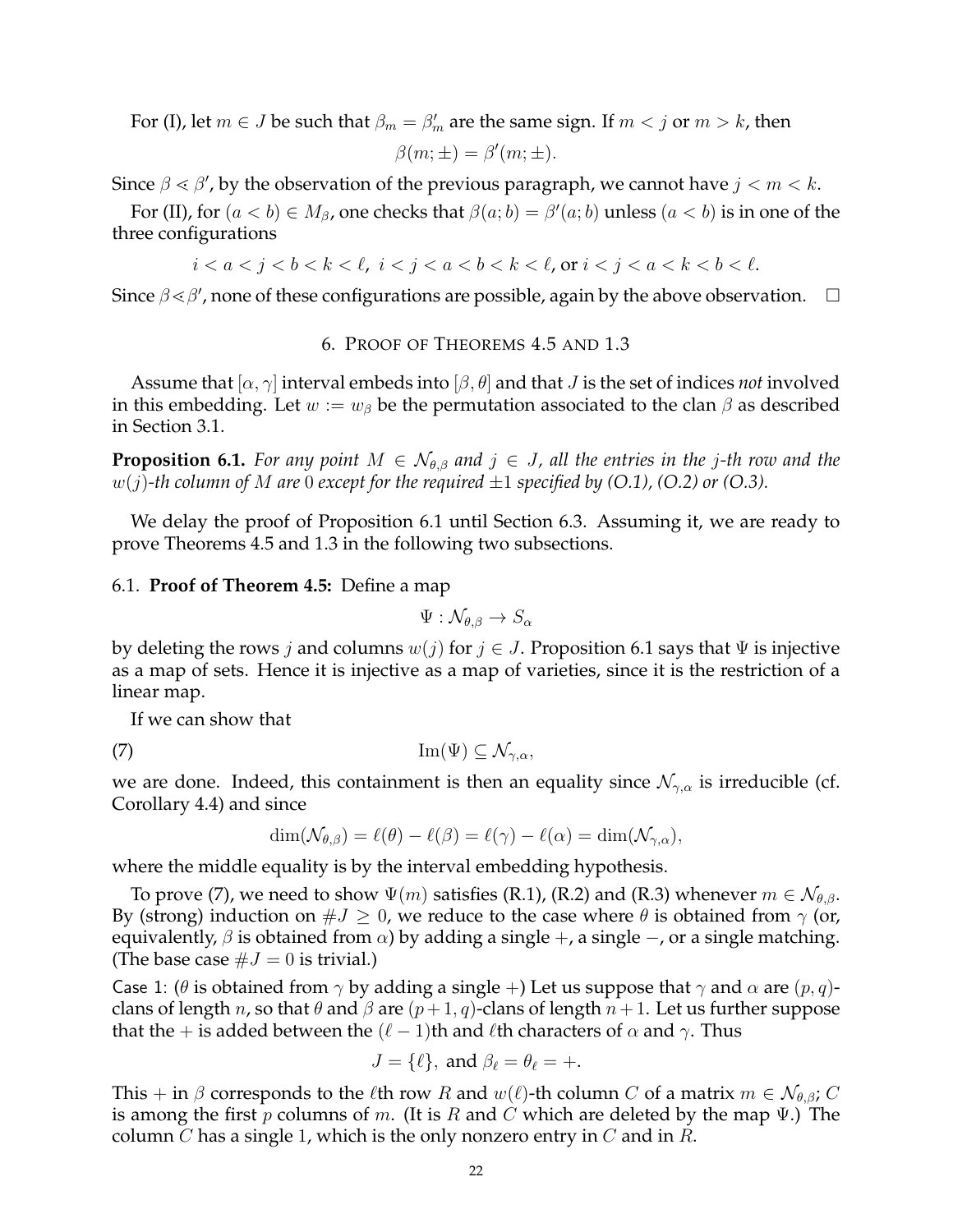(R.1): For  $i = 1, \ldots, n$ , let  $R_i^+$  denote the rank of the southwest  $(n - i) \times p$  submatrix of  $\Psi(m)$ . For  $j = 1, \ldots, n + 1$ , let  $\mathcal{R}_j^+$  denote the rank of the southwest  $(n + 1 - j) \times (p + 1)$ submatrix of  $m$ . We want to show that

$$
R_i^+ \leq p - \gamma(i; +)
$$
 for  $i = 1, \ldots, n$ ,

knowing that

$$
\mathcal{R}_j^+ \leq p+1-\theta(j;+) \text{ for } j=1,\ldots,n+1.
$$

There are two cases: Either  $i < \ell$ , or  $i \geq \ell$ .

If  $i < \ell$ , then we know that

$$
\mathcal{R}_i^+ \le p + 1 - \theta(i; +).
$$

Furthermore, we know that  $\mathcal{R}_i^+ = R_i^+ + 1$  since the row  $R$  is included among the last  $n+1-i$  rows of m and hence contributes 1 to the rank of the southwest  $(n+1-i)\times(p+1)$ submatrix of m relative to the rank of the southwest  $(n-i) \times p$  submatrix of  $\Psi(m)$ . Finally, we know that

$$
\theta(i;+) = \gamma(i;+)
$$

since  $\theta$  and  $\gamma$  are the same up to position *i*. Putting these facts together gives us that

$$
R_i^+ = \mathcal{R}_i^+ - 1 \le p + 1 - \theta(i; +) - 1 = p - \gamma(i; +),
$$

the desired conclusion.

On the other hand, if  $i \geq \ell$ , then we have that

$$
\mathcal{R}_{i+1}^+ \le p + 1 - \theta(i+1; +).
$$

We also have that

$$
\mathcal{R}^+_{i+1} = R^+_i
$$

since the row R is now not among the last  $n + 1 - (i + 1)$  rows of m and hence does not contribute 1 to the rank of the southwest  $(n+1-(i+1)) \times (p+1)$  submatrix of m relative to the rank of the southwest  $(n - i) \times p$  submatrix of  $\Psi(m)$ . Finally, we also clearly have that

$$
\theta(i + 1; +) = \gamma(i; +) + 1.
$$

Putting these facts together, we see that

$$
R_i^+ = \mathcal{R}_{i+1}^+ \le p + 1 - \theta(i+1; +) = p + 1 - (\gamma(i; +) + 1) = p - \gamma(i; +),
$$

as desired.

(R.2): Now, we let  $R_i^-$  denote the rank of the southeast  $(n - i) \times q$  submatrix of  $\Psi(m)$ for  $i = 1, \ldots, n$ , and we let  $\mathcal{R}^-_j$  denote the rank of the southeast  $(n + 1 - j) \times q$  submatrix of m. We want to show that

$$
R_i^- \leq q - \gamma(i; -) \text{ for } i = 1, \dots, n,
$$

knowing that

$$
\mathcal{R}_j^- \leq q - \theta(j; -)
$$
 for  $j = 1, \dots, n + 1$ .

Again, we consider the cases  $i < \ell$  and  $i \geq \ell$ .

In this case, the map  $\Psi$  simply deletes the row R of 0's from the submatrix of m formed by the last q columns, which has no effect on the rank whether this row is included among the last  $n + 1 - i$  rows or not. Thus for  $i < \ell$ , we know that

$$
\mathcal{R}_i^- \le q - \theta(i; -),
$$
  

$$
\mathcal{R}_i^- = R_i^-,
$$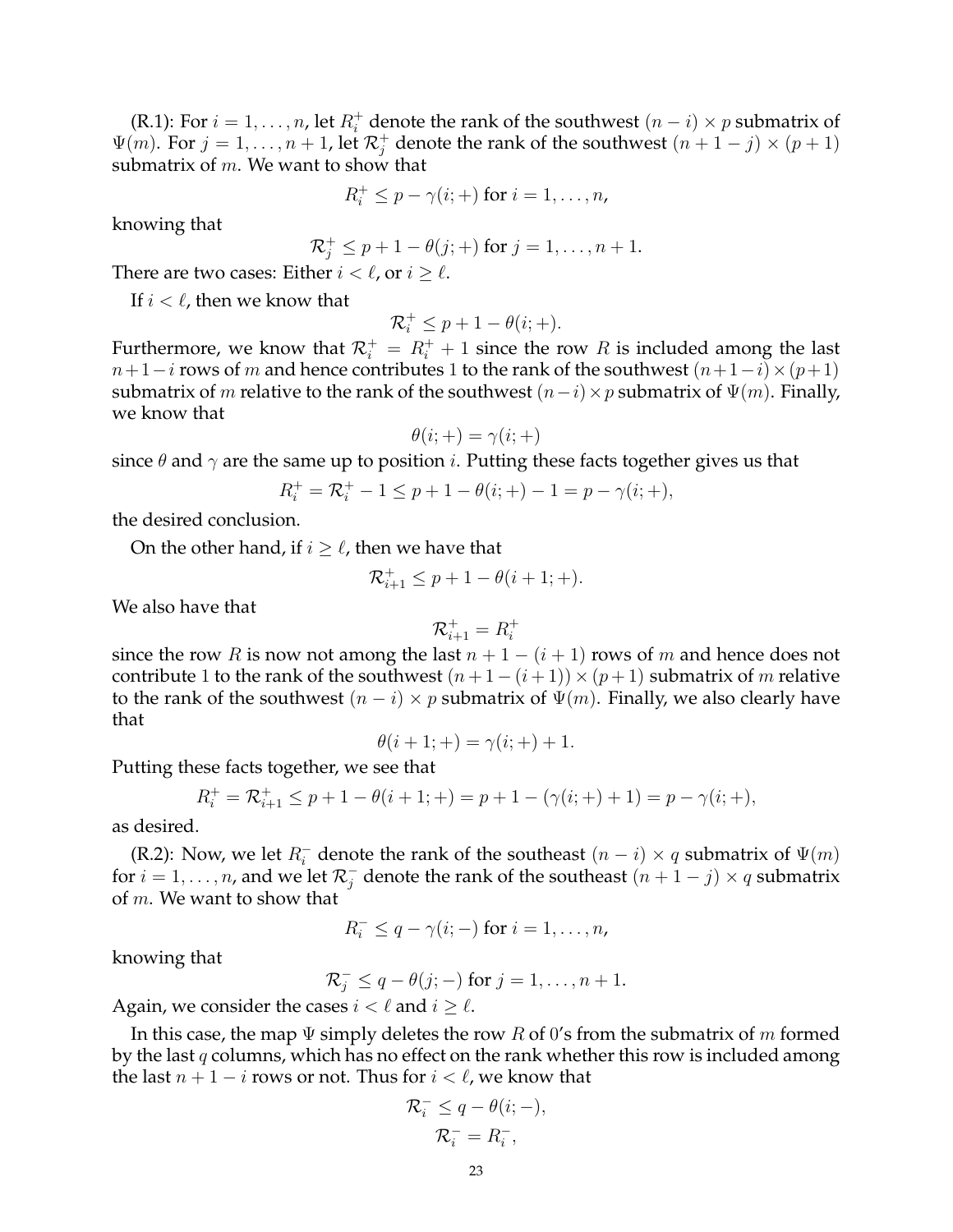and

$$
\gamma(i; -) = \theta(i; -),
$$

so

 $R_i^- \leq q - \gamma(i; -),$ 

as desired.

When  $i \geq \ell$ , we have

$$
\begin{aligned} \mathcal{R}_{i+1}^- &\leq q - \theta(i+1;-), \\ \mathcal{R}_{i+1}^- &= R_i^-, \end{aligned}
$$

and

Thus

 $R_i^- \leq q - \gamma(i; -),$ 

 $\gamma(i; -) = \theta(i+1; -).$ 

again as desired.

(R.3): We now must consider the ranks of the  $(i, j)$ -auxiliary matrices for all possible  $i < j$ . Given  $i < j$ , we denote by aux $(\Psi(m), i, j)$  the  $n \times (i+j)$  auxiliary matrix formed from  $\Psi(m)$ , and we denote by  $R_{i,j}$  the rank of this matrix. Similarly, we denote by aux $(m, i, j)$ the  $(n + 1) \times (i + j)$  auxiliary matrix formed from m and by  $\mathcal{R}_{i,j}$  the rank of this matrix. We want to see that

$$
R_{i,j} \leq j + \gamma(i;j) \text{ for all } 1 \leq i < j \leq n,
$$

given that

$$
\mathcal{R}_{i,j} \le j + \theta(i;j) \text{ for all } 1 \le i < j \le n+1.
$$

Since m is obtained from  $\Psi(m)$  by adding the row  $\ell$  and column  $w(\ell)$ , containing a 1 in position  $(\ell, w(\ell))$  and zeros elsewhere,  $m^{-1}$  is obtained from  $\Psi(m)^{-1}$  by adding the row  $w(\ell)$  and the column  $\ell$ , containing a 1 in position  $(w(\ell), \ell)$  and zeros elsewhere. Since the auxiliary matrices are built from  $m^{-1}$  and  $\Psi(m)^{-1}$ , our analysis relies primarily on this observation.

Now, there are three cases to consider:

$$
i < j < \ell, \ i < \ell \leq j, \text{ and } \ell \leq i < j.
$$

When  $i < j < \ell$ , we compare  $aux(\Psi(m), i, j)$  to  $aux(m, i, j)$ . Note that since the lone 1 added to  $\Psi(m)^{-1}$  to form  $m^{-1}$  is located in column  $\ell > j$ , it does not appear in the latter auxiliary matrix; therefore,  $aux(m, i, j)$  is obtained from  $aux(\Psi(m), i, j)$  by simply adding a single row of zeros. Hence

and since

$$
R_{i,j} = \mathcal{R}_{i,j},
$$

and furthermore because

$$
\gamma(i;j)=\theta(i;j),
$$

 $\mathcal{R}_{i,j} \leq j + \theta(i;j),$ 

it follows that

$$
R_{i,j} \leq j + \gamma(i;j),
$$

as desired.

Now consider the case where  $i < \ell \leq j$ . In this case, we compare  $aux(\Psi(m), i, j)$  to  $aux(m, i, j+1)$ . Here, the latter matrix is obtained from the former by adding a single row and column, with a lone 1 at the intersection of this row and column, and 0's elsewhere.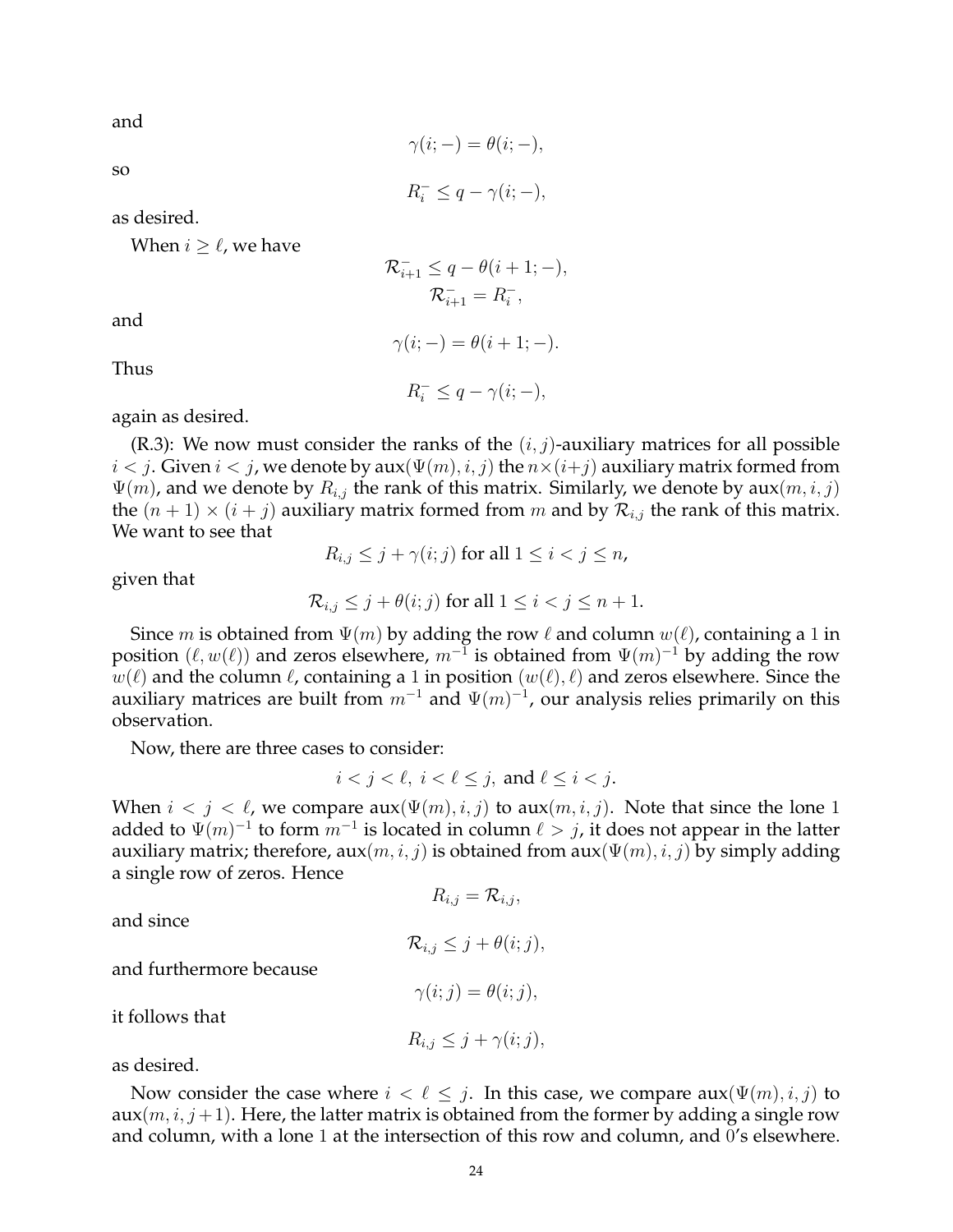(Note that the 1 does in fact appear since it is in row  $w(\ell) \leq p$ , by the definition of w.) Thus

 $\mathcal{R}_{i,j+1} = R_{i,j} + 1,$ 

and clearly

 $\theta(i; j+1) = \gamma(i; j).$ 

 $\mathcal{R}_{i,j+1} \leq j+1+\theta(i;j+1),$ 

we have

So since

$$
R_{i,j} = \mathcal{R}_{i,j+1} - 1 \leq j+1 + \theta(i; j+1) - 1 = j + \gamma(i; j),
$$

as desired.

Finally, consider the case  $\ell \leq i < j$ . Here we compare  $aux(\Psi(m), i, j)$  to  $aux(m, i + j)$  $1, j + 1$ ). The latter matrix is obtained from the former this time by adding one row and two columns, with the row containing two 1's, one at its intersection with each of the two columns. The row and the two columns have zeros in all other entries. Note that this adds 1 (*not* 2) to the rank, so

$$
\mathcal{R}_{i+1,j+1} = R_{i+1,j+1} + 1.
$$

Note further that

 $\gamma(i; j) = \theta(i+1; j+1),$ 

so since

$$
\mathcal{R}_{i+1;j+1} \leq j+1+\theta(i+1;j+1),
$$

we have

$$
R_{i+1,j+1} = \mathcal{R}_{i+1,j+1} - 1 \leq j+1 + \theta(i+1;j+1) - 1 = j + \gamma(i;j),
$$

as required.

Case 2: ( $\theta$  is obtained from  $\gamma$  by adding a single –) Here the arguments are similar to those of Case 1; we simply interchange signs and the roles of the last q columns and the first  $p$ columns in the previous argument. We omit the details.

Case 3: ( $\theta$  is obtained from  $\gamma$  by adding a single matching) Suppose that the  $(p+1, q+1)$ clan  $\theta$  is obtained from  $\gamma$  by adding to the  $(p, q)$ -clan  $\gamma$  a single matching, the left endpoint of which is added between positions  $\ell-1$  and  $\ell$ , and the right endpoint of which is added between positions  $\ell' - 1$  and  $\ell'$ . Thus  $J = \{\ell, \ell'\}.$ 

(R.1): As above, let  $R_i^+$  denote the rank of the southwest  $(n-i) \times p$  submatrix of  $\Psi(m)$ , and let  $\mathcal{R}_j^+$  denote the rank of the southwest  $(n+2-j)\times (p+1)$  submatrix of m. Now the submatrix of m formed by its first  $p + 1$  columns differs from the submatrix of  $\Psi(m)$ formed by its first p columns in that the former has two extra rows and one extra column. The northernmost extra row (row  $\ell$ ) contains a 1 in column  $w(\ell)$  and 0's elsewhere, and the southernmost extra row (row  $\ell'$ ) contains a  $-1$  in column  $w(\ell)$  and  $0'$ s elsewhere. Besides the aforementioned 1 and  $-1$ , column  $w(\ell)$  has all of its other entries zero.

We want to see that

 $R_i^+ \leq p - \gamma(i; +)$  for all *i* 

given that

$$
\mathcal{R}_j^+ \le p + 1 - \theta(j; +)
$$
 for all j.

We consider three cases:

 $i < \ell, \ell \leq i < \ell', \text{ and } \ell' \leq i.$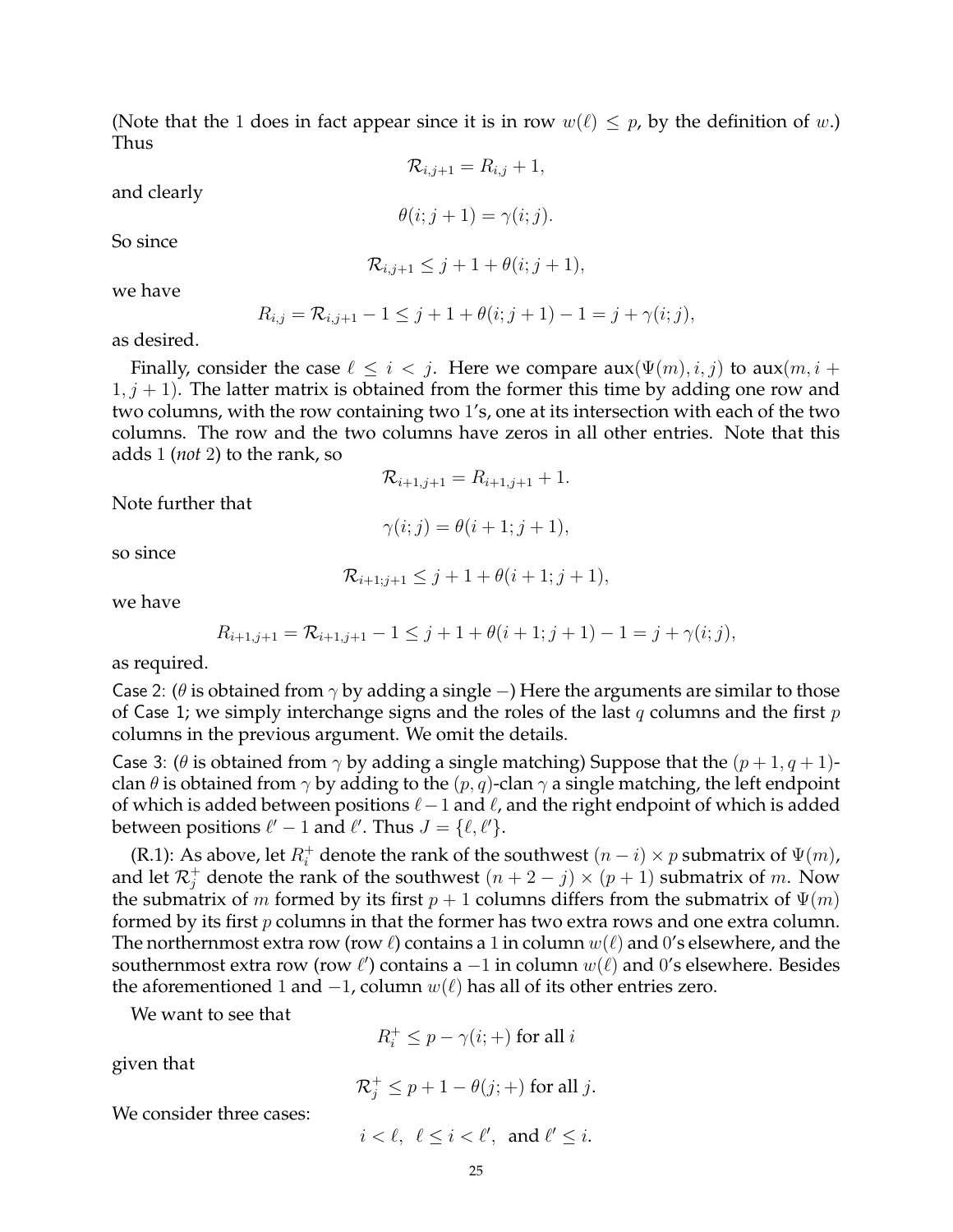If  $i < \ell'$ , then we know that

and that

 $\theta(i;+) = \gamma(i;+)$ .

 $\mathcal{R}_i^+ \leq p + 1 - \theta(i; +)$ 

Also,

 $R_i^+ = R_i^+ + 1$ 

since the southwest  $(n+2-i)\times (p+1)$  submatrix of m contains both the aforementioned extra rows relative to the southwest  $(n - i) \times p$  submatrix of  $\Psi(m)$ , which causes the rank of the former to be 1 (*not* 2) higher than the rank of the latter (since the 1 and −1 occur in the same column). Thus

$$
R_i^+ = \mathcal{R}_i^+ - 1 \le p + 1 - \theta(i; +) - 1 = p - \gamma(i; +),
$$

as required.

Now, if  $\ell \leq i < \ell'$ , then we know that

$$
\mathcal{R}^+_{i+1} \leq p+1-\theta(i+1;+)
$$

and that

$$
\theta(i+1;+) = \gamma(i;+).
$$

Note here that

$$
\mathcal{R}^+_{i+1} = R^+_i + 1
$$

because the southwest  $(n+2-(i+1)) \times (p+1)$  submatrix of m still contains one of the two extra rows (namely row  $\ell'$ ) relative to the southwest  $(n - i) \times p$  submatrix of  $\Psi(m)$ ; this causes the rank of the former to be 1 larger than the rank of the latter. Then

$$
R_i^+ = \mathcal{R}_{i+1}^+ - 1 \le p + 1 - \theta(i+1; +) - 1 = p - \gamma(i; +).
$$

Finally, if  $\ell' \leq i$ , then we know that

$$
\mathcal{R}_{i+2} \le p+1-\theta(i+2;+)
$$

and that

$$
\theta(i + 2; +) = \gamma(i; +) + 1.
$$

Here,

$$
\mathcal{R}^+_{i+2} = R^+_i
$$

because the southwest  $(n + 2 - (i + 2)) \times (p + 1)$  submatrix of m now does not contain either of the additional rows, so it differs from the southwest  $(n-i) \times p$  submatrix of  $\Psi(m)$ only in that it has an extra column of zeros. Thus we have

$$
R_i^+ = \mathcal{R}_{i+2}^+ \le p + 1 - \theta(i+2; +) = p + 1 - (\gamma(i; +) + 1) = p - \gamma(i; +),
$$

as required.

(R.2): The argument is virtually identical to that for (R.1).

(R.3): We again must consider the ranks of the  $(i, j)$ -auxiliary matrices for all possible  $i < j$ . As above, given  $i < j$ , we denote by aux $(\Psi(m), i, j)$  the  $n \times (i + j)$  auxiliary matrix formed from  $\Psi(m)$ , and by  $R_{i,j}$  the rank of this matrix. We denote by  $aux(m, i, j)$  the  $(n+2) \times (i+j)$  auxiliary matrix formed from m, and by  $\mathcal{R}_{i,j}$  the rank of this matrix. We want to see that

$$
R_{i,j} \le j + \gamma(i;j) \text{ for all } 1 \le i < j \le n
$$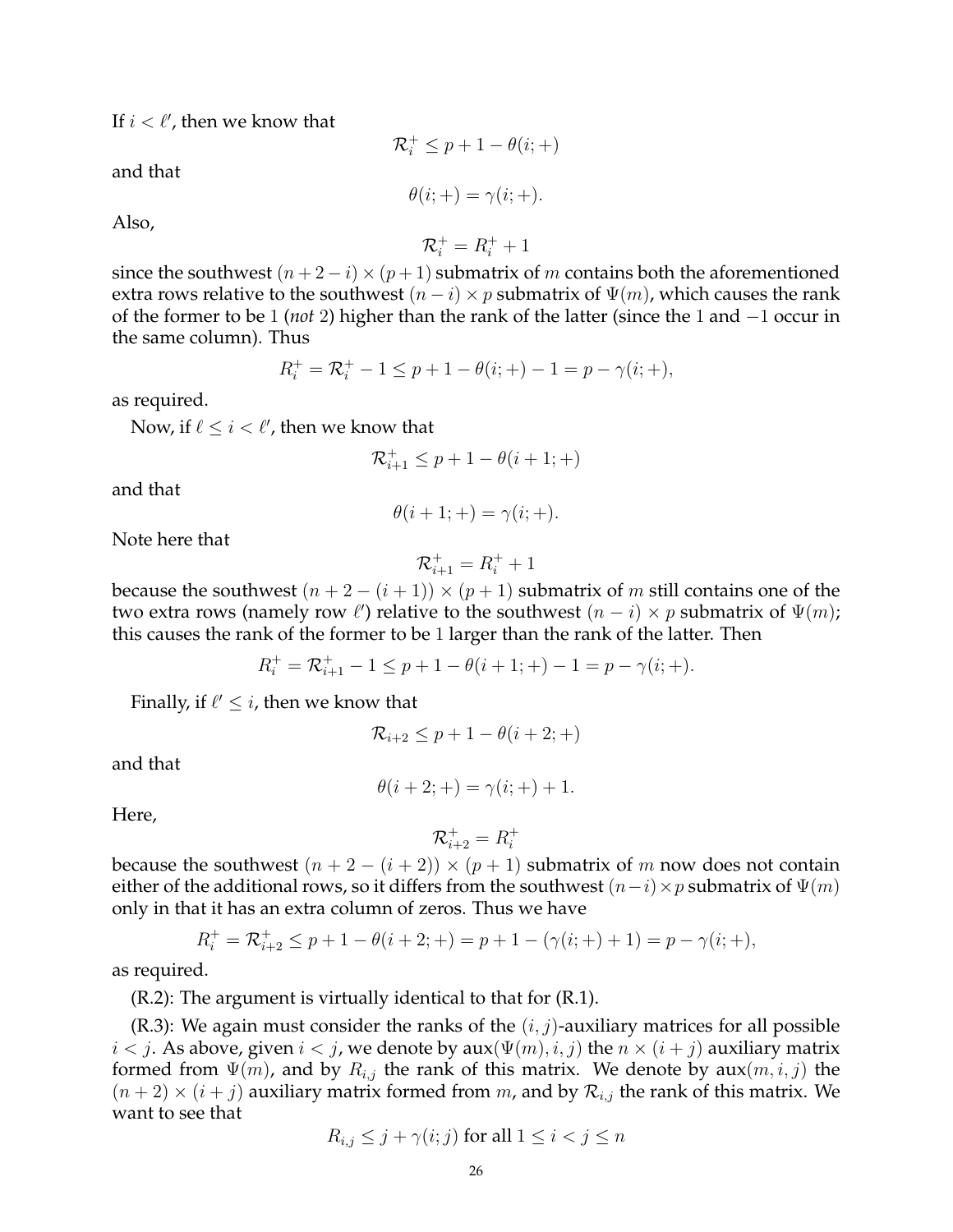given that

$$
\mathcal{R}_{i,j} \leq j + \theta(i;j) \text{ for all } 1 \leq i < j \leq n+2.
$$

Recall that  $m$  is obtained from  $\Psi(m)$  by adding rows  $\ell$  and  $\ell'$  and columns  $w(\ell)$  and  $w(\ell')$ , with 1's in positions  $(\ell, w(\ell))$ ,  $(\ell, w(\ell'))$ , and  $(\ell', w(\ell'))$ , a  $-1$  in position  $(\ell', w(\ell))$ , and 0's elsewhere. Thus  $m^{-1}$  is obtained from  $\Psi(m)^{-1}$  by adding rows  $w(\ell)$  and  $w(\ell')$  and columns  $\ell$  and  $\ell'$ , with  $1/2$ 's in positions  $(w(\ell), \ell)$ ,  $(w(\ell'), \ell)$ , and  $(w(\ell'), \ell')$ , a  $-1/2$  in position  $(w(\ell), \ell')$ , and 0's elsewhere. The analysis below relies primarily on this observation.

There are several cases to consider, depending upon the values of  $i < j$  relative to  $\ell$  and  $\ell'$ . Given  $i < j$ , we define  $i_{\theta} < j_{\theta}$  respectively to be the positions in  $\theta$  of the *i*th and *j*th characters of  $\gamma$  relative to the embedding. So for a given *i*, there are three possibilities:

```
(1) i_{\theta} < \ell, in which case i_{\theta} = i;
```
(2)  $\ell < i_\theta < \ell'$ , in which case  $i_\theta = i + 1$ ; or

(3)  $\ell' < i_\theta$ , in which case  $i_\theta = i + 2$ .

Now, we consider the following cases:

 $(i_{\theta} < j_{\theta} < \ell)$ : In this case,

$$
i_{\theta} = i
$$
,  $j_{\theta} = j$ , and  $\gamma(i; j) = \theta(i_{\theta}; j_{\theta})$ .

Furthermore,  $aux(m, i_{\theta}, j_{\theta})$  differs from  $aux(\Psi(m), i, j)$  only by the addition of two rows of zeros, so

 $\mathcal{R}_{i_{\theta},j_{\theta}} = R_{i,j}.$ 

Thus

$$
R_{i,j} = \mathcal{R}_{i_{\theta},j_{\theta}} \leq j_{\theta} + \theta(i_{\theta},j_{\theta}) = j + \gamma(i;j),
$$

as required.

 $(i_\theta < \ell < j_\theta < \ell')$ : Then

$$
i_{\theta} = i
$$
,  $j_{\theta} = j + 1$ , and  $\gamma(i; j) = \theta(i_{\theta}, j_{\theta})$ .

Here,  $aux(m, i_{\theta}, j_{\theta})$  differs from  $aux(\Psi(m), i, j)$  by the addition of two rows and one column. The column contains two 1/2's, each of which is contained in one of the two added rows. All other entries of this column and these two rows are zero. Thus

$$
\mathcal{R}_{i_{\theta},j_{\theta}} = R_{i,j} + 1.
$$

Then

$$
R_{i,j} = \mathcal{R}_{i_{\theta},j_{\theta}} - 1 \leq j_{\theta} + \theta(i_{\theta};j_{\theta}) - 1 = j + 1 + \gamma(i;j) - 1 = j + \gamma(i;j).
$$

 $(i_\theta < \ell < \ell' < j_\theta)$ : Then

$$
i_{\theta} = i
$$
,  $j_{\theta} = j + 2$ , and  $\gamma(i; j) = \theta(i_{\theta}, j_{\theta})$ .

Here, aux $(m, i_{\theta}, j_{\theta})$  differs from aux $(\Psi(m), i, j)$  by the addition of two rows and two columns. The first column contains two  $1/2$ 's, each of which is contained in one of the two added rows. The second column contains a  $-1/2$  and a  $1/2$ , again with each of these entries occurring in the two added rows. All other entries of the added rows and columns are zero. Thus

$$
\mathcal{R}_{i_{\theta},j_{\theta}} = R_{i,j} + 2.
$$

Then

$$
R_{i,j} = \mathcal{R}_{i_{\theta},j_{\theta}} - 2 \leq j_{\theta} + \theta(i_{\theta};j_{\theta}) - 2 = j + 2 + \gamma(i;j) - 2 = j + \gamma(i;j).
$$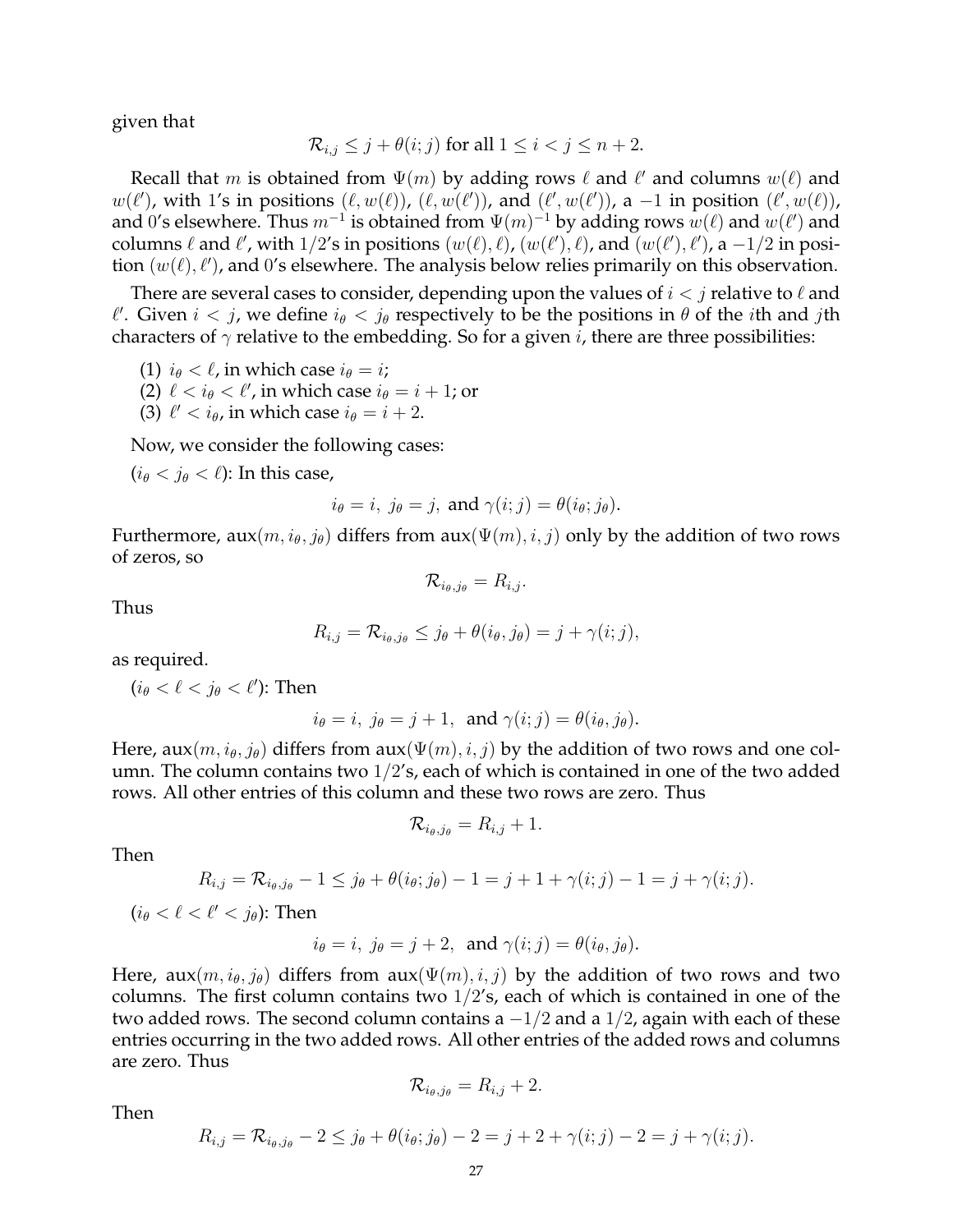$(\ell < i_\theta < j_\theta < \ell')$ : Then

$$
i_{\theta} = i + 1
$$
,  $j_{\theta} = j + 1$ , and  $\gamma(i; j) + 1 = \theta(i_{\theta}, j_{\theta})$ .

Here, aux $(m, i_{\theta}, j_{\theta})$  differs from aux $(\Psi(m), i, j)$  by the addition of two rows and two columns. The first column contains a single  $1/2$  in the northmost added row. The second column contains two  $1/2$ 's, with each of these entries occurring in the two added rows. All other entries of the added rows and columns are zero. Thus

$$
\mathcal{R}_{i_{\theta},j_{\theta}} = R_{i,j} + 2.
$$

Then

$$
R_{i,j} = \mathcal{R}_{i_{\theta},j_{\theta}} - 2 \leq j_{\theta} + \theta(i_{\theta};j_{\theta}) - 2 = j + 1 + \gamma(i;j) + 1 - 2 = j + \gamma(i;j).
$$

 $(\ell < i_{\theta} < \ell' < i_{\theta})$ : Then

$$
i_{\theta} = i + 1
$$
,  $j_{\theta} = j + 2$ , and  $\gamma(i; j) = \theta(i_{\theta}, j_{\theta})$ .

Here,  $aux(m, i_{\theta}, j_{\theta})$  differs from  $aux(\Psi(m), i, j)$  by the addition of two rows and three columns; one checks that again we have

$$
\mathcal{R}_{i_{\theta},j_{\theta}} = R_{i,j} + 2.
$$

Thus

$$
R_{i,j} = \mathcal{R}_{i_{\theta},j_{\theta}} - 2 \leq j_{\theta} + \theta(i_{\theta};j_{\theta}) - 2 = j + 2 + \gamma(i;j) - 2 = j + \gamma(i;j).
$$

 $(\ell < \ell' < i_{\theta} < i_{\theta})$ : Then

$$
i_{\theta} = i + 2
$$
,  $j_{\theta} = j + 2$ , and  $\gamma(i; j) = \theta(i_{\theta}, j_{\theta})$ .

Here, aux $(m, i_{\theta}, j_{\theta})$  differs from aux $(\Psi(m), i, j)$  by the addition of two rows and four columns; again, it is the case that

$$
\mathcal{R}_{i_{\theta},j_{\theta}}=R_{i,j}+2.
$$

Then

$$
R_{i,j} = \mathcal{R}_{i_{\theta},j_{\theta}} - 2 \leq j_{\theta} + \theta(i_{\theta};j_{\theta}) - 2 = j + 2 + \gamma(i;j) - 2 = j + \gamma(i;j).
$$

This completes the proof of Theorem 4.5, having assumed Proposition 6.1.  $\Box$ 

6.2. **Proof of Theorem 1.3:** (I): Let  $[\alpha, \gamma] \in C$  be such that  $Y_{\gamma}$  is non-P along  $\mathcal{O}_{\alpha}$ . Now suppose

$$
[\alpha, \gamma] \preceq_{\mathcal{C}} [\beta, \theta].
$$

Clearly, we may assume this is a covering relation, of which there are two kinds.

The first possibility is that  $[\beta, \theta]$  interval pattern contains  $[\alpha, \gamma]$ . By Observation 1.4, we know that  $W_{\gamma}$  is non-P along  $Q_{\alpha}$ , so in particular,  $W_{\gamma}$  is non-P at  $x_{\alpha}$ . Thus  $\mathcal{N}_{\gamma,\alpha}$  is non-P at the origin, since (non-) $P$  is stable under taking slices by Lemma 2.5. Then  $\mathcal{N}_{\theta,\beta}$  is non- $P$  at the origin as well, by Theorem 4.5. (Note that the isomorphism  $\Psi$  of Theorem 4.5 carries the origin on  $\mathcal{N}_{\theta,\beta}$  to the origin on  $\mathcal{N}_{\gamma,\alpha}$ .) Thus  $W_{\theta}$  is non-P at  $x_{\beta}$ , again by slice-stability of (non-)P, and then in fact  $W_{\theta}$  is non-P along  $Q_{\beta}$ , by homogeneity. Using Observation 1.4 once more, we conclude that  $Y_{\theta}$  is non- $P$  along  $\mathcal{O}_{\beta}$ .

The other possibility is that  $\theta = \gamma$  and  $\beta \preceq \alpha$ . Then  $\mathcal{O}_{\beta} \subseteq \overline{\mathcal{O}}_{\alpha} \subseteq Y_{\gamma}$ , by the definition of the closure order. Since  $Y_\gamma$  is non-P along  $\mathcal{O}_\alpha$  and non-P is a closed property,  $Y_\gamma$  is non-P on  $\mathcal{O}_{\alpha}$ , and hence on  $\mathcal{O}_{\beta}$ , as desired.

(II): This is the contrapositive of (I).  $\Box$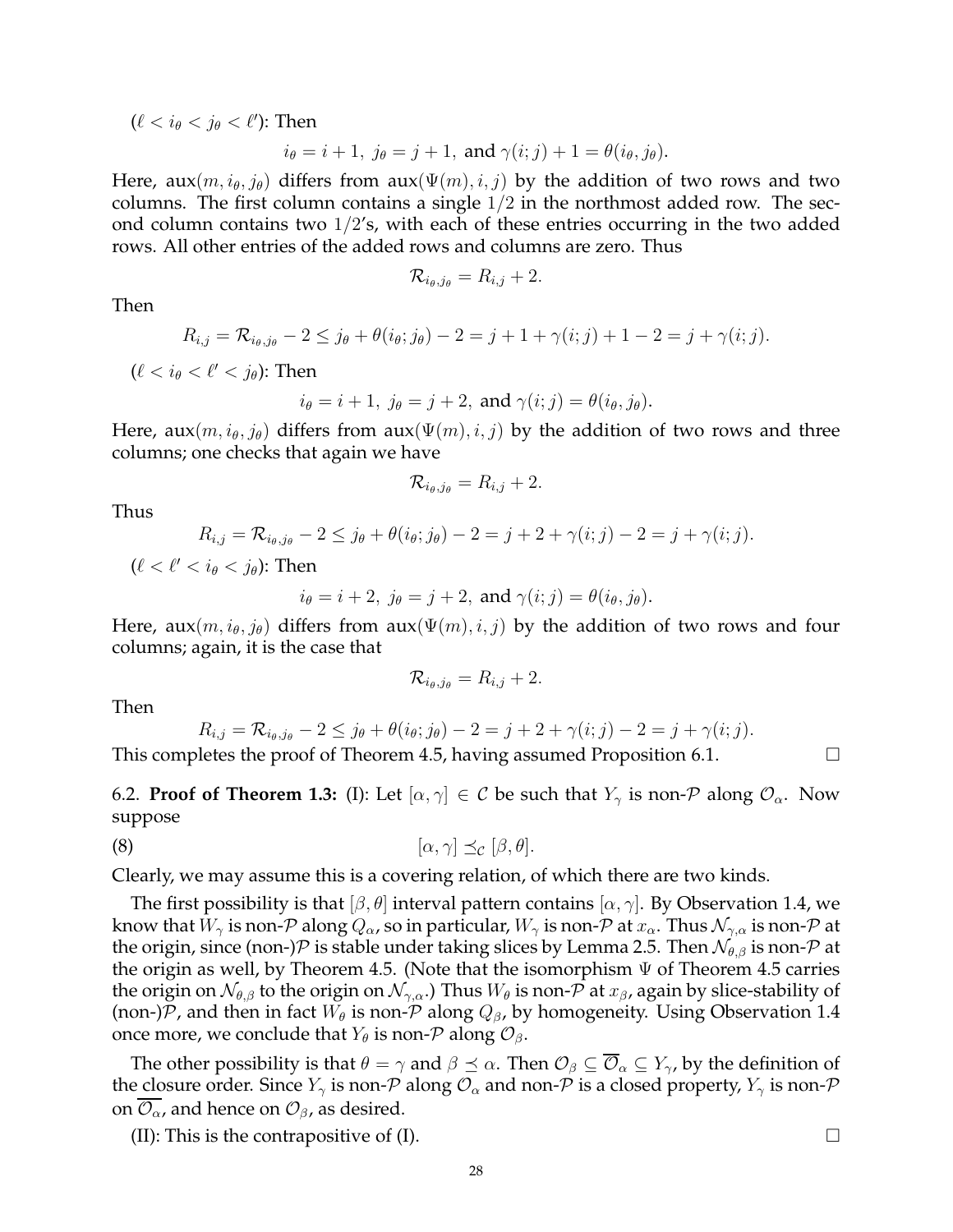6.3. **Proof of Proposition 6.1.** Recall that  $w := w_\beta$  is the permutation associated to the clan  $\beta$ , as defined at the beginning of Section 3.1. Denote by  $\mathcal{I} = \mathcal{I}(\beta)$  the underlying involution of  $β$ , as defined prior to Claim 3.7. This means  $I$  is the permutation that fixes  $j$  if  $\beta_j$  is a sign and interchanges  $i$  and  $j$  if  $(i < j)$  is a matching of  $\beta$ .

We split the proof into three main cases (A, B and C) depending on the value of  $\theta_j$ .

6.3.1. *Case A:*  $(\theta_j = +)$ . We prove Case A via two claims.

**Claim 6.2.** *The entries of column*  $w(j)$  *(except the* 1 *in row j required by (O.1)) vanish.* 

*Proof.* By Lemma 5.7(I),  $\theta(j;+) = \beta(j;+)$ . Define

(9) 
$$
r := p - \theta(j; +) = p - \beta(j; +).
$$

Since  $\beta(n;+) = p$ , it follows from the definitions that

(10) 
$$
r = #\{k \mid k > j, \text{ and } \beta_k = + \text{ or } \beta_k \text{ is the right end of a matching}\}.
$$

Let  $k_1 < \cdots < k_r$  be the r indices of the set given in (10). Also define

$$
c_i = \begin{cases} w(k_i) & \text{if } \beta_{k_i} = + \\ w(\mathcal{I}(k_i)) & \text{if } \beta_k \text{ is the right end of a matching} \end{cases}
$$

for  $i = 1, \ldots, r$ .

**Subclaim 6.3.** (I)  $c_i \leq p$  *for*  $1 \leq i \leq r$ .

(II) Column  $c_i$  of M has a fixed  $\pm 1$  in row  $k_i.$  Besides any fixed  $\pm 1$  in this row, any of the leftmost  $p$  columns of  $M$  strictly right of column  $c_i$  has zero in row  $k_i.$ 

*Proof.* First suppose  $\beta_{k_i} = +$ . Then by definition of w,

$$
c_i = w(k_i) \leq p,
$$

proving  $(I)$  in this case.  $(II)$  holds by  $(O.1)$  and  $(Z.1)$  combined.

Otherwise,  $\beta_{k_i}$  is the right end of a matching. For (I), here  $\mathcal{I}(k_i)$  is the left end of that matching, and

$$
c_i = w(\mathcal{I}(k_i)) \leq p,
$$

again by w's definition. Now, by (O.2), columns  $w(\mathcal{I}(k_i))$  and  $w(k_i)$  of M are assigned -1 and 1 respectively in row  $k_i$ . (II) then holds by (Z.4). This completes the proof of Subclaim  $6.3.$ 

Now, let  $\vec{v}_i$  denote the vector consisting of the last  $n - j$  entries in column  $c_i$ . By Subclaim 6.3(II), it follows that  $\{\vec{v}_1, \ldots, \vec{v}_r\}$  is a linearly independent set. Since  $M \in \mathcal{N}_{\theta,\beta}$ , by (R.1) (with  $i = j$ ), the southwest  $(n - j) \times p$  submatrix  $M^{\circ}$  of M has rank at most r (cf. (9)). Thus

(11) 
$$
\vec{v}_1, \ldots, \vec{v}_r
$$
 is a basis of colspace $(M^\circ)$ .

Since we assume  $\theta_j = +$ , by (Z.2), all entries of column  $w(j)$  strictly north of row j are zero. Thus it remains to show the vector  $\vec{v}$  consisting of the last  $n - j$  entries in column  $w(j) \leq p$  is the zero vector. By (11) we have

$$
\vec{v} \in \text{Span}(\vec{v}_1, \ldots, \vec{v}_r).
$$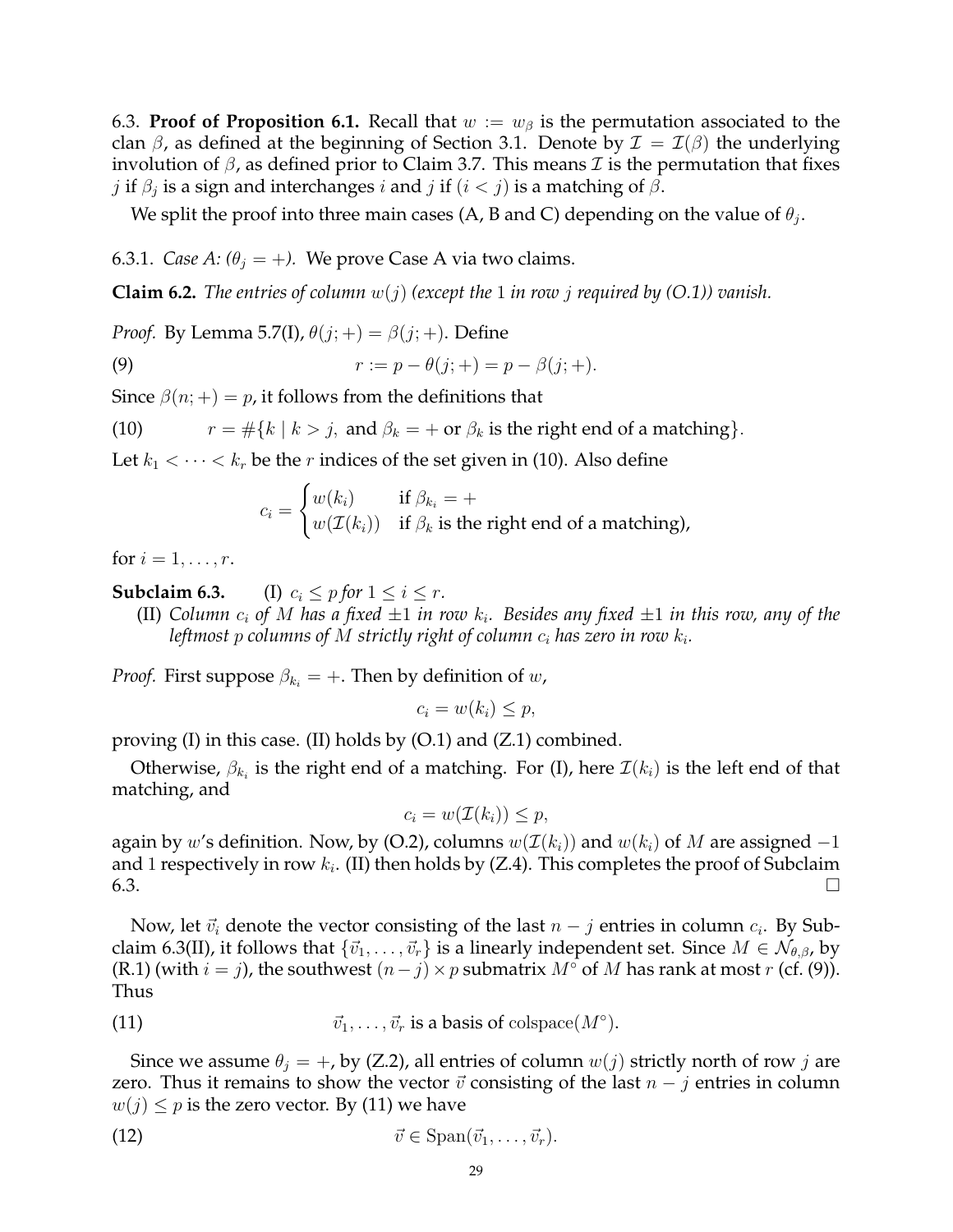Now, for  $i = 1, \ldots, r$ , let

$$
k'_{i} = \begin{cases} \mathcal{I}(k_{i}) & \text{if } \mathcal{I}(k_{i}) > j \\ k_{i} & \text{otherwise.} \end{cases}
$$

Notice that  $k'_i$  is either the row of a pivot, or it is a row containing a  $-1$  which is located southwest of entry  $(j, w(j))$ . Thus either by  $(Z.1)$  in the former case, or by  $(Z.4)$  in the latter,  $\vec{v}$  has a  $0$  in row  $k'_i$  for all  $i.$  In view of (12) and Subclaim 6.3(II), we see that  $\vec{v}=\vec{0}$ , as desired. This completes the proof of Claim 6.2.

**Claim 6.4.** *The entries of row j (except the* 1 *in column*  $w(j)$  *required by (O.1)) vanish.* 

*Proof.* By (Z.1), the claim holds for the leftmost  $p$  columns of  $M$ . Thus, it remains to check the conclusion for the rightmost q columns  $p + 1, \ldots, n$ .

Let  $M^{\circ}$  be the southeast  $n - (j - 1) \times q$  submatrix of M. By (R.2) for  $i = j - 1$ , the rank of  $M^{\circ}$  is at most

$$
q - \theta(j - 1; -) = q - \theta(j; -) = q - \beta(j; -) = r,
$$

where the second equality is by Lemma 5.7. As in the proof of Claim 6.2, there are  $r$ positions  $k_1, \ldots, k_r > j$  with  $\beta_{k_i}$  being either a – or the right end of a matching. Each index corresponds to a 1 in row  $k_i > j$  in one of the rightmost q columns of M. More precisely, if  $\beta_{k_i}$  is a  $-$ , this 1 is the pivot of row  $k_i$ , and if  $\beta_{k_i}$  is the right end of a matching, the 1 is the second 1 in its column. By  $(Z.5)$  and  $(Z.8)$  respectively, each of these 1's have all 0's to their right (and in the same row). None of these 1's appear in the same column, by (O.1) and (O.3). So, these r column vectors  $\vec{v}_1, \dots, \vec{v}_r$  of  $M^\circ$  are linearly independent, and therefore

(13) 
$$
\vec{v}_1, \ldots, \vec{v}_r \text{ is a basis of colspace}(M^{\circ}).
$$

In row  $j$  of  $M$ , the entry in each  $\vec{v}_i$  is zero, by (Z.6) or (Z.7), since each such position is above either a pivot 1 or is between two 1's. So if any entry in row j among the last q were nonzero, its column in  $M^{\circ}$  would be linearly independent of  $\{\vec{v}_1, \ldots, \vec{v}_r\}$ , contradicting (13). The claim therefore holds.

6.3.2. *Case B:*  $(\theta_i = -)$ . The argument is nearly identical to that of Case A; we omit the details.

6.3.3. *Case C:*  $(j, j' \in J$  *(with*  $j < j'$ ) is a matched pair). We start with an observation we will use repeatedly:

**Claim 6.5.** *If*  $(k < k')$  *is a matching of*  $\beta$ *, then* 

$$
1 \le a < w(k) \implies w^{-1}(a) < k,
$$

*and*

$$
p + 1 \le a < w(k') \implies \mathcal{I}(w^{-1}(a)) < k.
$$

*Proof.* Since k is the left end of a matching,  $w(k) \leq p$ . If  $1 \leq a < w(k) \leq p$ , then by definition, *a* is the label assigned by *w* to either  $a + or$  the left end of a matching appearing to the left of  $k$ , so  $w^{-1}(a) < k$ .

Similarly, since  $k'$  is the right end of a matching, we have  $p+1\leq w(k')\leq n.$  If  $p+1\leq a<\infty$  $w(k')$ , then a is assigned by w to either a – or the right end  $f'$  of a matching  $(f < f')$ . By definition of  $w$ , in the former case, the "−" must appear left of  $k$ , so that  $w^{-1}(a) < k$ . Since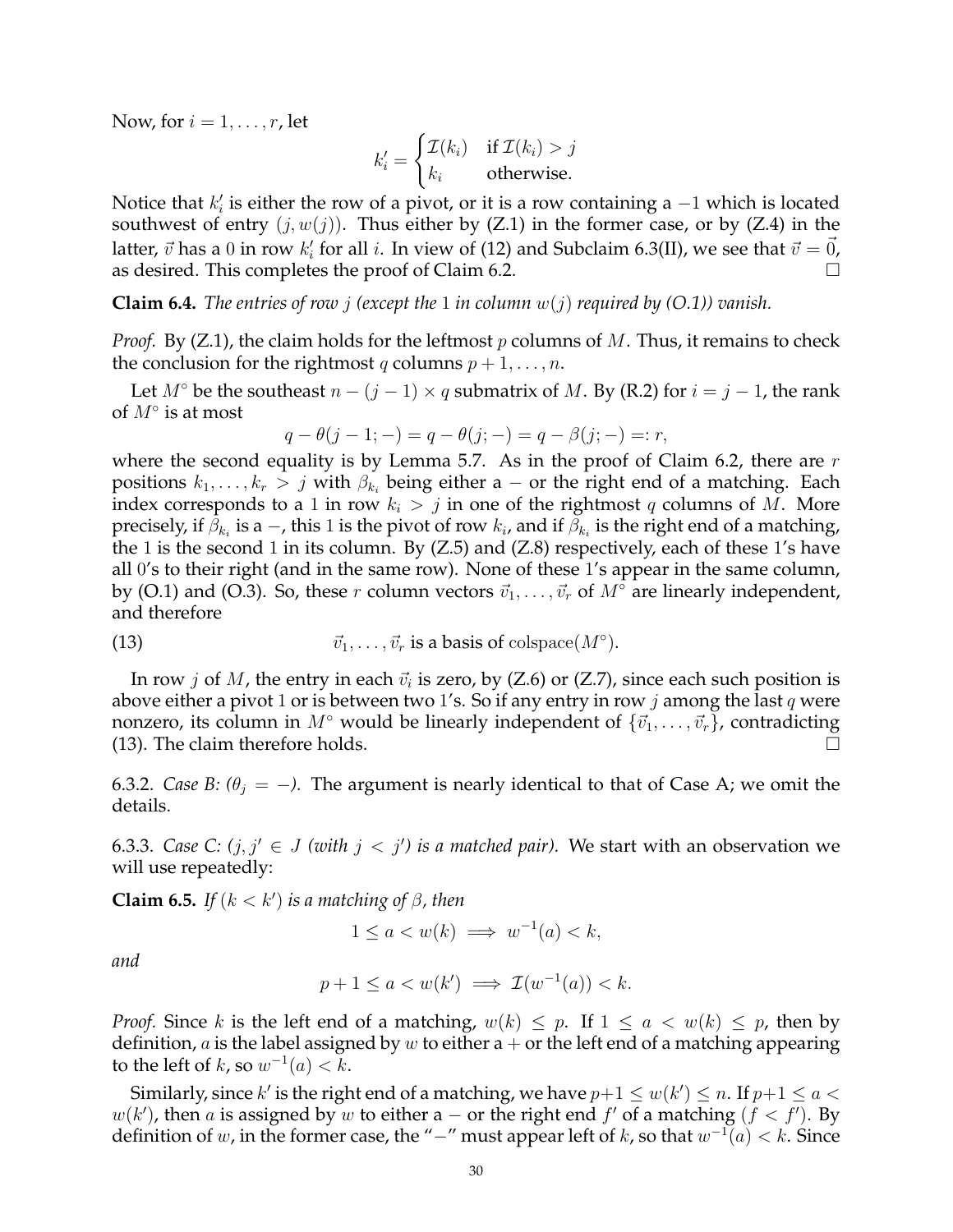$\mathcal{I}(w^{-1}(a))\,=\,w^{-1}(a)$  in this case, we have  $\mathcal{I}(w^{-1}(a))\,<\,k$ , as claimed. In the latter case, where  $f'$  occurs at position  $w^{-1}(a)$  and  $f$  at position  $\mathcal{I}(w^{-1}(a))$ , again by the definition of w, we must have that f is left of k, so  $\mathcal{I}(w^{-1}(a)) < k$ .

Denote by  $\vec{v}_i$  the *i*-th column vector of *M*.

Since M is invertible,  $\{\vec{v}_1, \ldots, \vec{v}_n\}$  is a basis of  $\mathbb{C}^n$ . Thus, for any  $1 \leq k \leq n$ , we have a linear dependence relation

(14) 
$$
\vec{e}_k + \sum_{a=p+1}^n \lambda_{k,a} \vec{v}_a = \sum_{a=1}^p \lambda_{k,a} \vec{v}_a
$$

for some scalars  $\lambda_{k,1}, \ldots, \lambda_{k,n} \in \mathbb{C}$ .

**Claim 6.6.** *Given any* k *such that*  $\beta_k = +, -$ , *or the left end of a matching, we have* 

 $\lambda_{k,w(b)} = \lambda_{k,w(\mathcal{I}(b))} = 0$  for any  $b < k$ .

*If*  $\beta_k$  *is the right end of a matching, then* 

$$
\lambda_{k,w(b)} = \lambda_{k,w(\mathcal{I}(b))} = 0 \text{ for any } b < \mathcal{I}(k).
$$

*Proof of Claim 6.6:* Fix k. We prove both assertions by a common induction on  $b <$  $min\{k, \mathcal{I}(k)\}.$ 

In the base case, when  $b = 1$ ,  $\beta_1$  cannot be the right end of a matching. So we check the remaining three possibilities in turn.

If  $\beta_1 = +$ , then the first coordinate of  $\vec{v}_a$  is 1 for  $a = 1$  and is 0 otherwise. This follows from the definition of w together with (O.1), (Z.1), and (Z.6). Since  $k > b = 1$ , the first row of (14) thus says that  $0 = \lambda_{k,1}$ . However,

$$
1 = w(1) = w(\mathcal{I}(1))
$$

in this case, so we are done. The argument when  $\beta_1 = -$  is similar.

Now, suppose that  $\beta_1$  is the left end of a matching. Then the right end of this matching is at position  $\mathcal{I}(1)$ . From w's definition, along with (O.2), (Z.1), and (Z.5), the first row of (14) asserts

$$
0 + \lambda_{k,p+1} = \lambda_{k,1}.
$$

Meanwhile, by  $(O.3)$ ,  $(Z.4)$ , and  $(Z.8)$ , row  $\mathcal{I}(1)$  reads

$$
0 + \lambda_{k,p+1} = -\lambda_{k,1}.
$$

Putting these together, we have

$$
\lambda_{k,w(1)} = \lambda_{k,1} = \lambda_{k,p+1} = \lambda_{k,w(\mathcal{I}(1))} = 0,
$$

as desired.

For the inductive step, now suppose that  $b > 1$ , and that the claims hold for indices less than b.

Case 1:  $(\beta_b = +)$ : By (Z.1) in row b, all the entries among the first p columns are 0 except for a 1 in column  $w(b)$ . Therefore, the bth row of (14) is

(15) 
$$
0 + \sum_{a=p+1}^{n} \lambda_{k,a} z_{b,a} = \lambda_{k,w(b)}.
$$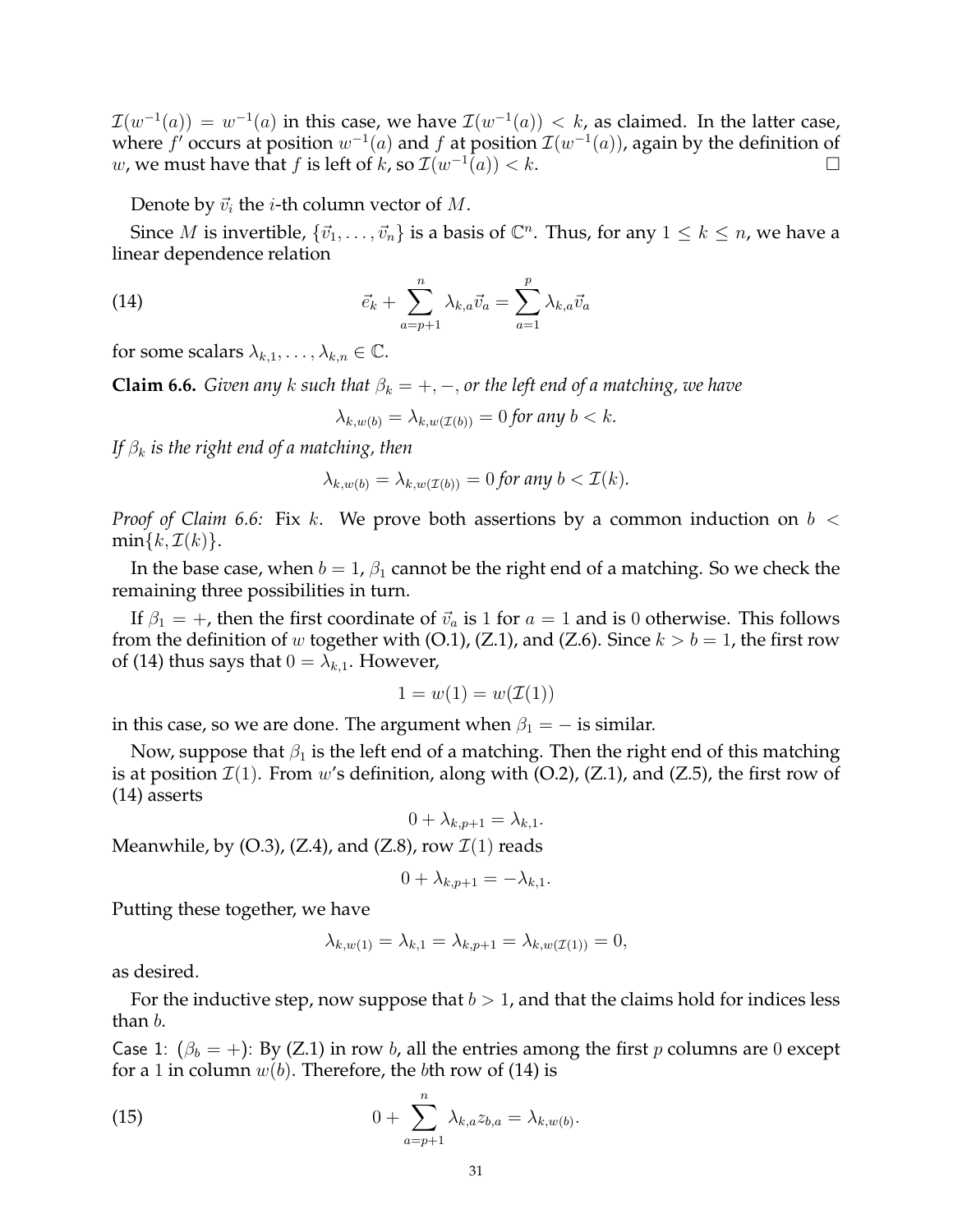If

$$
\mathcal{I}(w^{-1}(a)) > b,
$$

then  $z_{b,a} = 0$  by (Z.6), since this entry is above the pivot in column a. If on the other hand

 $\mathcal{I}(w^{-1}(a)) < b,$ 

then  $\lambda_{k,a} = 0$  by the inductive hypothesis. Hence  $\lambda_{k,w(b)} = 0$ . Since  $w(\mathcal{I}(b)) = w(b)$  in this case, we have  $\lambda_{k,w(\mathcal{I}(b))}=0$  as well.

Case 2:  $(\beta_b = -)$ : This is similar to Case 1.

Case 3:  $(\beta_b$  is left end of a matching): Let  $b' = \mathcal{I}(b)$  be the right end of the matching. Let

$$
c = w(b) \text{ and } c' = w(b').
$$

In row  $b$ , (14) states that

$$
\lambda_{k,c'} = \lambda_{k,c},
$$

since all other entries in row  $b$  are 0, by (Z.1) and (Z.5).

Now, note that if  $\beta_k$  is a +, a -, or the left end of a matching, then we clearly have that  $k \neq b'$ . If  $\beta_k$  is the right end of a matching, then since  $b < \mathcal{I}(k)$ , we again have that  $k \neq b'$ . Thus in row  $b'$ , (14) states that

(17) 
$$
0 + \sum_{a=p+1}^{c'-1} \lambda_{k,a} z_{b',a} + \lambda_{k,c'} = \sum_{a=1}^{c-1} \lambda_{k,a} z_{b',a} - \lambda_{k,c},
$$

by  $(Z.4)$  and  $(Z.8)$ .

Now,

$$
\mathcal{I}(w^{-1}(a)) < w^{-1}(c) = b
$$

for  $a$  in the first sum, whereas

$$
w^{-1}(a) < w^{-1}(c) = b
$$

for a in the second sum. Hence by induction,  $\lambda_{k,a} = 0$  for  $1 \le a \le c-1$  and  $p+1 \le a \le c'-1$ . So (17) reduces to

 $\lambda_{k,c'} = -\lambda_{k,c}.$ 

Combining this with (16) gives

$$
\lambda_{k,c} = \lambda_{k,c'} = 0,
$$

as desired.

Case 4:  $(\beta_b)$  is the right end of a matching): The left end of the matching is at position  $b' = \mathcal{I}(b)$ . By Case 3,

$$
\lambda_{k,w(b')} = \lambda_{k,w(\mathcal{I}(b'))} = 0,
$$

which is the same as

$$
\lambda_{k,w(b)} = \lambda_{k,w(\mathcal{I}(b))} = 0,
$$

as required.

This completes the proof.

**Corollary 6.7.** *If* 
$$
(k < k')
$$
 *is a matching of*  $\beta$ *, then*

$$
\lambda_{k,a} = \lambda_{k',a} = 0
$$
 for  $a = 1, ..., w(k) - 1$  and for  $a = p + 1, ..., w(k') - 1$ .

*Proof.* By Claim 6.5, for  $1 \le a < w(k)$ , we have  $w^{-1}(a) < k$ , whereas for  $p + 1 \le a < w(k')$ , we have  $\mathcal{I}(w^{-1}(a)) < k$ . In either event,  $\lambda_{k,a} = \lambda_{k',a} = 0$  by Claim 6.6.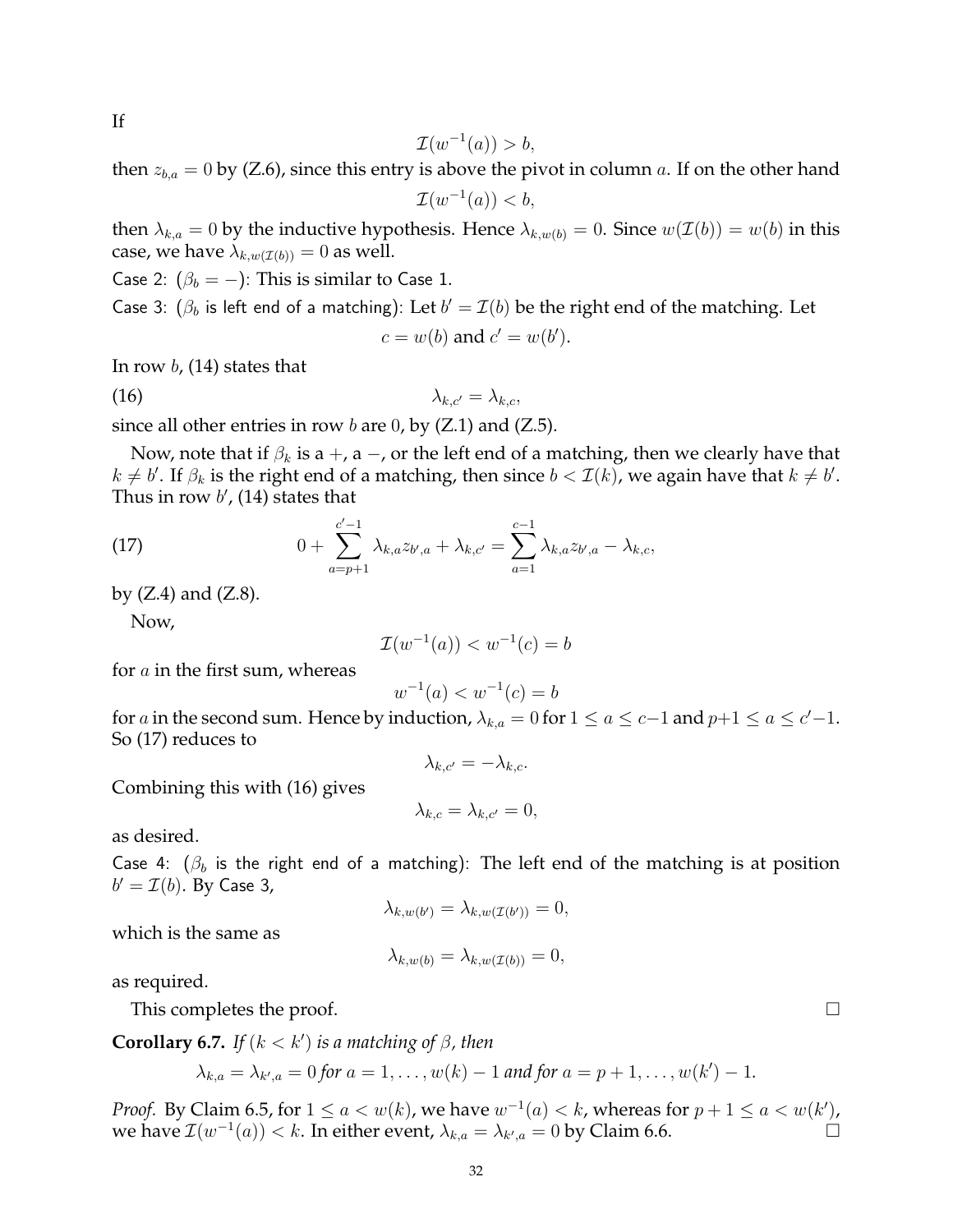**Claim 6.8.** *If*  $\beta_k = +$ *, then*  $\lambda_{k,w(k)} = 1$ *. If*  $\beta_k = -$ *, then*  $\lambda_{k,w(k)} = -1$ *.* 

*Proof of Claim 6.8:* First suppose  $\beta_k = +$ . Consider row k of (14). By (Z.1) and (O.1), this equation is

$$
1 + \sum_{a=p+1}^{n} \lambda_{k,a} z_{k,a} = \lambda_{k,w(k)}.
$$

If  $w^{-1}(a) < k$ , then  $\lambda_{k,a} = 0$  by Claim 6.6. On the other hand, if  $w^{-1}(a) > k$ , then  $z_{k,a} = 0$ by (Z.6) or (Z.7). Hence the equation reduces to  $1 = \lambda_{k,w(k)}$ , as desired.

Now, if  $\beta_k = -$ , then row k of (14) is

$$
1 + \lambda_{k,w(k)} = \sum_{a=1}^p \lambda_{k,a} z_{k,a}.
$$

Again, if  $w^{-1}(a) < k$ , then  $\lambda_{k,a} = 0$  by Claim 6.6. If  $w^{-1}(a) > k$ , then  $z_{k,a} = 0$  by (Z.2). Hence the equation reduces to  $1 + \lambda_{k,w(k)} = 0$ , whence  $\lambda_{k,w(k)} = -1$  as claimed.

**Claim 6.9.** *Suppose*  $(k < k')$  *is a matching of*  $\beta$ *. Then* 

$$
\lambda_{k,w(k)} = 1/2 \text{ and } \lambda_{k,w(k')} = -1/2,
$$

*and*

$$
\lambda_{k',w(k)} = \lambda_{k',w(k')} = -1/2.
$$

*Proof of Claim 6.9:* First consider row k of (14). By (O.2), (Z.1), and (Z.5), it reads

$$
(18) \t\t\t 1 + \lambda_{k,w(k')} = \lambda_{k,w(k)}.
$$

Now consider row  $k'$  of (14). By (O.3), (Z.4), and (Z.8), it reads

(19) 
$$
\sum_{a=p+1}^{w(k')-1} \lambda_{k,a} z_{k',a} + \lambda_{k,w(k')} = \sum_{a=1}^{w(k)-1} \lambda_{k,a} z_{k',a} - \lambda_{k,w(k)}.
$$

Applying Corollary 6.7 to (19) reduces it to

$$
\lambda_{k,w(k')} = -\lambda_{k,w(k)}.
$$

Solving (18) and (20) simultaneously gives  $\lambda_{k,w(k)}=1/2$  and  $\lambda_{k,w(k')}=-1/2$ , as claimed.

Similarly, now consider (14), but with  $k$  replaced by  $k'$ ; looking at row  $k$  gives

(21) 
$$
\lambda_{k',w(k')} = \lambda_{k',w(k)}.
$$

If we examine row  $k'$ , we obtain

$$
(22) \t\t\t 1 + \lambda_{k',w(k')} = -\lambda_{k',w(k)}.
$$

Solving (22) and (21) simultaneously gives the remainder of the claim.  $\Box$ 

**Claim 6.10.** *If*  $(k < k')$  *is a matching of*  $\beta$ *, then* 

$$
\lambda_{k,w(b)} = \lambda_{k,w(\mathcal{I}(b))} = \lambda_{k',w(b)} = \lambda_{k',w(\mathcal{I}(b))} = 0
$$

*for*  $b = k + 1, \ldots, k' - 1$ .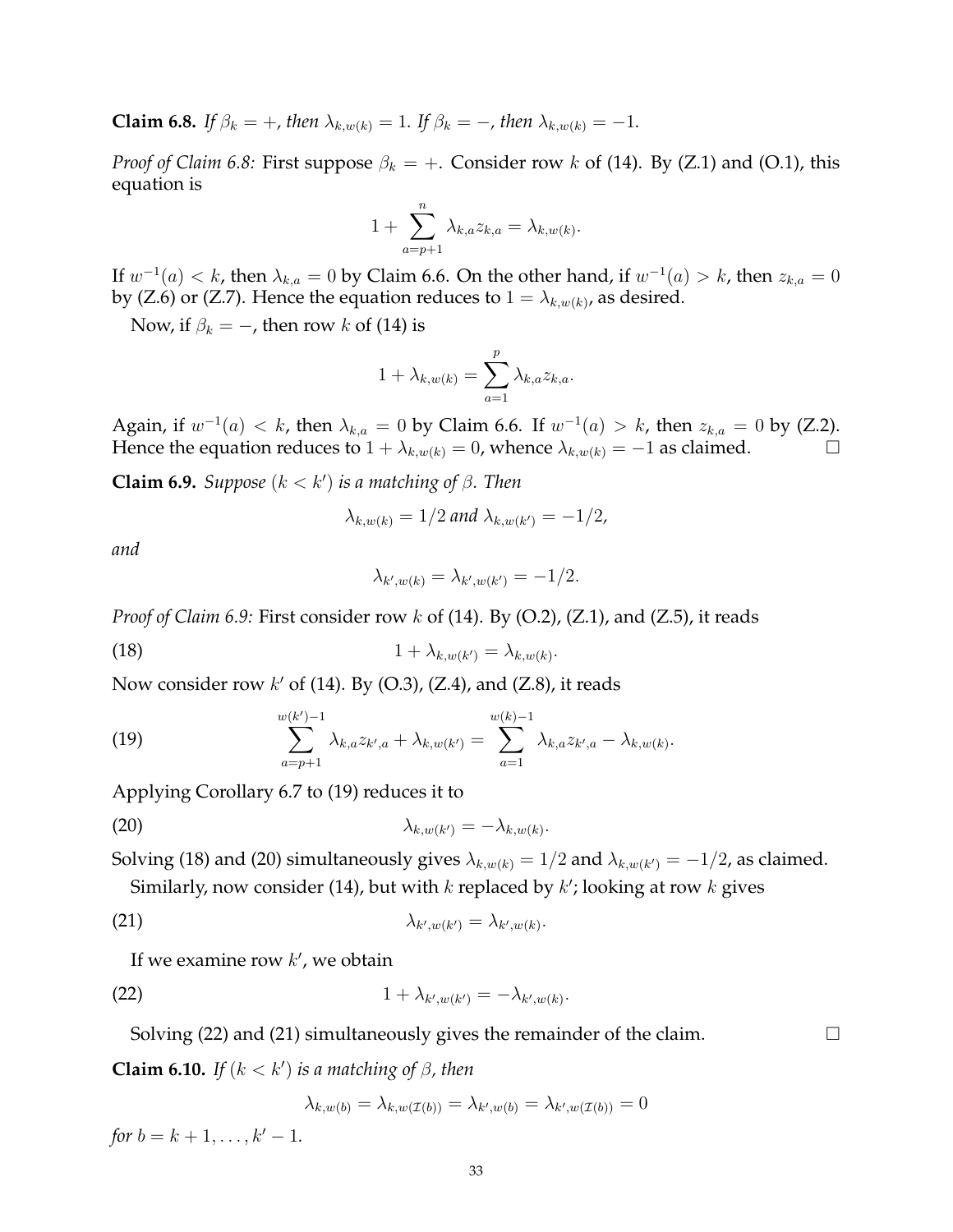*Proof of Claim 6.10:* We only give the proof of the claim that

$$
\lambda_{k,w(b)} = \lambda_{k,w(\mathcal{I}(b))} = 0.
$$

The proof that

$$
\lambda_{k',w(b)}=\lambda_{k',w(\mathcal I(b))}=0
$$

is identical.

We induct on b. For b in the appropriate range, the inductive hypothesis is that the claim holds for all a satisfying  $k < a < b$ .

Case 1:  $(\beta_b = +)$ : In this case, row b of (14) reads

(23) 
$$
0 + \sum_{a=p+1}^{n} \lambda_{k,a} z_{b,a} = \lambda_{k,w(b)}.
$$

Now, if  $\mathcal{I}(w^{-1}(a)) > b$ , then  $z_{b,a} = 0$  by (Z.6), since this entry is above the pivot in column a. Otherwise, either

$$
\mathcal{I}(w^{-1}(a)) < k, \ \mathcal{I}(w^{-1}(a)) = k, \text{ or } k < \mathcal{I}(w^{-1}(a)) < b.
$$

In the first case, we have that  $\lambda_{k,a} = 0$  by Claim 6.6. In the last case, we have that  $\lambda_{k,a} = 0$ by the inductive hypothesis. In the middle case, we have that  $z_{b,a} = 0$  by (Z.7), since this entry is between the two 1's in positions  $(k, a)$  and  $(k', a)$ . Thus the left hand side of (23) is actually zero, implying that  $\lambda_{k,w(b)} = \lambda_{k,w(\mathcal{I}(b))} = 0$ , as claimed.

Case 2:  $(\beta_b = -)$ : This is very similar to Case 1; we omit the details.

Case 3:  $(\beta_b$  is the left end of a matching): Let the right end of this matching be  $\beta_{b'}$ . Let  $c = w(b)$ , and let  $c' = w(b')$ .

By  $(Z.1)$  and  $(Z.5)$ , in row b,  $(14)$  states that

$$
\lambda_{k,c} = \lambda_{k,c'}.
$$

By  $(Z.4)$ ,  $(Z.8)$  and  $(O.3)$ , in row  $b'$ , we have

(25) 
$$
0 + \sum_{a=p+1}^{c'-1} \lambda_{k,a} z_{b',a} + \lambda_{k,c'} = \sum_{a=1}^{c-1} \lambda_{k,a} z_{b',a} - \lambda_{k,c}
$$

Subcase 3.1:  $(b' < k')$ : In fact each term of the sum on the left hand side of (25) vanishes for one of three reasons:

(L.3.1.1)  $\mathcal{I}(w^{-1}(a)) < k$ :  $\lambda_{k,a} = 0$  by Claim 6.6.

(L.3.1.2)  $\mathcal{I}(w^{-1}(a)) = k: z_{b',a} = 0$  by (Z.7), since in column  $a = w(k')$ , the entry in row b' is located between two 1's in rows  $k$  and  $k'$ , since we have assumed that  $b' < k'$ .

(L.3.1.3)  $\mathcal{I}(w^{-1}(a)) > k$ :  $\lambda_{k,a} = 0$  by the inductive hypothesis, since  $p+1 \le a < w(b')$  implies that  $\mathcal{I}(w^{-1}(a)) < b$  by Claim 6.5.

Similarly, each term of the sum on the right hand side of (25) vanishes for one of these three reasons:

(R.3.1.1)  $w^{-1}(a) < k$ :  $\lambda_{k,a} = 0$  by Claim 6.6.

 $(R.3.1.2)$   $w^{-1}(a) = k$ :  $z_{b',a} = 0$  by (Z.3), since in column  $a = w(k)$ , the entry in row b' is located between a 1 in row  $k$  and a  $-1$  in row  $k'$ , again because we have assumed that  $b' < k'$ .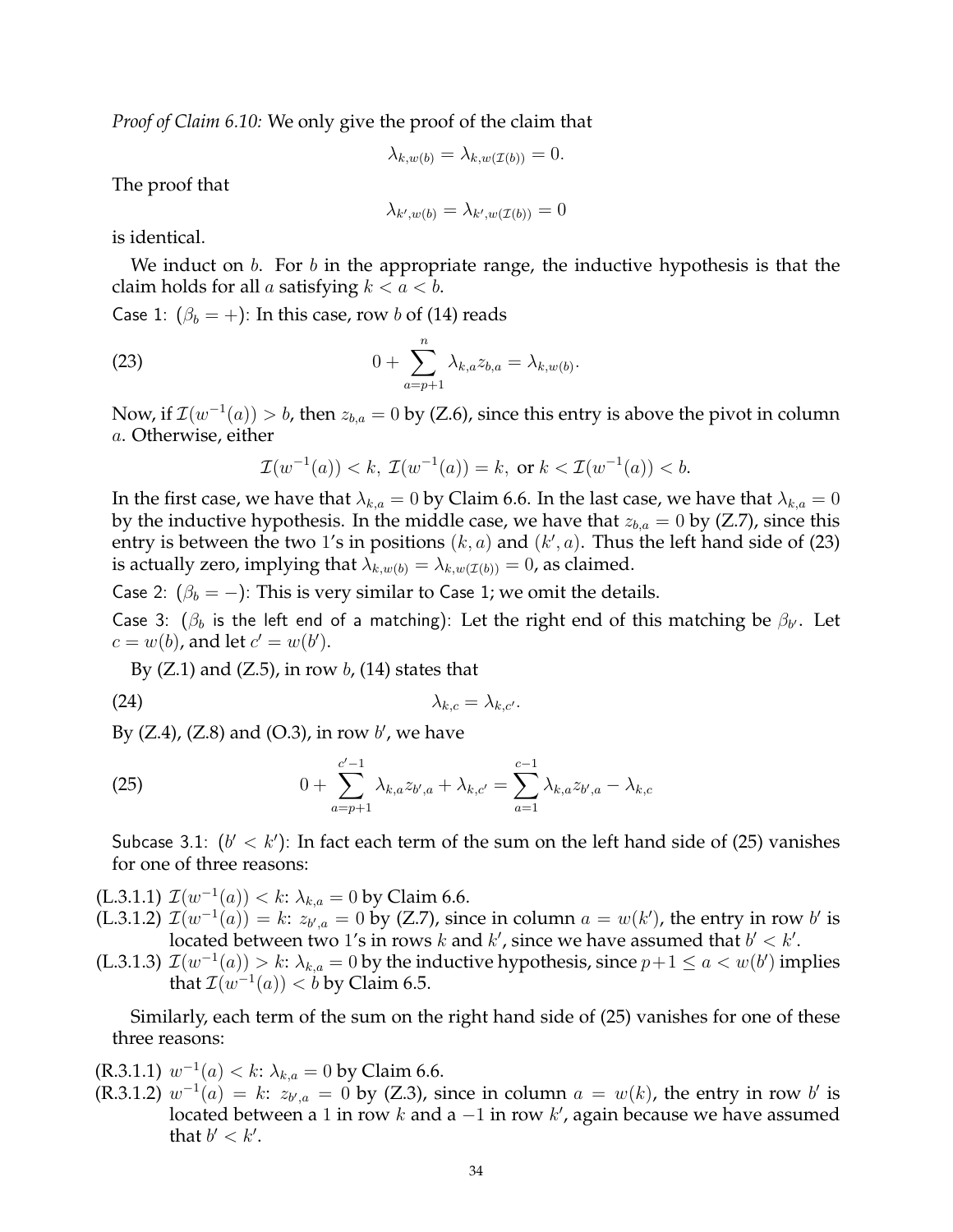(R.3.1.3)  $w^{-1}(a) > k$ :  $\lambda_{k,a} = 0$  by the inductive hypothesis, since  $1 \le a < w(b)$  implies that  $w^{-1}(a) < b$  by Claim 6.5.

Thus by (L.3.1.1)–(L.3.1.3) and (R.3.1.1)–(R.3.1.3) combined, (25) reduces to  $\lambda_{k,c'} = -\lambda_{k,c}$ . The simultaneous solution of this with (24) is  $\lambda_{k,c} = \lambda_{k,c'} = 0$ , as desired.

Subcase 3.2:  $(b' > k')$ : The two matchings  $(k < k')$  and  $(b < b')$  form a 1212 pattern. We analyze each term of the sum on the left hand side of (25):

(L.3.2.1)  $\mathcal{I}(w^{-1}(a)) < k$ :  $\lambda_{k,a} = 0$  by Claim 6.6.

(L.3.2.2)  $\mathcal{I}(w^{-1}(a)) = k$ : We cannot conclude that  $z_{b',a} = 0$ . We do know by Claim 6.9 that  $\lambda_{k,a} \, = \, \lambda_{k,w(k')} \, = \, -1/2$ , so all we can say is that this particular term is equal to  $-1/2z_{b',w(k')}$ .

(L.3.2.3)  $\mathcal{I}(w^{-1}(a)) > k$ :  $\lambda_{k,a} = 0$  by the inductive hypothesis, as in (L.3.1.3).

For the right hand side of (25), we see:

(R.3.2.1)  $w^{-1}(a) < k$ :  $\lambda_{k,a} = 0$  by Claim 6.6.

(R.3.2.2)  $w^{-1}(a) = k$ : We do not know that  $z_{b',a} = 0$ , but we do at least know by Claim 6.9 that  $\lambda_{k,a} = \lambda_{k,w(k)} = 1/2$ . Thus this term is equal to  $1/2z_{b',w(k)}$ .

(R.3.2.3)  $w^{-1}(a) > k$ :  $\lambda_{k,a} = 0$  by the inductive hypothesis, as in (R.3.1.3).

In view of the 1212 pattern occurring in positions  $k < b < k' < b'$ , by (Z.9),

$$
z_{b',w(k')} = -z_{b',w(k)}.
$$

Thus the terms from (L.3.2.2) and (R.3.2.2) may be cancelled in (25). Therefore (25) reduces to  $\lambda_{k,c'} = -\lambda_{k,c}$ . The simultaneous solution of this with (24) is

$$
\lambda_{k,c} = \lambda_{k,c'} = 0,
$$

as required.

Case 4:  $(\beta_b)$  is the right end of a matching): If the left end of this matching occurs prior to position  $k$ , we are done by Claim 6.6. Otherwise it occurs after position  $k$ , and we may apply Case 3. This concludes the proof of Claim 6.10.

Let

$$
\pi_M : \mathbb{C}^n \to V_1
$$

be the projection onto

 $V_1 := \langle \vec{v}_1, \ldots, \vec{v}_n \rangle$ 

with kernel

$$
V_2 := \langle \vec{v}_{p+1}, \ldots, \vec{v}_n \rangle.
$$

Applying  $\pi_M$  to both sides of (14) gives

(26) 
$$
\pi_M(\vec{e}_k) = \sum_{a=1}^p \lambda_{k,a} \vec{v}_a.
$$

**Claim 6.11.** *Suppose*  $(k < k')$  *is a matching of*  $\beta$ *. Then* 

(I)  $\pi_M(\vec{e}_k)$  *is equal to*  $-1/2$  *in row k'.* 

- (II) If  $\ell$  *is the left end of a matching with*  $\ell > k$ , *then*  $\pi_M(\vec{e}_{\ell})$  *has entry* 0 *in row k'*.
- (III)  $\pi_M(\vec{e}_k)$  *is zero in row*  $\ell$  *for any*  $\ell < k'$  *except*  $\ell = k$ *.*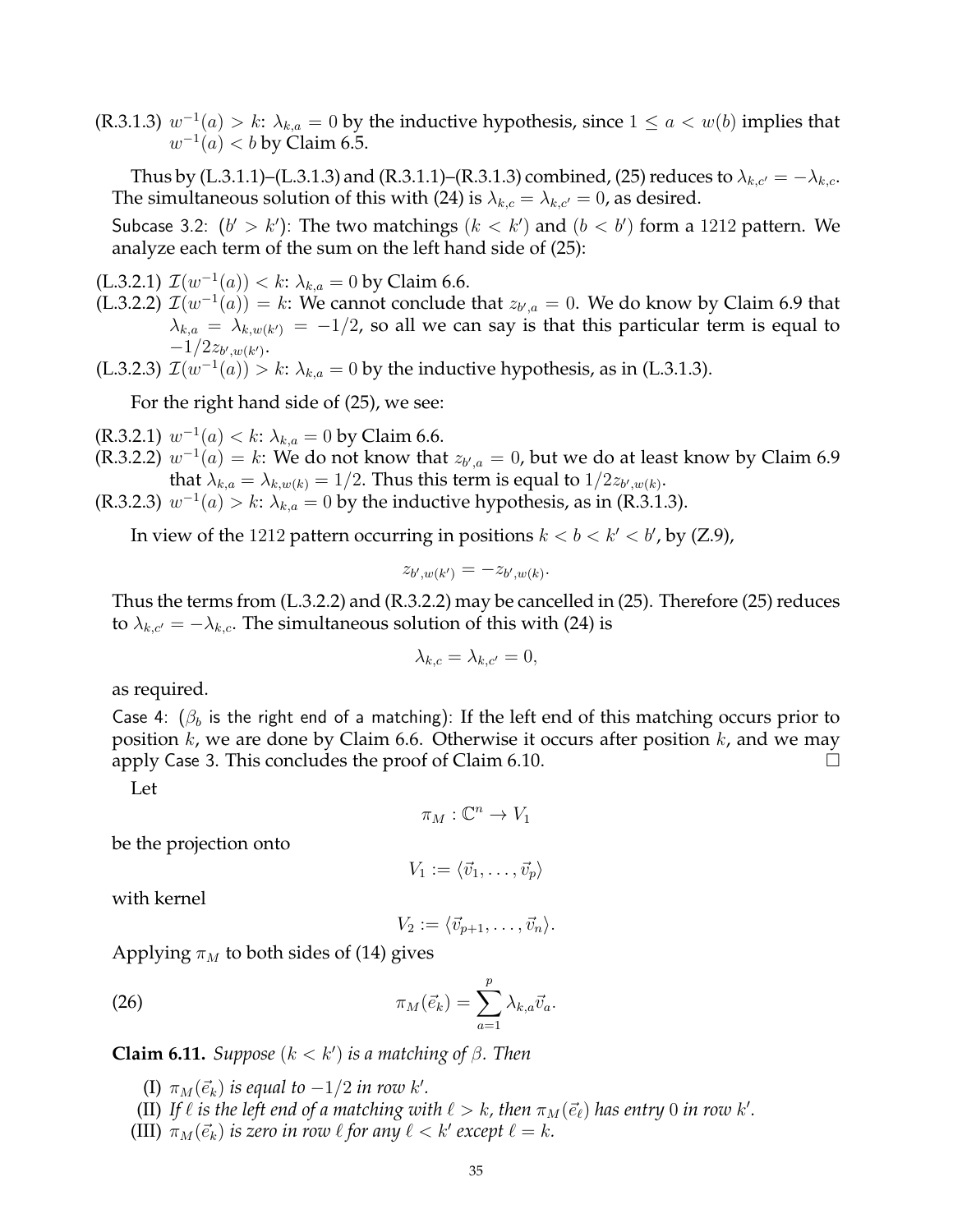*Proof of Claim 6.11:* (I): We have

(27) 
$$
\pi_M(\vec{e}_k) = \sum_{a=1}^p \lambda_{k,a} \vec{v}_a = \sum_{a=w(k)}^p \lambda_{k,a} \vec{v}_a = \frac{1}{2} \vec{v}_{w(k)} + \sum_{a=w(k)+1}^p \lambda_{k,a} \vec{v}_a.
$$

The first equality is (26). The second equality is by Corollary 6.7. The third equality applies Claim 6.9. Now, by (O.3),  $z_{k',w(k)} = -1$ , and by (Z.4),  $z_{k',a} = 0$  for  $w(k) < a \leq p$ . Therefore row  $k'$  of (27) is clearly  $-1/2$ , as claimed.

(II): By (Z.4) and (26), entry  $k'$  of  $\pi_M(\vec{e_{\ell}})$  is  $\sum_{a=1}^{w(k)} \lambda_{\ell,a} z_{k',a}$ . But if  $a \leq w(k)$ , we have  $w^{-1}(a) \leq k < \ell$  by Claim 6.5. Thus by Claim 6.6, all  $\lambda_{\ell,a}$  in this sum are zero.

(III):  $\pi_M(\vec{e}_k)$  in row  $\ell$  is  $\sum_{a=1}^p \lambda_{k,a} z_{\ell,a}$  However,  $\lambda_{k,a} = 0$  if  $w^{-1}(a) < k'$  and  $w^{-1}(a) \neq k$ , either by Claim 6.6 (if  $w^{-1}(a) < k$ ) or Claim 6.10 (if  $k < w^{-1}(a) < k'$ ).

Now suppose  $w^{-1}(a) = k$ , so that  $a = w(k)$ . Then there is a 1 in position  $(k, a)$  and a -1 in position  $(k', a)$ . If  $\ell < k$ , then  $z_{\ell, a} = 0$  by (Z.2), while if  $k < \ell < k'$ , we have  $z_{\ell, a} = 0$  by  $(Z.3)$ .

Finally, if  $w^{-1}(a) > k'$ , then since  $1 \le a \le p$  (and hence  $\beta$  has either a + or a left endpoint at position  $w^{-1}(a)$ ), there is a pivot at position  $(w^{-1}(a),a)$ . Then since  $\ell < k'$ , we have  $z_{\ell,a} = 0$  by (Z.2). So in fact every term of the sum is zero.

Set

$$
r := \theta(j; j').
$$

By Lemma 5.7,

 $r = \beta(j; j') = # \{ (k < k') \text{ a matching of } \beta \mid k < j < j' < k' \}.$ 

Let the  $r$  matchings of the above set be

$$
(k_1 < k'_1), (k_2 < k'_2), \ldots, (k_r < k'_r), \text{ with } k_1 < k_2 < \cdots < k_r < j.
$$

**Claim 6.12.** (I) *The set*

$$
\{\pi_M(\vec{e}_{k_1}), \pi_M(\vec{e}_{k_2}), \ldots, \pi_M(\vec{e}_{k_r})\} \; (\text{modulo } E_{j'})
$$

forms a basis of  $\pi_M(E_j) + E_{j'}/E_{j'}.$ 

 $\Pi(W) \; \pi_M(\vec{e_j}) = \vec{0}$  as an element of  $\pi_M(E_j) + E_{j'}/E_{j'}$ . In other words, for any  $t > j'$ ,  $\pi_M(\vec{e_j})$  is 0 *in row* t*.*

*Proof of Claim 6.12:* (I): Suppose in the quotient  $\pi_M(E_j) + E_{j'}/E_{j'}$  that we have a dependence relation of the form

$$
\sum_{i=1}^r \lambda_i(\pi_M(\vec{e}_{k_i}) + E_{j'}) = \sum_{i=1}^r \lambda_i \pi_M(\vec{e}_{k_i}) + E_{j'} = 0 \text{ (modulo } E_{j'}\text{)}.
$$

Then  $\sum_{i=1}^r \lambda_i \pi_M(\vec{e}_{k_i}) \in E_{j'}$ , meaning that for any index  $\ell > j'$ , the vector  $\sum_{i=1}^r \lambda_i \pi_M(\vec{e}_{k_i})$ has entry 0 in position  $\ell$ . In particular, this vector has entry 0 in positions  $k'_1,\ldots,k'_r$ . Then applying parts (I) and (II) of Claim 6.11, a triangularity argument gives that all the scalars  $\lambda_i$  are equal to zero. Hence the vectors  $\pi_M(\vec{e}_{k_1}),\ldots,\pi_M(\vec{e}_{k_r})$  descend to a linearly independent set in the quotient  $\pi_M(E_j) + E_{j'}/E_{j'}.$ 

Then by (C.3) and the discussion following the statement of Theorem 4, we know that  $\dim(\pi_M(E_j)+E_{j'})\leq j'+\theta(j;j')=j'+\beta(j;j')=j'+r.$  Then  $\dim(\pi_M(E_j)+E_{j'}/E_{j'})\leq r$ , so in fact the linearly independent set  $\{\pi_M(\vec{e}_{k_1}),\ldots,\pi_M(\vec{e}_{k_r})\}$  is a basis for  $\pi_M(E_j)+E_{j'}/E_{j'}$ , as claimed.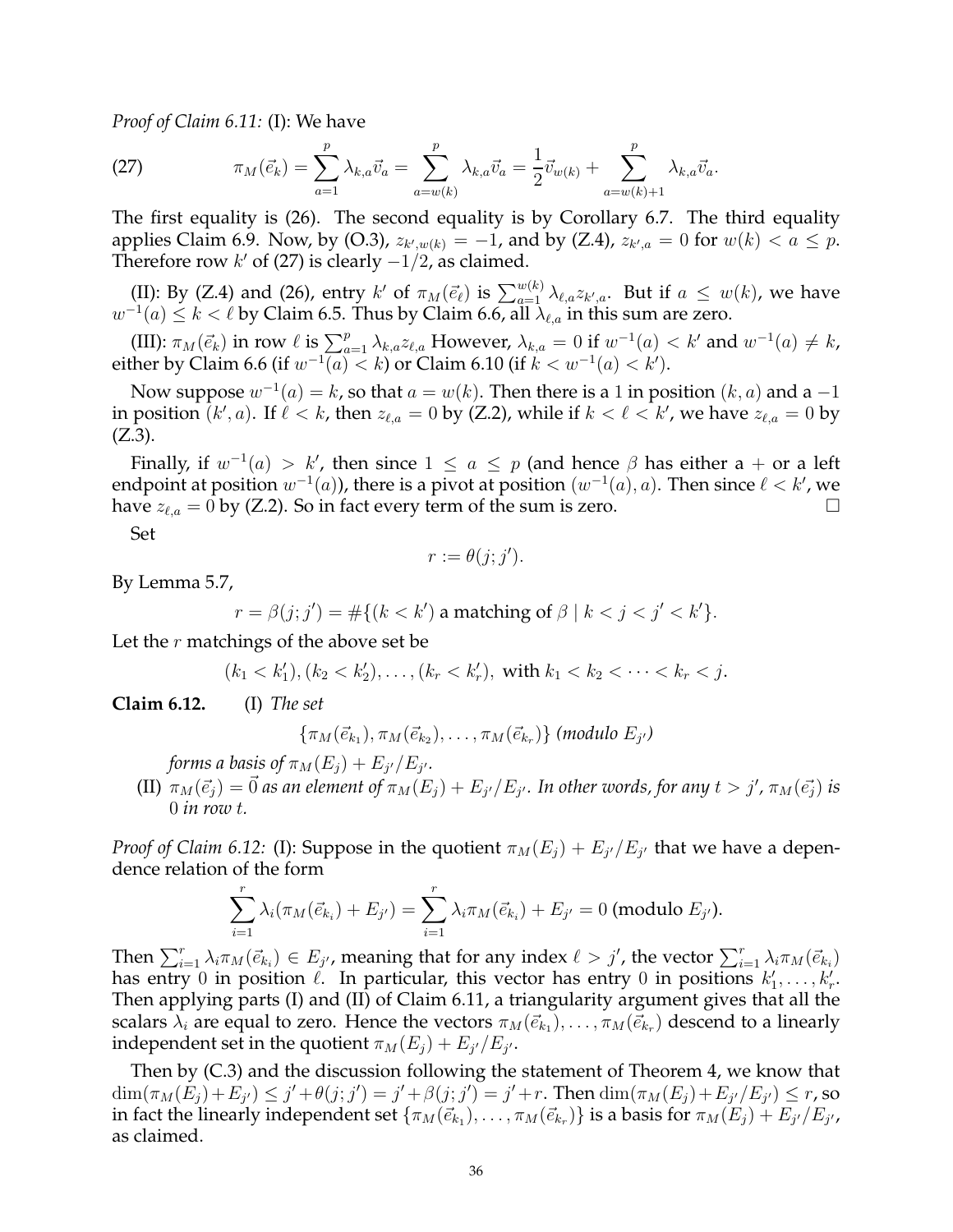(II): From Part (I), we have that  $\pi_M(\vec{e}_j)$ , viewed as an element of  $\pi_M(E_j)+E_{j'}/E_{j'}$ , is a linear combination of  $\{\pi_M(\vec{e}_{k_1}), \pi_M(\vec{e}_{k_2}), \ldots, \pi_M(\vec{e}_{k_r})\}$ , or equivalently,

$$
\pi_M(\vec{e}_j) + E_{j'} = \sum_{i=1}^r \lambda_i \pi_M(\vec{e}_{k_i}) + E_{j'}
$$

for some scalars  $\lambda_1, \ldots, \lambda_r$ . We want to show that  $\lambda_i = 0$  for each *i*. Since we know that  $k_i \, < \, j \, < \, k'_i$  for  $1 \, \leq \, i \, \leq \, r$ , we have by Claim 6.11(II) that  $\pi_M(\vec{e_j})$  has entry 0 in row  $k'_i > j'$  for  $1 \leq i \leq r$ . We also know by Claim 6.11(I) that  $\pi_M(\vec{e}_{k_i})$  is nonzero in position  $k'_i$  for  $1 \leq i \leq r$ . Combining these two facts gives that each  $\lambda_i = 0$ , and hence we have  $\pi_M(\vec{e_j})=0$  in  $\pi_M(E_j)+E_{j'}/E_{j'}$ , as desired. Since we thus have  $\pi_M(\vec{e_j})\in E_{j'}$  the remaining assertion also follows.

We also record the following related Claim for later use:

**Claim 6.13.** (I) *The set*

 $\{\pi_M(\vec{e}_{k_1}), \pi_M(\vec{e}_{k_2}), \ldots, \pi_M(\vec{e}_{k_r})\}$  (modulo  $E_{j'-1}$ )

*forms a basis of*  $(\pi_M(E_{j-1}) + E_{j'-1})/E_{j'-1}$ . (II)  $\pi_M(\vec{v}) = 0$  *in row j' for any vector*  $\vec{v}$ *.* 

*Proof of Claim 6.13:* (I): Since  $(j < j')$  is a matching, we have

$$
\theta(j-1;j'-1) = \theta(j;j') = r,
$$

since a matching  $(k < k')$  satisfies

$$
k \le j < j' < k' \iff k \le j - 1 < j' - 1 < k'.
$$

Hence the claim follows by exactly the same argument as for Claim 6.12(I).

(II): By (I), it suffices to prove this for  $\vec{e}_{k_i}$  for  $i = 1, \ldots, r$ . Since  $j' < k'_i$  by definition, this follows from Claim 6.11(III).  $\Box$ 

Now, by (O.2),

$$
z_{j,w(j)} = 1
$$
 and  $z_{j,w(j')} = 1$ .

By (O.3),

$$
z_{j',w(j)} = -1
$$
 and  $z_{j',w(j')} = 1$ .

By  $(Z.2)$  and  $(Z.3)$ ,

$$
z_{b,w(j)} = 0 \text{ if } b < j \text{ or } j < b < j'.
$$

Finally, by  $(Z.6)$  and  $(Z.7)$ ,

$$
z_{b,w(j')} = 0 \text{ if } b < j \text{ or } j < b < j'.
$$

Hence the first assertion of our next claim is what remains to obtain Proposition 6.1's desired conclusion about columns  $w(j)$  and  $w(j')$ . The second assertion is a technical strengthening for the induction argument we give.

**Claim 6.14** (Case C: Column zeroness).  $z_{b,w(j)} = z_{b,w(j')} = 0$  and  $\lambda_{j,w(b)} = \lambda_{j,w(\mathcal{I}(b))} = 0$  for *all*  $b > j'$ .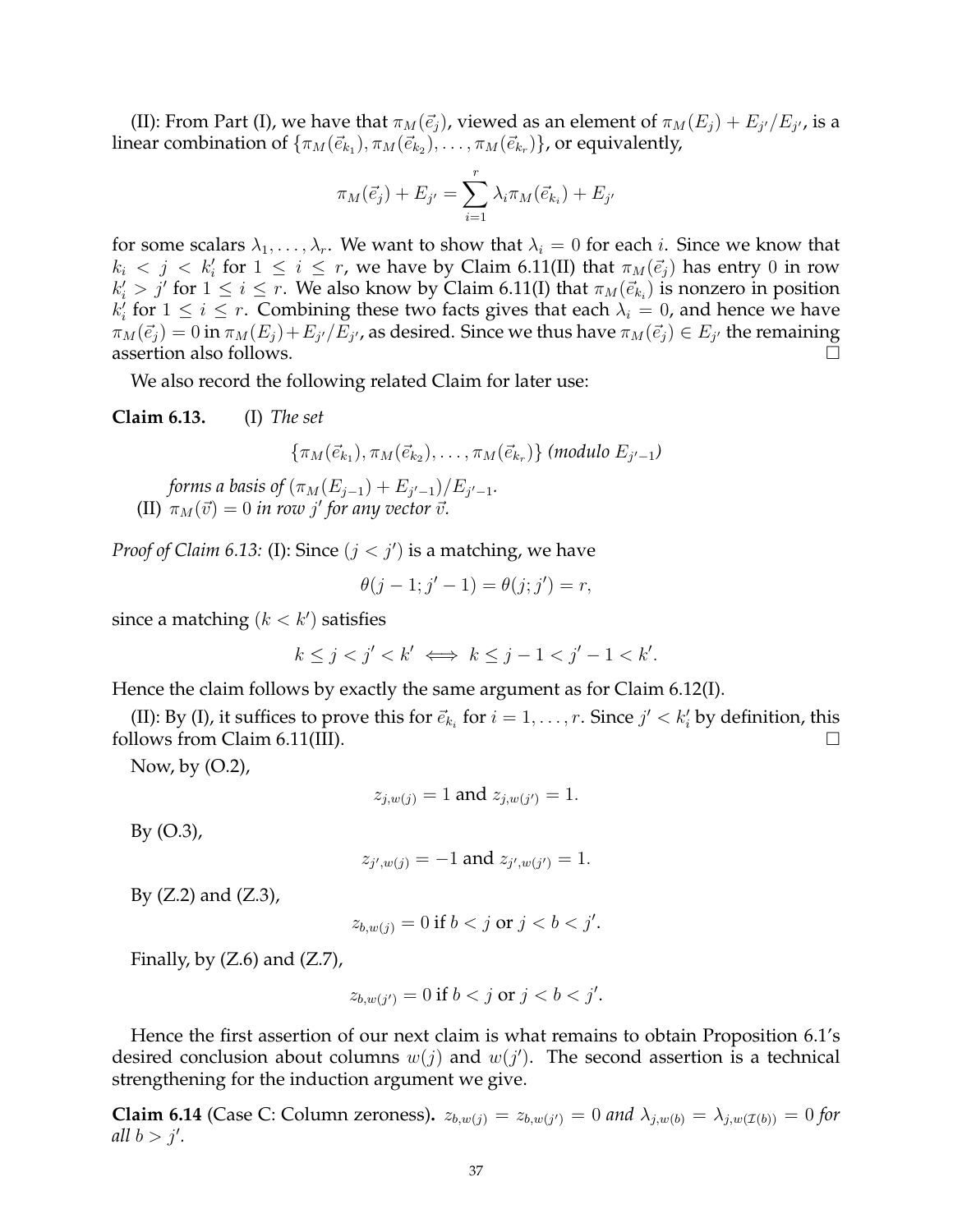*Proof of Claim 6.14:* Our argument is by induction on  $b > j'$ . The inductive hypothesis is that the claims hold for all q satisfying  $j' < q < b$ . Our inductive step is to prove that this implies that the claims hold for b. Our argument depends upon the value of  $\beta_b$ .

$$
(\beta_b = +)
$$
: The expression for  $\pi_M(\vec{e}_j)$  in row *b* (cf. (26)) is

$$
\sum_{a=1}^p \lambda_{j,a} z_{b,a}.
$$

However, by  $(O.1)$  and  $(Z.1)$  we know

$$
z_{b,w(b)} = 1 \text{ and } z_{b,t} = 0 \text{ for } 1 \le t \le p \text{ and } t \neq w(b).
$$

Thus, in particular we obtain the claim's assertion that  $z_{b,w(j)} = 0$ . Moreover, (28) reduces to  $\lambda_{j,w(b)}$ . By Claim 6.12(II), all entries of  $\pi_M(\vec{e}_j)$  beyond position  $j'$  are zero. Since we assume  $b > j'$ , we therefore conclude that  $\lambda_{j,w(b)} = 0$ . Since  $\beta_b = +$ , by definition we have

$$
w(\mathcal{I}(b))=w(b),
$$

so

$$
\lambda_{j,w(\mathcal{I}(b))} = \lambda_{j,w(b)} = 0,
$$

proving the claim's second assertion in this case.

It remains to show that  $z_{b,w(j')} = 0$ . For this, we use (14), taking  $k = j$ , which in row  $b$ gives

(29) 
$$
0 + \sum_{a=p+1}^{n} \lambda_{j,a} z_{b,a} = \sum_{a=1}^{p} \lambda_{j,a} z_{b,a} = \lambda_{j,w(b)} = 0,
$$

where the second and third equalities were shown in the previous paragraph.

We wish to isolate the  $\lambda_{j,w(j')}z_{b,w(j')}$  term on the lefthand side of (29) by showing all other terms there vanish.

**Subclaim 6.15.** For all  $a \neq w(j')$  on the lefthand side of (29), either  $\lambda_{j,a} = 0$  or  $z_{b,a} = 0$ .

*Proof of Subclaim 6.15:* Given  $p + 1 \le a \le n$ , we prove the Subclaim by case analysis on the position of the pivot in column a.

Since  $\beta_b = +$  and  $p + 1 \le a \le n$ , the pivot of M in column a cannot be in row b. This leaves two other cases.

First, if the pivot of M in column  $a$  is in a row strictly north of row  $b$ , then this pivot occurs in row  $\mathcal{I}(w^{-1}(a)) < b$ . Note that we cannot have  $\mathcal{I}(w^{-1}(a)) = j'$ , since this would imply that  $a = w(j)$ , contradicting the fact that  $p + 1 \le a \le n$  while  $1 \le w(j) \le p$ . Furthermore, we cannot have  $\mathcal{I}(w^{-1}(a)) = j$ , since this implies that  $a = w(j')$ , and we are excluding this case from consideration. Thus we need only consider the cases where  $\mathcal{I}(w^{-1}(a)) < j$ , where  $j < \mathcal{I}(w^{-1}(a) < j'$ , and where  $j' < \mathcal{I}(w^{-1}(a)) < b$ . In the first case, we have that  $\lambda_{j,a} = \lambda_{j,w(\mathcal{I}(\mathcal{I}(w^{-1}(a))))} = 0$  by Claim 6.6. In the second case, we have  $\lambda_{j,a} = 0$ by Claim 6.10. And in the third case, we have that  $\lambda_{j,a} = 0$  by the inductive hypothesis.

The second possibility is that the pivot of  $M$  in column  $a$  is in a row strictly south of row *b*. But in this case (Z.6) implies that  $z_{b,a} = 0$ , so we are done.

This completes the proof of Subclaim 6.15.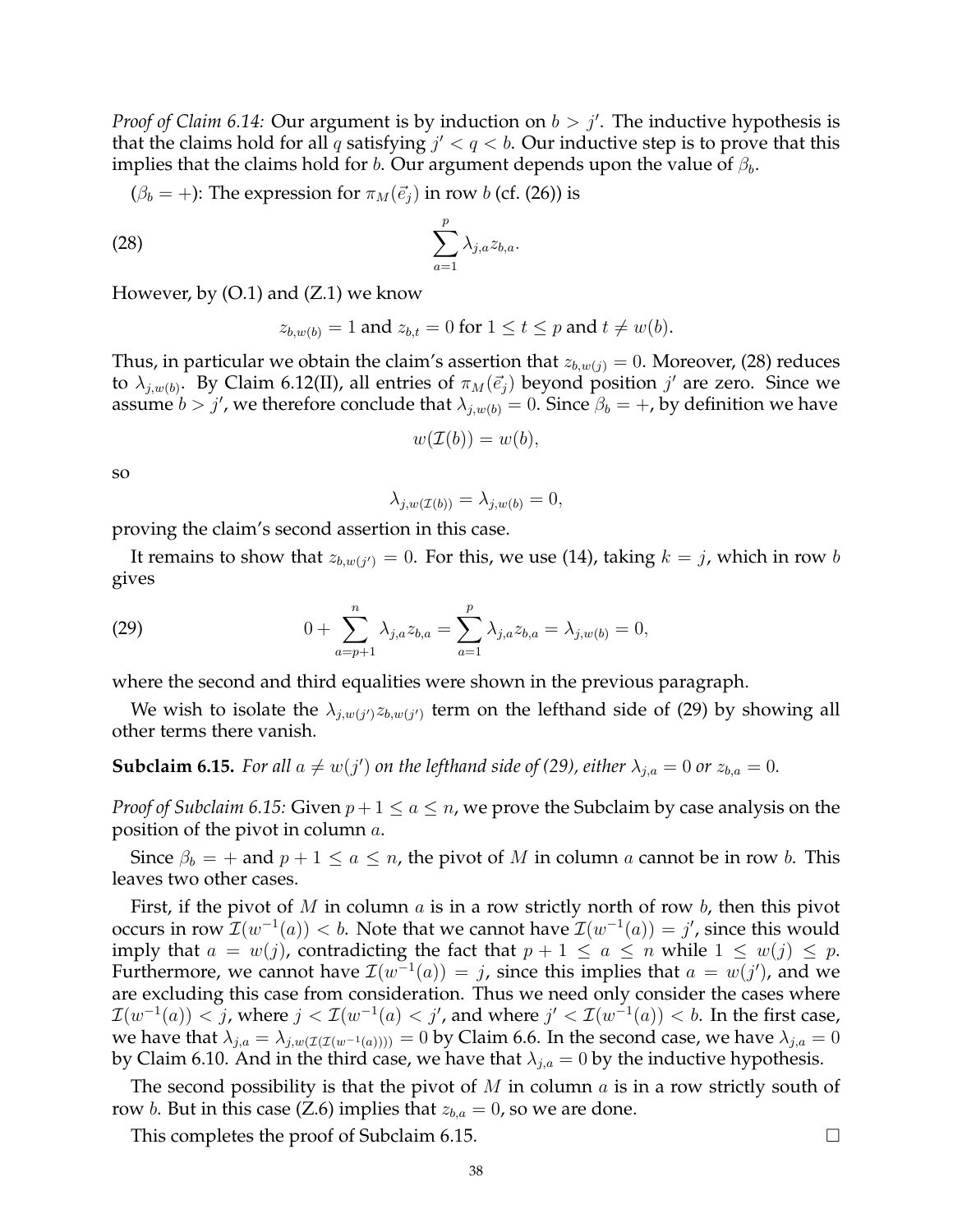By Claim 6.9, we have  $\lambda_{j,w(j')} = -1/2$ . Hence, by Subclaim 6.15, (29) reduces to

$$
\lambda_{j,w(j')} z_{b,w(j')} = -1/2 z_{b,w(j')} = 0.
$$

Therefore,  $z_{b,w(j')}=0$ , as needed.

 $(\beta$  has a – at b): The reasoning here is very similar to the previous case. We omit the details.

 $(\beta$  has the left end of a matching at b): By (O.2) in row b of M, there are 1's in positions  $w(b)$  and  $w(\mathcal{I}(b))$ . In addition, by (Z.1) and (Z.5), M has 0's elsewhere in row b. Thus we obtain the claim's assertion that

$$
z_{b,w(j)} = z_{b,w(j')} = 0.
$$

Using this, taking  $k = j$  in (14) and examining row b, we see that

(30)  $\lambda_{i,w(b)} = \lambda_{i,w(\mathcal{I}(b))}.$ 

Claim 6.14's hypothesis that  $b > j'$ , combined with Claim 6.12(II), indicates that  $\lambda_{j,w(b)} = 0$ . Hence, by (30) we obtain the required  $\lambda_{j,w(b)} = \lambda_{j,w(\mathcal{I}(b))} = 0$ .

( $\beta$  has the right end of a matching at b and its left end is at  $\mathcal{I}(b) < j$ ): Since this subcase assumes  $\mathcal{I}(b) < j$ , by Claim 6.6, we have that

$$
\lambda_{j,w(\mathcal{I}(b))} = \lambda_{j,w(b)} = 0,
$$

as desired.

By definition of  $w$ ,

(31) 
$$
w(\mathcal{I}(b)) < w(j) \leq p \text{ and } p+1 \leq w(b) < w(j').
$$

Now,  $z_{b,w(\mathcal{I}(b))} = -1$  by (O.3), and column  $w(j)$  is right of column  $w(\mathcal{I}(b))$  by the first inequality of (31), so by (Z.4), we know that  $z_{b,w(j)} = 0$ . Similarly,  $z_{b,w(b)} = 1$  by (O.3), and using the last inequality of (31) combined with (Z.8), we see that  $z_{b,w(j')} = 0$  as well.

( $\beta$  has the right end of a matching at b and its left end  $\mathcal{I}(b)$  satisfies  $j < \mathcal{I}(b) < j'$ ): By Claim 6.10 we know  $\lambda_{j,w(b)} = \lambda_{j,w(\mathcal{I}(b))} = 0$ . Here, the matchings  $(\mathcal{I}(b) < b)$  and  $(j < j')$  are in a 1212 pattern, so by  $(Z.9)$ ,

$$
z_{b,w(j)} = -z_{b,w(j')}.
$$

Thus we only need to see that  $z_{b,w(j)} = 0$ . For this, consider row b of (26), where we take  $k = j$ . Since  $b > j'$ , using Claim 6.12(II), (O.3), and (Z.4), we see that

(32) 
$$
\left(\sum_{a=1}^{w(\mathcal{I}(b))-1} \lambda_{j,a} z_{b,a}\right) - \lambda_{j,w(\mathcal{I}(b))} = 0.
$$

It was argued already, in the proof of Claim 6.10 (see (R.3.2.1) - (R.3.2.3)), that the left hand side of (32) reduces to  $1/2z_{b,w(j)} - \lambda_{j,w(\mathcal{I}(b))}$ , and we have noted above that  $\lambda_{j,w(\mathcal{I}(b))} = 0$ . So we have  $1/2z_{b,w(j)} = 0$ , whence  $z_{b,w(j)} = 0$ , as desired.

( $\beta$  has the right end of a matching at  $b$  and its left end  $\mathcal{I}(b)$  satisfies  $j' < \mathcal{I}(b)$ ): Consider row  $\mathcal{I}(b)$  of (14), where we take  $k=j.$  Since we assume  $j'<\mathcal{I}(b)$ , by (O.2), (Z.1) and (Z.5), (14) reads

(33) 
$$
\lambda_{j,w(b)} = \lambda_{j,w(\mathcal{I}(b))}.
$$

By Claim 6.12(II) and the assumption  $j' < \mathcal{I}(b)$ , we see that  $\lambda_{j,w(\mathcal{I}(b))} = 0$ , and so by (33),

$$
\lambda_{j,w(b)} = 0.
$$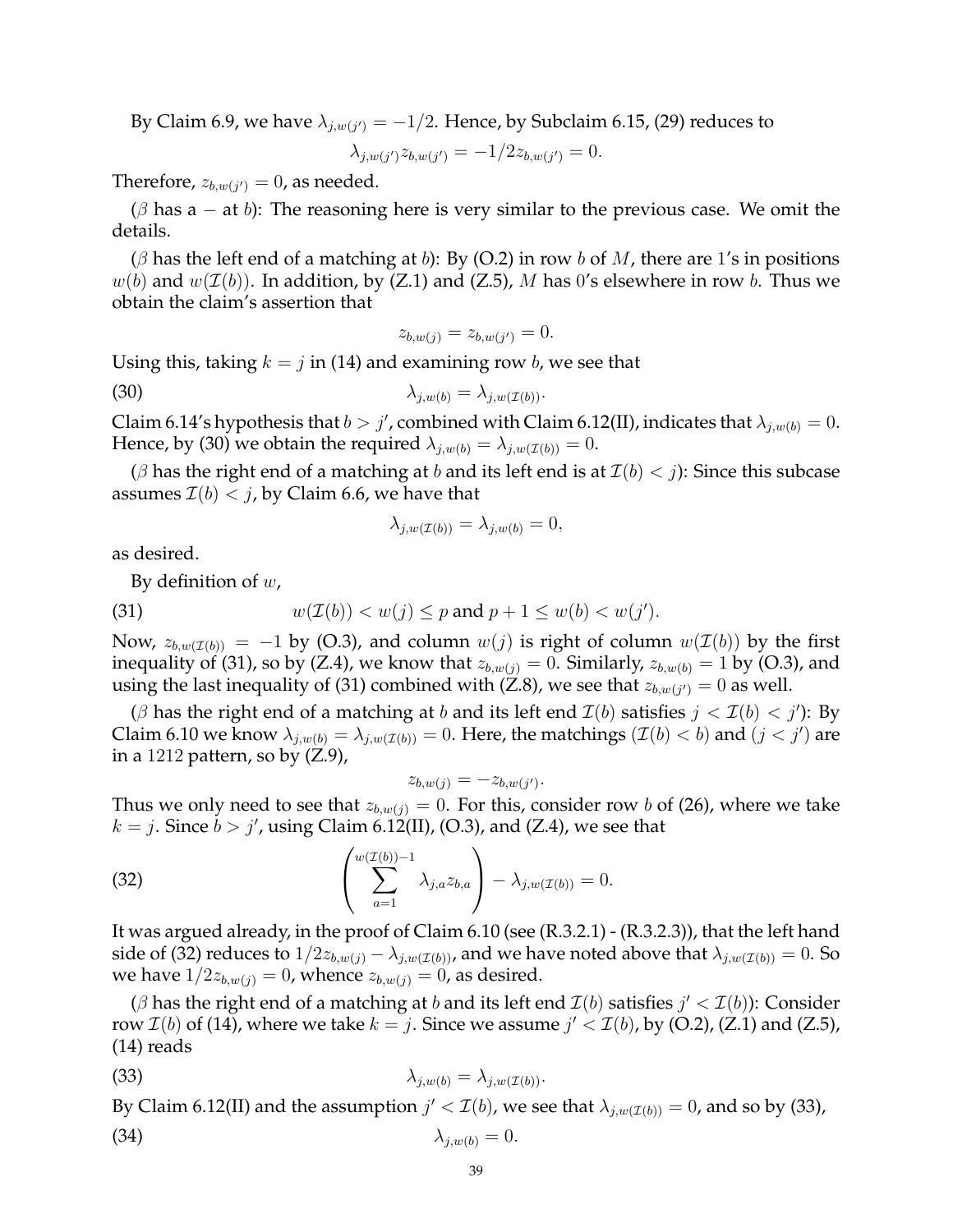Let us show  $z_{b,w(j)} = 0$ . For this, we first analyze row b of (26), taking  $k = j$ . By (O.3),  $(Z.8)$  and Claim 6.12(II), this row is

$$
\sum_{a=1}^{w(\mathcal{I}(b))-1} \lambda_{j,a} z_{b,a} - \lambda_{j,w(\mathcal{I}(b))} = 0.
$$

Since by (33) and (34) we know  $\lambda_{j,w(\mathcal{I}(b))} = 0$ , this equation reduces to

(35) 
$$
\sum_{a=1}^{w(\mathcal{I}(b))-1} \lambda_{j,a} z_{b,a} = 0.
$$

By Claim 6.5 (where  $k = \mathcal{I}(b)$ ), all a indexing the summation in (35) satisfy

$$
w^{-1}(a) < \mathcal{I}(b) < b.
$$

Therefore, all  $\lambda_{j,a}$  except for  $\lambda_{j,w(j)}$  vanish, either by Claim 6.6, Claim 6.10, or the inductive hypothesis. In view of Claim 6.9,

$$
\lambda_{j,w(j)} z_{b,w(j)} = 1/2 z_{b,w(j)}
$$

*does* appear in the lefthand side of (35). Thus (35) actually states

$$
1/2z_{b,w(j)}=0,
$$

whence  $z_{b,w(j)} = 0$ .

We now show  $z_{b,w(j')}=0.$  For this, consider row  $b$  of (14) (taking  $k=j$ ), which says that

$$
0 + \sum_{a=p+1}^{w(b)-1} \lambda_{j,a} z_{b,a} + \lambda_{j,w(b)} = \sum_{a=1}^{w(\mathcal{I}(b))-1} \lambda_{j,a} z_{b,a} - \lambda_{j,w(\mathcal{I}(b))},
$$

or equivalently, by (33) and (34),

$$
\sum_{a=p+1}^{w(b)-1} \lambda_{j,a} z_{b,a} = \sum_{a=1}^{w(\mathcal{I}(b))-1} \lambda_{j,a} z_{b,a}.
$$

By (35), the right hand side of this equation is zero, so we are reduced to

(36) 
$$
\sum_{a=p+1}^{w(b)-1} \lambda_{j,a} z_{b,a} = 0.
$$

By Claim 6.5, all  $a$  indexing the sum satisfy  $\mathcal{I}(w^{-1}(a)) < b$ . Thus, all  $\lambda_{j,a}$  vanish with the exception of  $\lambda_{j,w(j')}$ , either by Claim 6.6, Claim 6.10, or the inductive hypothesis. Thus (36) reduces to

$$
\lambda_{j,w(j')} z_{b,w(j')} = -1/2 z_{b,w(j')} = 0,
$$

by Claim 6.9. Hence  $z_{b,w(j')}=0$ .

This concludes the proof of Claim 6.14.

Now, we turn to rows j and j'. By  $(Z.1)$  and  $(Z.5)$ , every entry in row j other than  $z_{j,w(j)} = z_{j,w(j')} = 1$  is 0. Furthermore, by (Z.4) and (Z.8),

$$
z_{j',a} = 0
$$
 except when  $1 \le a \le w(j)$  or  $p + 1 \le a \le w(j').$ 

Thus what remains to complete the proof of Proposition 6.1 is the following: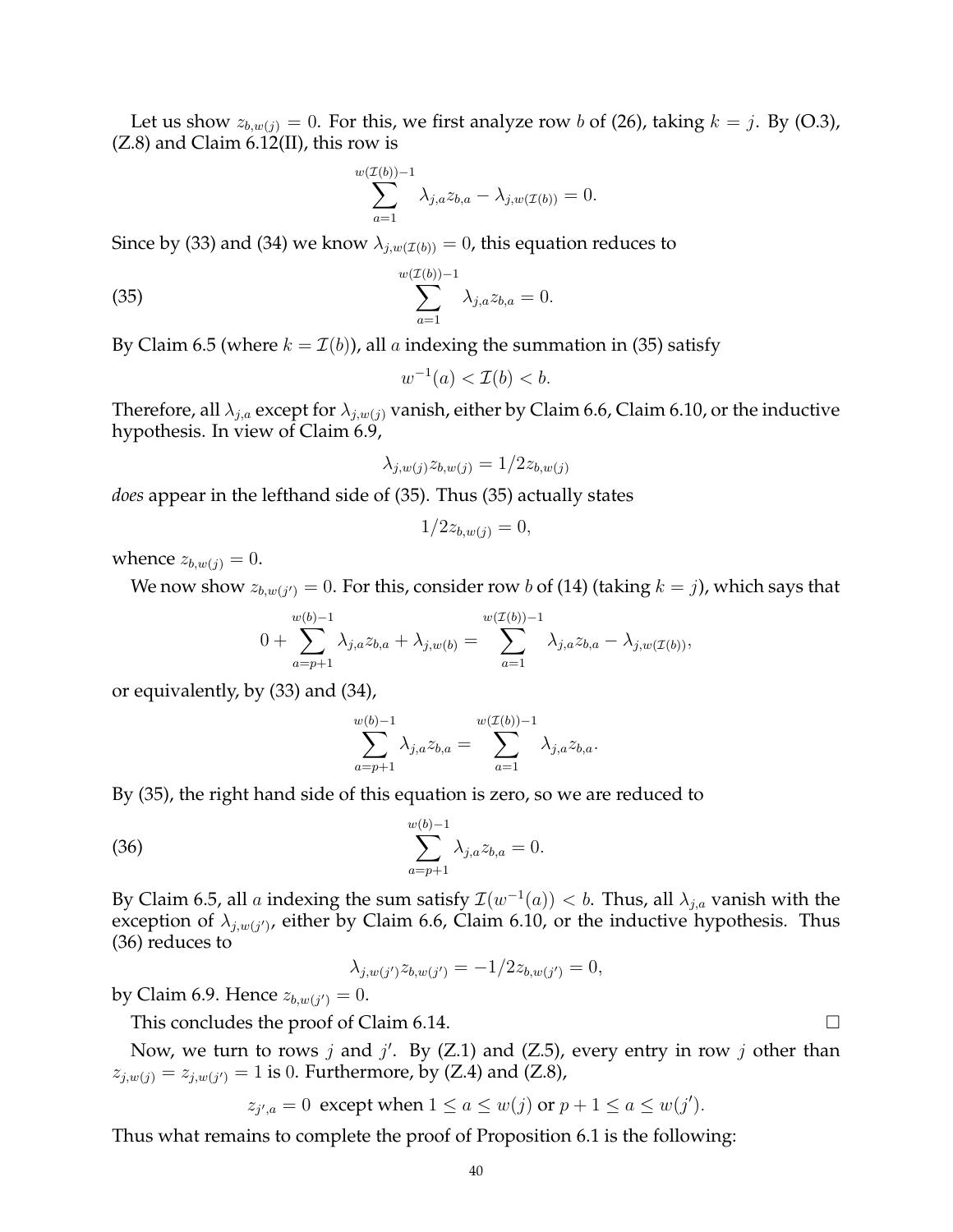**Claim 6.16** (Case C: Row zeroness).  $z_{j',a} = 0$  for all a satisfying either  $1 \le a < w(j)$  or  $p + 1 \le a < w(j').$ 

*Proof of Claim 6.16:* By Claim 6.5, it suffices to prove

$$
z_{j',w(b)} = 0
$$
 and  $z_{j',w(\mathcal{I}(b))} = 0$  for all  $b < j$ .

We prove this by *reverse* induction on  $b$ . Our inductive hypothesis is that

$$
z_{j',w(c)} = z_{j',w(\mathcal{I}(c))} = 0
$$
 for all  $c$  with  $b < c < j$ .

Now, in view of (O.3), (Z.1), and (Z.5), row j of equation (14) (taking  $k = b$ ) gives (37)  $\lambda_{b,w(j)} = \lambda_{b,w(j')}$ .

Now consider row  $j'$  of (14), again taking  $k = b$ . By (O.3), (Z.4) and (Z.8),

(38) 
$$
\sum_{a=1}^{w(j)-1} \lambda_{b,a} z_{j',a} - \lambda_{b,w(j)} = \sum_{a=p+1}^{w(j')-1} \lambda_{b,a} z_{j',a} + \lambda_{b,w(j')}.
$$

Hence, by Claim 6.13(II), we have

(39) 
$$
\sum_{a=1}^{w(j)-1} \lambda_{b,a} z_{j',a} - \lambda_{b,w(j)} = 0,
$$

so by (38),

(40) 
$$
\sum_{a=p+1}^{w(j')-1} \lambda_{b,a} z_{j',a} + \lambda_{b,w(j')} = 0
$$

as well.

We now consider multiple cases depending on the value of  $\beta_b$ .

 $(\beta_b = +)$ : By Claim 6.5, for a indexing the sum in (40), we have  $\mathcal{I}(w^{-1}(a)) < j$ . Now, if  $\mathcal{I}(w^{-1}(a)) < b$ , then  $\lambda_{b,a} = 0$  by Claim 6.6. If  $b < \mathcal{I}(w^{-1}(a)) < j$ , then  $z_{j',a} = 0$  by the inductive hypothesis. Note that  $\mathcal{I}(w^{-1}(a)) = b$  is not possible, since this would imply that  $a = w(b)$ , contradicting the fact that  $p + 1 \le a < w(j')$  while  $1 \le w(b) \le p$ . Thus (40) reduces to  $\lambda_{b,w(j')}=0.$  Then by (37),  $\lambda_{b,w(j)}=0$  also. Then Equation (39) gives

(41) 
$$
\sum_{a=1}^{w(j)-1} \lambda_{b,a} z_{j',a} = 0.
$$

Similarly to the previous paragraph,

$$
\lambda_{b,a} = 0
$$
 if  $w^{-1}(a) < b$ , and  $z_{j',a} = 0$  if  $w^{-1}(a) > b$ .

Hence (41) reduces to  $\lambda_{b,w(b)}z_{j',w(b)}=0$ . Since  $\lambda_{b,w(b)}\neq 0$  by Claim 6.8, we have  $z_{j',w(b)}=0$ . Since  $\beta_b = +$ ,  $\mathcal{I}(b) = b$ , so  $z_{j',w(\mathcal{I}(b))} = 0$ , as desired.

 $(\beta_b = -)$ : This is similar to the previous case, except the roles of Equations (39) and (40) are switched.

( $\beta_b$  is a right endpoint): First, consider (39). Since  $1 \le a \lt w(j)$ , by Claim 6.5 we have that  $w^{-1}(a) < j.$  So consider the cases  $w^{-1}(a) < \mathcal{I}(b)$ ,  $w^{-1}(a) = \mathcal{I}(b)$ ,  $\mathcal{I}(b) < w^{-1}(a) < b$ , and  $b < w^{-1}(a) < j$ . (Note that  $w^{-1}(a) = b$  is not possible, since  $1 \le a < w(j) \le p$ , while  $p + 1 \leq w(b) \leq n$ .) In the first case, we have that  $\lambda_{b,a} = 0$  by Claim 6.6. In the second case,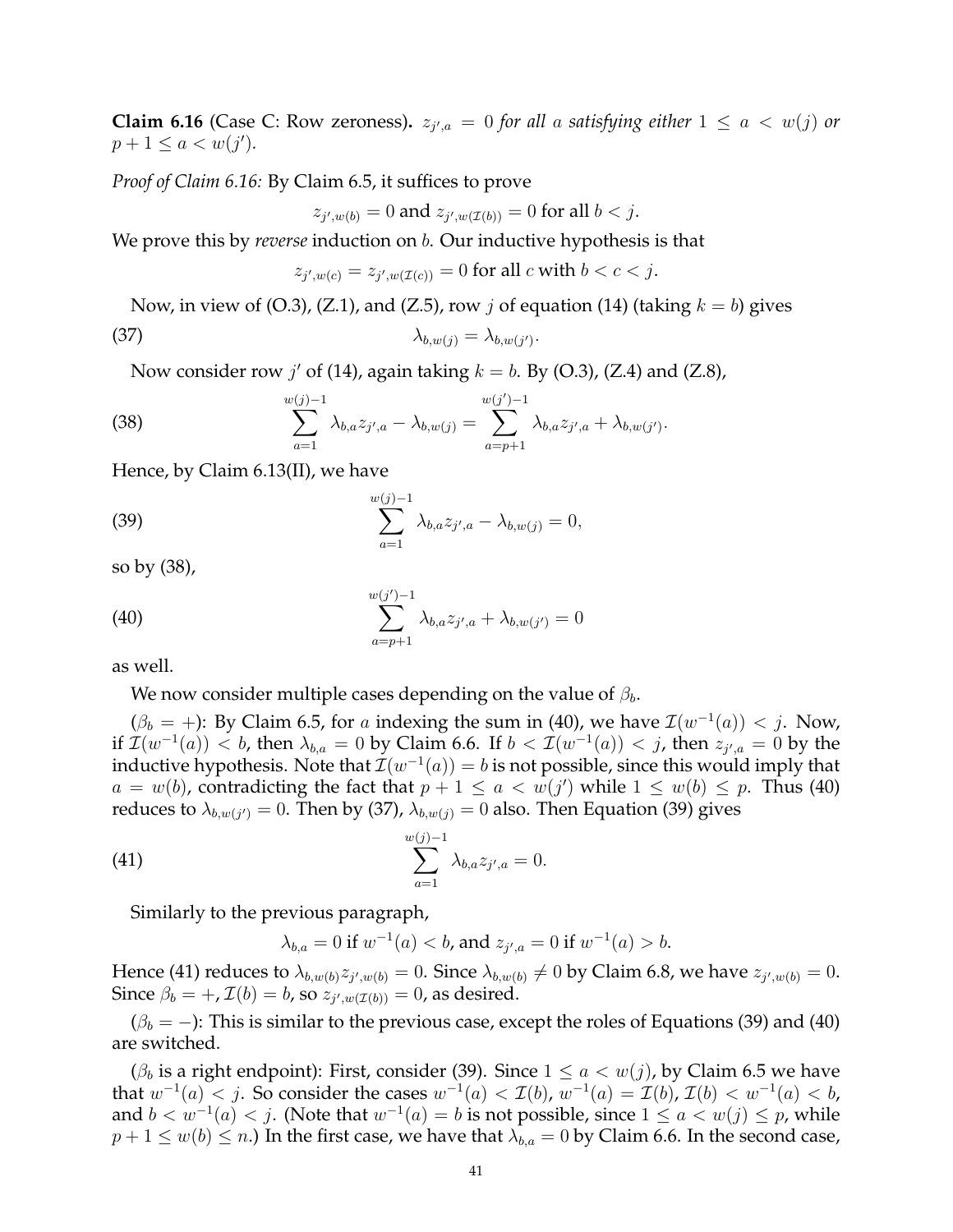we simply have that  $a = w(\mathcal{I}(b))$ . In the third case, we have that  $\lambda_{b,a} = 0$  by Claim 6.10. Finally, in the fourth case, we have that  $z_{j',a} = 0$  by the inductive hypothesis. Thus by Claim 6.9, (39) reduces to

(42) 
$$
-1/2z_{j',w(\mathcal{I}(b))}-\lambda_{b,w(j)}=0.
$$

Now, consider (40). Since  $p + 1 \le a < w(j')$ , Claim 6.5 says that  $\mathcal{I}(w^{-1}(a)) < j$ . So consider the cases  $\mathcal{I}(w^{-1}(a)) < \mathcal{I}(b)$ ,  $\mathcal{I}(w^{-1}(a)) = \mathcal{I}(b)$ ,  $\mathcal{I}(b) < \mathcal{I}(w^{-1}(a)) < b$ , and  $b <$  $\mathcal{I}(w^{-1}(a)) < j$ . (As above,  $\mathcal{I}(w^{-1}(a)) = b$  cannot occur, since this would imply that  $a =$  $w(\mathcal{I}(b))$ , but  $p+1 \leq a < w(j')$  while  $1 \leq w(\mathcal{I}(b)) < w(j) \leq p$ .) In the first case,  $\lambda_{b,a} = 0$ by Claim 6.6. In the second case, we simply have that  $a = w(b)$ . In the third case,  $\lambda_{b,a} = 0$ by Claim 6.10. Lastly, in the fourth case, we have that  $z_{j',a} = 0$  by induction. Thus using Claim 6.9 again, (40) reduces to

(43) 
$$
-1/2z_{j',w(b)} + \lambda_{b,w(j')} = 0.
$$

We can make arguments similar to the preceding ones when examining rows  $j$  and  $j'$ of (14), but taking  $k = \mathcal{I}(b)$  instead. Doing so, analogously to (37), we obtain

(44) 
$$
\lambda_{\mathcal{I}(b),w(j)} = \lambda_{\mathcal{I}(b),w(j')}.
$$

Analogously to (42) and (43), we obtain

(45) 
$$
1/2z_{j',w(\mathcal{I}(b))} - \lambda_{\mathcal{I}(b),w(j)} = 0
$$

and

(46) 
$$
-1/2z_{j',w(b)} + \lambda_{\mathcal{I}(b),w(j')} = 0.
$$

The only simultaneous solution to (37), (44), (42), (43), (45), and (46) is

$$
z_{j',w(\mathcal{I}(b))} = z_{j',w(b)} = \lambda_{\mathcal{I}(b),w(j)} = \lambda_{\mathcal{I}(b),w(j')} = \lambda_{b,w(j)} = \lambda_{b,w(j')} = 0.
$$

 $(\beta_b$  is a left endpoint, and its right end satisfies  $j' < \mathcal{I}(b)$ ): We have  $z_{j',w(b)} = z_{j',w(\mathcal{I}(b))} = 0$ by (Z.3) and (Z.7) applied to columns  $w(b)$  and  $w(\mathcal{I}(b))$  respectively.

( $\beta_b$  is a left endpoint, and its right end satisfies  $j < I(b) < j'$ ): Since the matchings  $(b < I(b))$  and  $(j < j')$  are in a 1212 pattern, by  $(Z.9)$ ,

(47) 
$$
z_{j',w(b)} = -z_{j',w(\mathcal{I}(b))}.
$$

By precisely the arguments that preceded (42) and (43), we see that (39) reduces to

$$
\lambda_{b,w(b)} z_{j',w(b)} - \lambda_{b,w(j)} = 0,
$$

while (40) reduces to

$$
\lambda_{b,w(\mathcal{I}(b))} z_{j',w(\mathcal{I}(b))} + \lambda_{b,w(j')} = 0.
$$

Using Claim 6.9, (37), and (47), we have

$$
1/2z_{j',w(b)} - \lambda_{b,w(j)} = 0
$$
 and  $1/2z_{j',w(b)} + \lambda_{b,w(j)} = 0$ .

This implies  $z_{j',w(b)} = \lambda_{b,w(j)} = 0$ . Then we also have  $z_{j',w(\mathcal{I}(b))} = 0$  by (47), as required.

( $\beta_b$  is a left endpoint, and its right end satisfies  $\mathcal{I}(b) < j$ ): In this case, the necessary claims are already proved by induction, since  $b < \mathcal{I}(b) < j$ .

This completes the proof of Claim 6.16, and hence the proof of Proposition 6.1.  $\Box$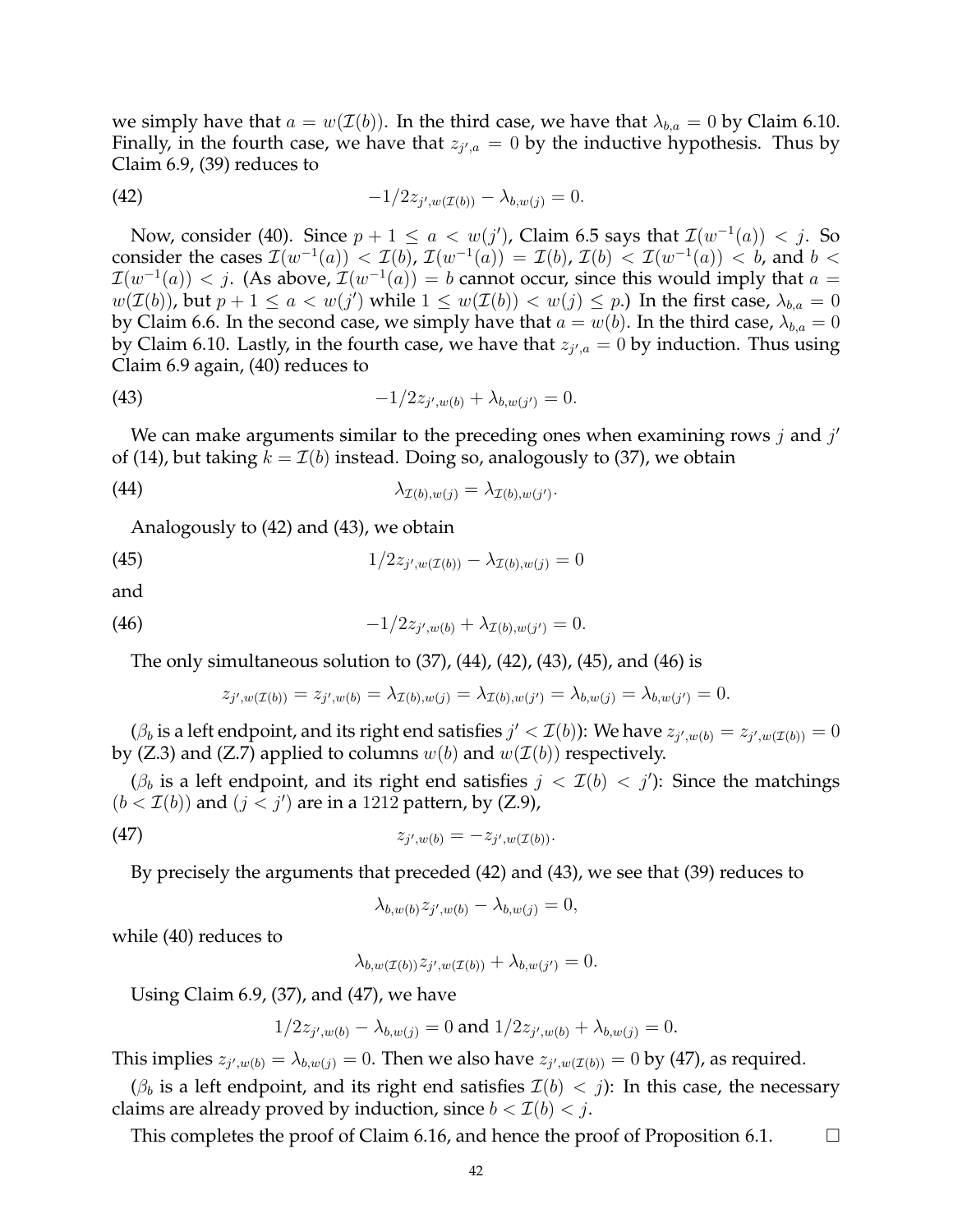#### 7. CONJECTURES AND PROBLEMS

**Conjecture 7.1.**  $\mathcal{I}_{\gamma,\alpha}$  *is a radical ideal.* 

Conjecture 7.1 has been verified using Macaulay 2 through  $p + q = 6$ . This conjecture would follow from a solution to:

**Problem 7.2.** *Find a Gröbner basis for*  $\mathcal{I}_{\gamma,\alpha}$  *with square-free lead terms.* 

The analogous problem for *Kazhdan-Lusztig ideals* was solved in [19]; it was shown that the defining generators of the ideal form a Gröbner basis. In contrast, we have:

*Example* 7.3. Let  $\alpha = -1221 +$  and  $\gamma = 12 - +12$ . The defining generators of  $\mathcal{I}_{\gamma,\alpha}$  are

$$
z_{4,4}z_{6,6}+z_{5,4}z_{6,5}-z_{6,4},\ -\frac{1}{8}z_{4,4}z_{6,6}-\frac{1}{8}z_{5,4}z_{6,5}+\frac{1}{4}z_{6,4}.
$$

Thus  $z_{6,4} \in \mathcal{I}_{\gamma,\alpha}$ , and hence  $z_{4,4}z_{6,4} + z_{5,4}z_{6,5} \in \mathcal{I}_{\gamma,\alpha}$ . Under any term order, the initial ideal must contain  $z_{6,4}$  and either  $z_{4,4}z_{6,4}$  or  $z_{5,4}z_{6,5}$ . However, at most one of these monomials can be realized as a lead term of the defining generators (for a fixed choice of term order). Hence the defining generators cannot be a Gröbner basis under any term order.  $\Box$ 

The **maximal singular locus** Maxsing( $Y_{\gamma}$ ) is the set of K-orbits  $\mathcal{O}_{\alpha}$  such that  $Y_{\gamma}$  is singular along  $\mathcal{O}_\alpha$  and  $\mathcal{O}_\alpha$  is maximal in Bruhat order with respect to this property.

Whereas the theorem of W. M. McGovern [9] recalled in the Introduction combinatorially characterizes which  $Y_{\gamma}$  are singular, the following question is open:

**Problem 7.4.** *Give a combinatorial description of* Maxsing $(Y_\gamma)$ *.* 

In [16], a solution to Problem 7.4 is given for clans  $\gamma$  which are "1212-avoiding". This gives a complete solution for the case  $K = GL_{n-1} \times GL_1$  (since all  $(n-1,1)$ -clans are 1212-avoiding). For the case of  $K = GL_{n-2} \times GL_2$ , we have a conjectural solution, but it is lengthy to state, so we omit it here.

The orbit closure  $Y_{\gamma}$  is **rationally smooth** along  $\mathcal{O}_{\alpha}$  if the Kazhdan-Lusztig-Vogan polynomial  $P_{\gamma,\alpha}(q)$  equals 1, and  $Y_{\gamma}$  is (globally) rationally smooth if  $P_{\gamma,\alpha}(q) = 1$  for every  $\alpha \leq \gamma$ . It is known [9] that  $Y_{\gamma}$  is rationally smooth if and only if  $Y_{\gamma}$  is smooth. Using data from the ATLAS project, we have verified the following conjecture for  $(p, q) = (2, 2), (3, 2)$ :

**Conjecture 7.5.** *For*  $\alpha \leq \gamma$ ,  $Y_{\gamma}$  *is rationally smooth on*  $\mathcal{O}_{\alpha}$  *if and only if*  $Y_{\gamma}$  *is smooth on*  $\mathcal{O}_{\alpha}$ *.* 

Let  $(R, \mathfrak{m})$  be the local ring of a point p in a projective variety X. The **associated graded ring** is

$$
\mathrm{gr}_{\mathfrak m}R=\bigoplus_{i\geq 0}\mathfrak m^i/\mathfrak m^{i+1}.
$$

**Conjecture 7.6.** *Let*  $(R, \mathfrak{m})$  *be the local ring associated to any point*  $p \in \mathcal{O}_\alpha \subseteq Y_\gamma$ *. Then*  $\text{gr}_{\mathfrak{m}}R$  *is Cohen-Macaulay and reduced. Moreover, it is Gorenstein whenever*  $Y_{\gamma}$  *is Gorenstein along*  $\mathcal{O}_{\alpha}$ *.* 

This has been checked for  $(p, q) = (2, 2), (3, 2), (3, 3), (4, 3)$ . This conjecture does not follow from Conjecture 7.1, since reducedness, Cohen-Macaulayness, and Gorensteinness may be lost on degenerating to the associated graded ring.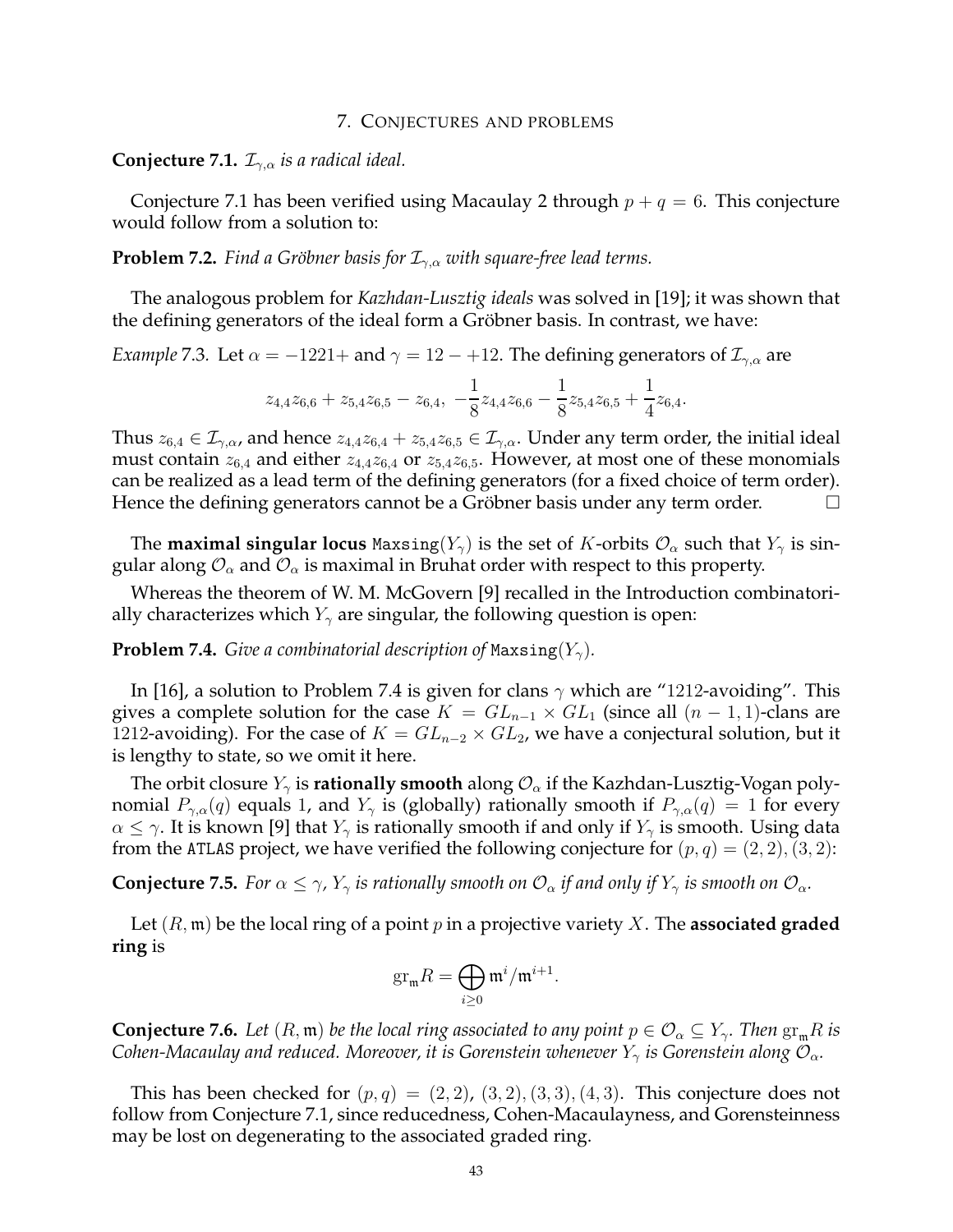The **projectivized tangent cone is**  $\text{Proj}(\text{gr}_{m}R)$ . The **(Hilbert-Samuel) multiplicity** of  $p \in X$  is

$$
\mathrm{mult}_p(X) = \mathrm{deg}(\mathrm{Proj}(\mathrm{gr}_\mathfrak{m} R)).
$$

This statistic provides singularity information. Specifically,  $\text{mult}_p(X) = 1$  if and only if p is a smooth point of X. Let  $\operatorname{mult}_{\gamma,\alpha}$  be  $\operatorname{mult}_p(Y_\gamma)$  for any point  $p \in \mathcal{O}_\alpha$ .

Define

$$
\texttt{maxmult}(Y_\gamma) = \max_{\alpha \leq \gamma} \texttt{mult}_{\gamma,\alpha}.
$$

Since multiplicity is a semicontinuous numerical invariant, maxmult $(Y_\gamma)$  = mult<sub> $\gamma,\alpha$ </sub> for some matchless  $\alpha \leq \gamma$  (so  $\mathcal{O}_{\alpha}$  is a closed orbit). A search for a combinatorial rule for mult<sub>γ, $\alpha$ </sub> might be partially guided by a solution to the following problem:

**Problem 7.7.** *Is the maximum value of* maxmult( $Y_{\gamma}$ ) *for*  $\gamma \in \text{Clans}_{p,q}$  *achieved at*  $\gamma_{\text{max}} = 1 + p^{-1}$  $-q^{-1}1 \in \text{Clans}_{n,q}$ ?

We have checked that the answer to Problem 7.7 is affirmative  $p + q \leq 6$ . Note the maximizer in Problem 7.7 need not be unique. For instance, when  $p = q = 2$ , the maximum is achieved at  $\gamma = 1212$ ,  $\gamma = 1 + -1$ , and  $\gamma = 1 - +1$ , with maxmult $(Y_{\gamma}) = 2$ .



FIGURE 1. Bruhat order on  $(GL(4,\mathbb{C}), GL(2,\mathbb{C}) \times GL(2,\mathbb{C}))$ 

*Example* 7.8 (Analogue of G. Lusztig's conjecture is false). Note that  $P_{1+-1,++--}(q) = q+1$ , whereas  $P_{1212,++-}(q) = 1$ . However,  $[++--,1+-1] \cong [++--,1212]$  as posets (see Figure 1). Thus, the KLV polynomial is not an invariant of the poset in Bruhat order. This contrasts with the situation for Schubert varieties, where a conjecture attributed to G. Lusztig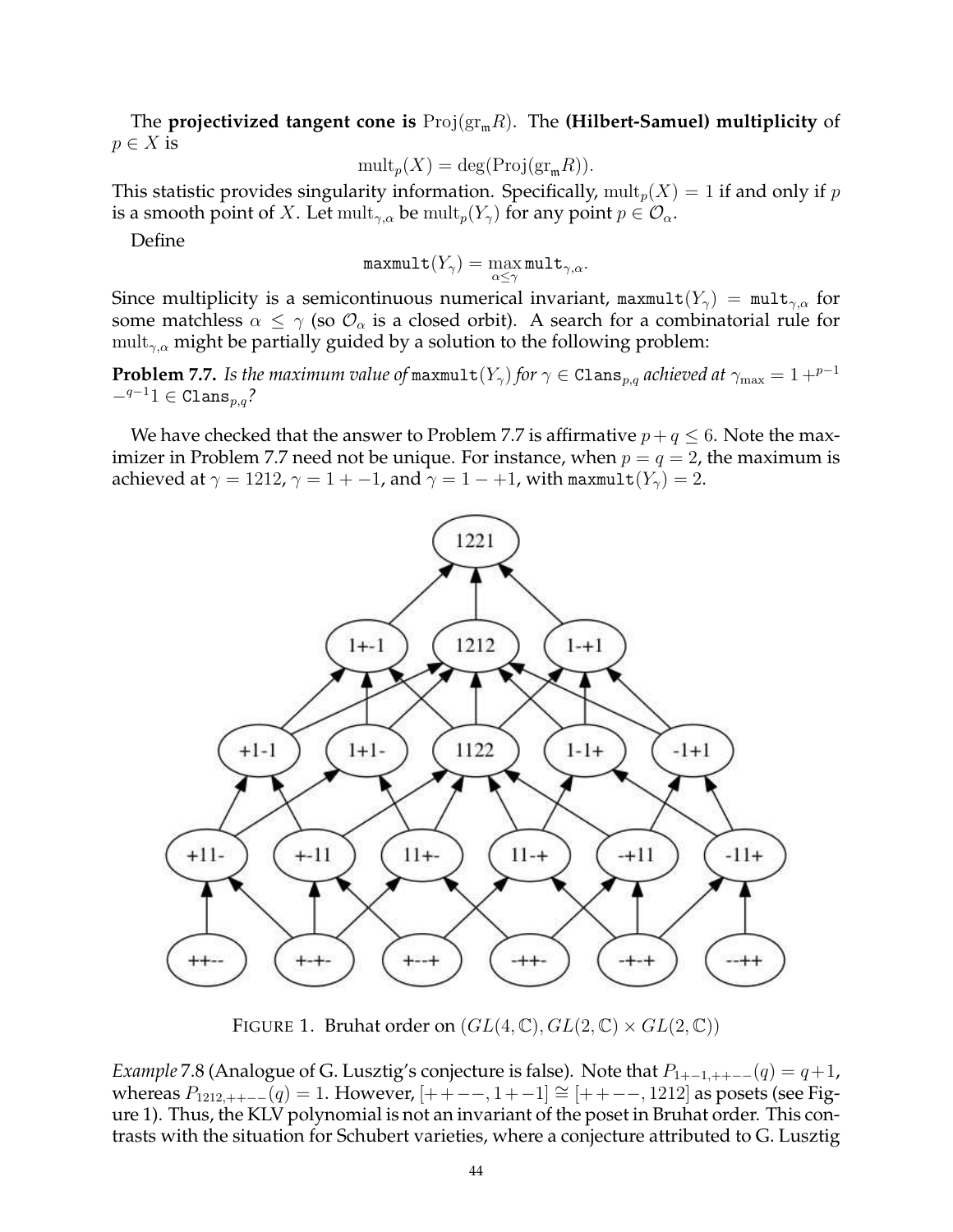asserts that the Kazhdan-Lusztig polynomial is a poset invariant; see for example [2] and the references therein. Similarly, mult<sub>1+−1,++−−</sub> = 2 whereas mult<sub>1212,++−−</sub> = 1.  $\Box$ 

The  ${\bf Cohen\text{-}Macaulay\ type}$  of a local Cohen-Macaulay ring  $R$  is  $\dim_{\Bbbk} {\rm Ext}_R^{\dim R}({\Bbbk},R)$ . A ring R is **Gorenstein** if its Cohen-Macaulay type is 1.

Define the **maximal non-Gorenstein locus** MaxnonGor $(Y_\gamma) = \{O_\alpha\}$  to be the set of Korbits  $\mathcal{O}_\alpha \subseteq Y_\gamma$  such that  $Y_\gamma$  is non-Gorenstein at any point of  $\mathcal{O}_\alpha$  and  $\mathcal{O}_\alpha$  is maximal in Bruhat order with respect to this property.

**Conjecture 7.9.** MaxnonGor $(Y_\gamma) \subseteq$  Maxsing $(Y_\gamma)$ .

If  $Y_\gamma$  is non-Gorenstein along  $\mathcal{O}_\alpha \in \text{Maxsing}(Y_\gamma)$  then  $\mathcal{O}_\alpha \in \text{MaxnonGor}(Y_\gamma)$ . However, if  $Y_{\gamma}$  is Gorenstein along some  $\mathcal{O}_{\alpha} \in$  Maxsing $(Y_{\gamma})$ , there a priori may be  $\mathcal{O}_{\beta} \in$  MaxnonGor $(Y_{\gamma})$ with  $\beta < \alpha$ . Conjecture 7.9 asserts that this does not occur. This conjecture is an analogue of [18, Conjecture 6.7].

We verified Conjecture 7.9 for all  $(p, q)$  with  $p+q \leq 7$  and for many cases of  $(p, q) = (4, 4)$ . Below, we give the singularity data  $(\gamma, \ell(\gamma),$  Maxsing $(Y_\gamma)$ , MaxnonGor $(Y_\gamma)$ ) for  $p=3, q=2$ for all the clans  $\gamma$  where  $Y_{\gamma}$  is singular.

```
(122+1, 5, {1-1++}, {})(1+221, 5, {\{+\n+1-1\}}, {\{}\})(12+12, 5, {\{-+++-, +1-1+\}}, {\{\})}(1+212, 4, {\{++--+}, 11++-}, {\{++--+}\})(1-++1, 4, {--+++}, {--+++})
(121+2, 4, {\{+--++}, -++11}, {\{+--++}\})(1+-+1, 4, {11-++, ++-11}, {})(1++-1, 4, {\{++---}}, {\{++---}})(1+-1+, 3, {++--+}, {})(+1+-1, 3, {++---}, {}(+1-+1, 3, {\{+--++\}}, {\{\}})(1212+, 3, {\{+--++}, -++-+\}, \{\})(+1212, 3, {\{+\text{-}++\text{-}}, \text{++--+}} , {\{ \} }(1 - +1 + 3, \{- - + + + \}, \{\})
```
**Problem 7.10.** *When is*  $Y_\gamma$  (globally) Gorenstein?

An answer to this question has been given by the first two authors in [16] in the event that  $\gamma$  is 1212-avoiding. As mentioned in the Introduction, it is shown in *loc. cit.* that Gorensteinness cannot be characterized by ordinary pattern avoidance in general. However, for small  $q$ , it apparently can.

When  $q = 1$ , all orbit closures are smooth (hence Gorenstein). Any  $(p, 1)$ -clan  $(p \ge 1)$ has at most one matching, and if it is has a matching, it can have no – signs. Thus it necessarily avoids all of McGovern's singular patterns recalled in the Introduction.

Next consider the case  $q = 2$ . In this case, the Gorensteinness criterion of [16] is easily seen to amount to the following ordinary pattern avoidance criterion.

**Fact** ([16, Proposition 3.4.2]). *If*  $\gamma$  *is a* 1212-*avoiding* (*p*, 2)-*clan with*  $p \ge 2$ *, then*  $Y_{\gamma}$  *is Gorenstein if and only if*  $\gamma$  *avoids*  $1 + + -1$ ,  $1 - + +1$ ,  $1 + +221$ , and  $122 + +1$ .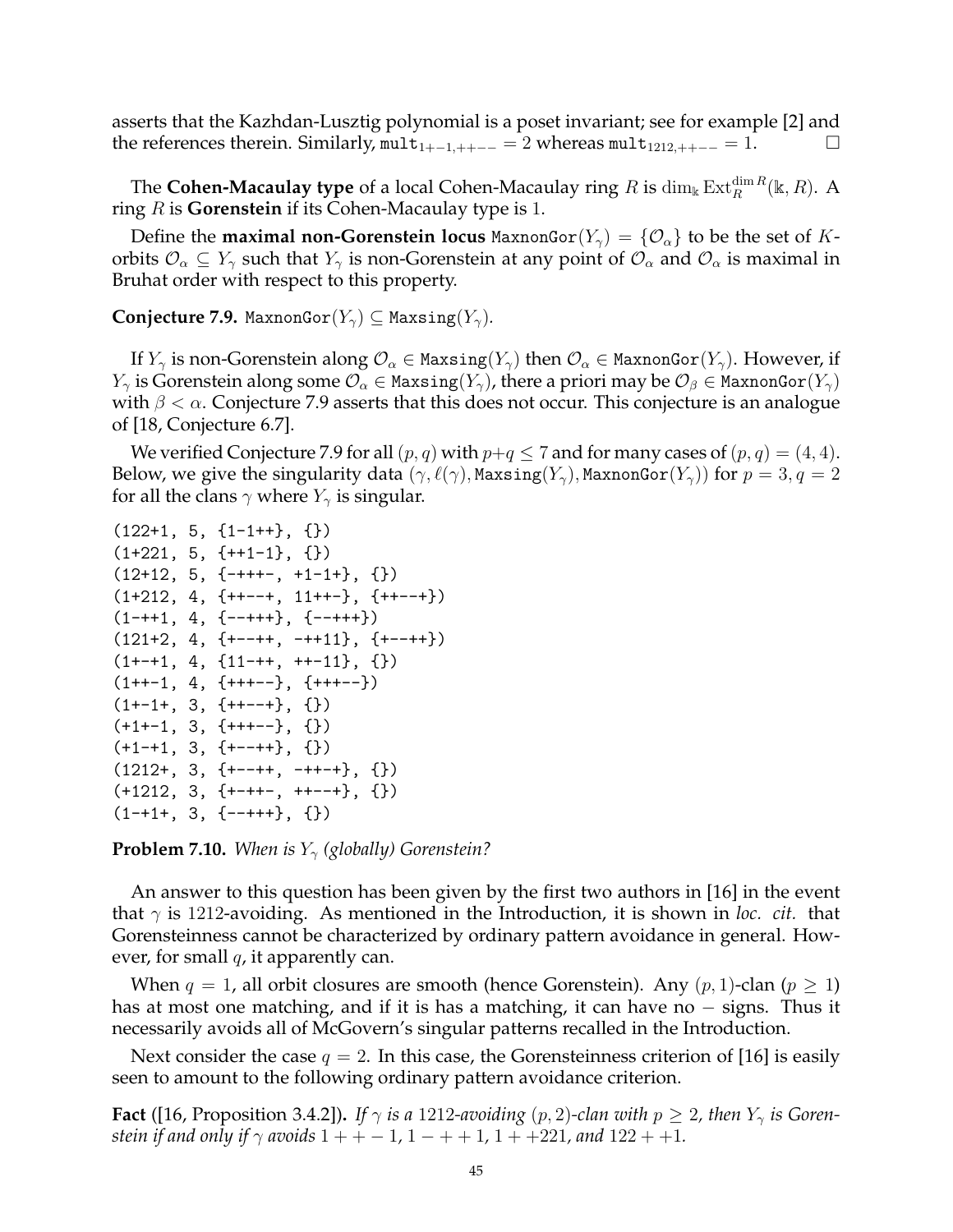Experimentally, it seems that when  $q = 2$ , Gorensteinness can be characterized by ordinary pattern avoidance even if we allow 1212-including clans.

**Conjecture 7.11.** *If*  $\gamma$  *is any*  $(p, 2)$ -clan with  $p \geq 2$ , then  $Y_{\gamma}$  *is Gorenstein if and only if*  $\gamma$  *avoids*  $1 + + -1$ ,  $1 - + +1$ ,  $1 + +221$ ,  $122 + +1$ ,  $1 + 212$ , and  $121 + 2$ .

This conjecture holds (by computation) for  $n \leq 7$ . The example recalled in the Introduction says that there is no ordinary pattern avoidance characterization when  $q > 2$ .

Recall that a local ring R is said to be a **local complete intersection (lci)** if it is the quotient of a regular local ring by an ideal generated by a regular sequence. A variety is lci if each of its local rings are lci. Every smooth variety is lci, while every lci variety is Gorenstein (and hence Cohen-Macaulay).

At present, we do not have a characterization of which  $Y_{\gamma}$  are lci in general. An ordinary pattern avoidance criterion is given in [16] for 1212-avoiding clans. For general  $p$  and  $q$ , there are many non-lci patterns that must be avoided. However, when  $q = 2$ , the list of non-lci patterns that can actually occur is much smaller.

**Fact** ([16, Proposition 3.3.3]). *If*  $\gamma$  *is a* 1212-avoiding (p, 2)-clan with  $p \ge 2$ , then  $Y_{\gamma}$  *is lci if and only if*  $\gamma$  *avoids*  $1 + + -1$ ,  $1 - + +1$ ,  $1 + +221$ , and  $122 + +1$ . Thus  $Y_{\gamma}$  is lci if and only if it is *Gorenstein.*

It is conjectured in [16] that ordinary pattern avoidance can be used to characterize lciness in general, whether  $\gamma$  is 1212-avoiding or not. The complete list of non-lci patterns is not known, even conjecturally. However, for  $q = 2$ , we have:

**Conjecture 7.12.** *If*  $\gamma$  *is any* (p, 2)-clan with  $p \geq 2$ , then  $Y_{\gamma}$  *is lci if and only if*  $\gamma$  *avoids*  $1++-1$ *,*  $1 - + + 1$ ,  $1 + +221$ ,  $122 + +1$ ,  $1 + 212$ , and  $121 + 2$ . Equivalently, we conjecture that  $Y_{\gamma}$  is lci *if and only if it is Gorenstein.*

This conjecture has been checked for  $n \leq 7$ . The equivalence of lci-ness and Gorensteinness breaks down when  $q > 2$ ; for example,  $Y_{122331}$  is Gorenstein but not lci.

### ACKNOWLEDGEMENTS

We thank Frank Sottile for a conversation years ago about [18] that ultimately led to this project. We thank Michel Brion for many helpful comments and in particular for his suggestion to consider the slices of [6], as well as his assistance with Lemmas 2.3 and 2.6. AW was supported by NSA grant H98230-13-1-0242 and Simons Collaboration Grant 359792. BW was supported by NSF International Research Fellowship 1159045 and hosted by Institut Fourier in Grenoble. AY was supported by NSF grants DMS 1201595 and DMS 1500691. This work was partially completed while AY and AW were visitors at the Fields Institute program on "Combinatorial Algebraic Geometry"; they thank the organizers and the Institute for their hospitality.

#### **REFERENCES**

- [1] L.L. Avramov. Flat morphisms of complete intersections. *Dokl. Akad. Nauk SSSR*, 225(1):11–14, 1975.
- [2] F. Brenti. Kazhdan-Lusztig polynomials: history problems, and combinatorial invariance. *S´em. Lothar. Combin.*, 49:Art. B49b, 30 pp. (electronic), 2002/04.
- [3] M. Brion. On orbit closures of spherical subgroups in flag varieties. *Comment. Math. Helv.*, 76(2):263– 299, 2001.